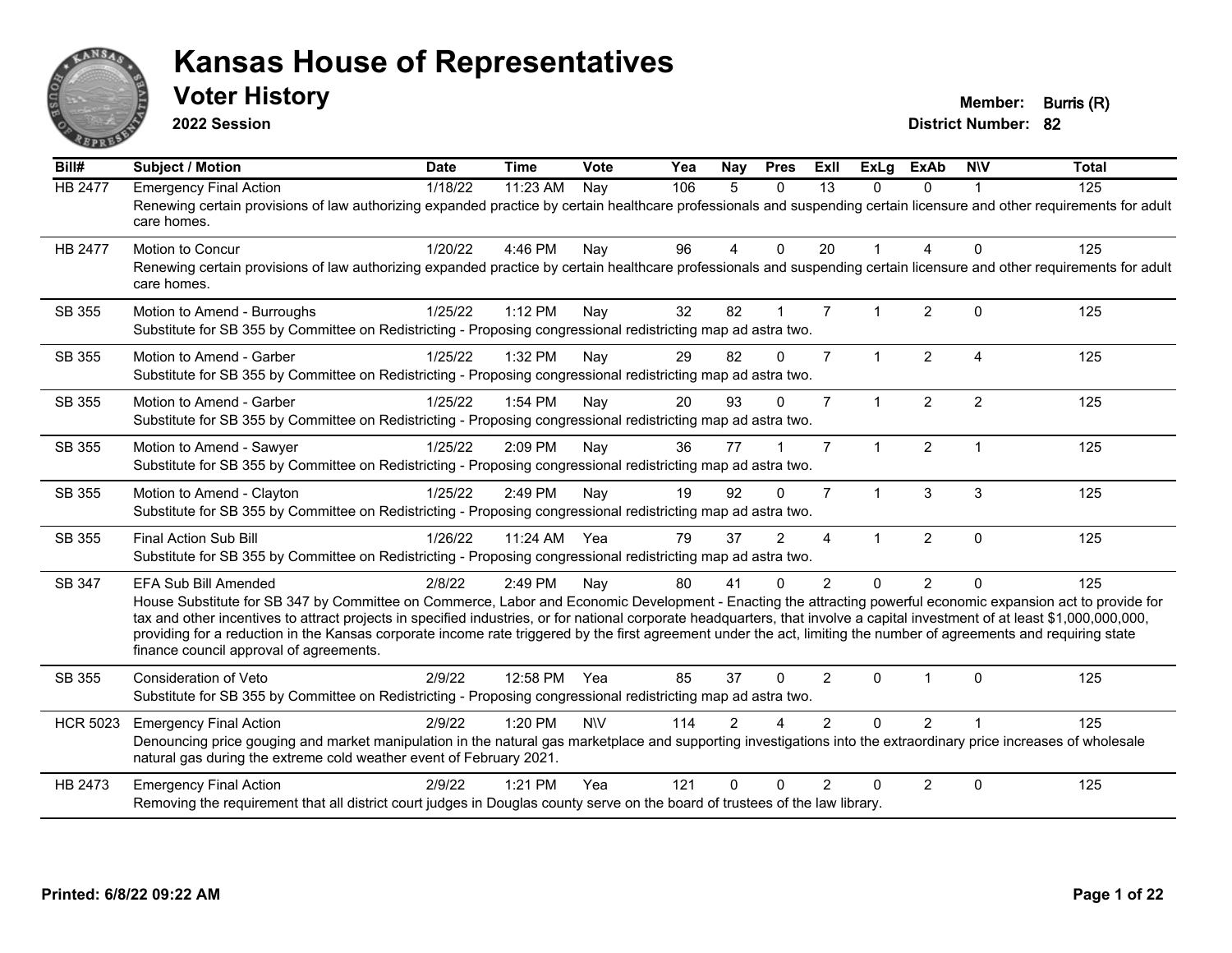

**2022 Session**

**Voter History Member: Burris (R)** 

| HB 2490<br><b>Emergency Final Action</b><br>1:22 PM<br>2/9/22<br>Yea<br>118<br>3<br>2<br>$\overline{2}$<br>125<br>$\Omega$<br>0<br>$\Omega$<br>Authorizing the state treasurer to determine account owners and designated beneficiaries for an ABLE savings account, adding who may open such an account and<br>requiring compliance with the federal internal revenue code.<br><b>Final Action</b><br>11:59 PM Yea<br>118<br>$\Omega$<br>$\Omega$<br>3<br>$\overline{2}$<br>2<br>125<br>HB 2480<br>2/15/22<br>0<br>Amending the public water supply project loan program's definition of "project" to remove the definition's current exclusion of projects that are<br>related to the diversion or transportation of water acquired through a water transfer.<br>3<br>$\overline{2}$<br>2<br><b>Final Action</b><br>$\Omega$<br>$\mathbf{0}$<br>$\Omega$<br>125<br><b>HB 2564</b><br>11:59 PM<br>118<br>2/15/22<br>Yea<br>Updating the version of risk-based capital instructions in effect.<br>$\Omega$<br>3<br>11:17 AM Yea<br>120<br>$\Omega$<br>$\Omega$<br>125<br>HB 2489<br><b>Final Action Amended</b><br>2/16/22<br>Amending provisions of the technology-enabled fiduciary financial institutions act relating to fees and assessments, examinations, disclosures to consumers and<br>requiring such institutions to be mandatory reporters for purposes of elder abuse.<br>3<br>125<br>HB 2537<br><b>Final Action</b><br>2/16/22<br>$11:19$ AM<br>120<br>$\Omega$<br>$\Omega$<br>$\Omega$<br>Yea<br>Requiring the insurance department to hold a hearing in cases involving an order under the Kansas administrative procedure act.<br>2/16/22<br>$\mathbf{0}$<br><b>Final Action</b><br>11:20 AM Yea<br>119<br>0<br>3<br>125<br>SB 337<br>Converting the conditional charter issued for the pilot program under the technology-enabled fiduciary financial institutions act to a full fiduciary financial institution<br>charter.<br>42<br>$\overline{2}$<br>2/16/22<br>12:30 PM Yea<br>77<br>$\Omega$<br>$\Omega$<br>3<br>125<br><b>HCR 5014</b><br>Motion to Recommend for Passage<br>-1<br>Proposing a constitutional amendment that provides for legislative oversight of rules and regulations adopted by executive branch agencies and officials.<br>11<br>125<br>2/17/22<br>12:25 PM Nay<br>101<br>$\Omega$<br>$\Omega$<br>11<br>HB 2560<br><b>Final Action</b><br>Extending certain penalties, fees and maximum amounts of fees and the expiration dates of certain programs of the Kansas department of agriculture.<br><b>Final Action</b><br>12:27 PM<br>112<br>$\Omega$<br>125<br>HB 2591<br>2/17/22<br>Yea<br>$\Omega$<br>$\Omega$<br>11<br>-1<br>Repealing the state general fund and conservation fee fund transfers to the abandoned oil and gas well fund.<br>80<br>33<br>$\Omega$<br>$\Omega$<br>11<br>$\Omega$<br>125<br><b>HCR 5014</b><br><b>Final Action</b><br>2/17/22<br>12:43 PM Yea<br>Proposing a constitutional amendment that provides for legislative oversight of rules and regulations adopted by executive branch agencies and officials.<br>$\Omega$<br>$\Omega$<br>11<br>$\Omega$<br>125<br>HB 2540<br><b>Emergency Final Action</b><br>2/17/22<br>12:45 PM Yea<br>113<br>0<br>Authorizing the construction of a memorial honoring Kansas gold star families.<br>11<br>$\mathbf{0}$<br>2/17/22<br>12:47 PM<br>113<br>$\Omega$<br>$\Omega$<br>$\overline{1}$<br>$\Omega$<br>125<br>HB 2458<br><b>Emergency Final Action</b><br>Yea<br>Designating a portion of U.S. highway 56 as the PFC Shane Austin memorial highway.<br>113<br>$\Omega$<br>$\Omega$<br>$\Omega$<br>11<br>$\mathbf{0}$<br>125<br>HB 2476<br><b>Emergency Final Action</b><br>2/17/22<br>12:48 PM<br>Yea<br>-1<br>Providing for the silver star and bronze star distinctive license plates. | Bill# | <b>Subject / Motion</b> | <b>Date</b> | <b>Time</b> | <b>Vote</b> | Yea | Nay | <b>Pres</b> | ExII | <b>ExLa</b> | <b>ExAb</b> | <b>NIV</b> | <b>Total</b> |
|--------------------------------------------------------------------------------------------------------------------------------------------------------------------------------------------------------------------------------------------------------------------------------------------------------------------------------------------------------------------------------------------------------------------------------------------------------------------------------------------------------------------------------------------------------------------------------------------------------------------------------------------------------------------------------------------------------------------------------------------------------------------------------------------------------------------------------------------------------------------------------------------------------------------------------------------------------------------------------------------------------------------------------------------------------------------------------------------------------------------------------------------------------------------------------------------------------------------------------------------------------------------------------------------------------------------------------------------------------------------------------------------------------------------------------------------------------------------------------------------------------------------------------------------------------------------------------------------------------------------------------------------------------------------------------------------------------------------------------------------------------------------------------------------------------------------------------------------------------------------------------------------------------------------------------------------------------------------------------------------------------------------------------------------------------------------------------------------------------------------------------------------------------------------------------------------------------------------------------------------------------------------------------------------------------------------------------------------------------------------------------------------------------------------------------------------------------------------------------------------------------------------------------------------------------------------------------------------------------------------------------------------------------------------------------------------------------------------------------------------------------------------------------------------------------------------------------------------------------------------------------------------------------------------------------------------------------------------------------------------------------------------------------------------------------------------------------------------------------------------------------------------------------------------------------------------------------------------------------------------------------------------------------------------------------------------------------------------------------------------------------------------------------------------------------------------------------------------------------------------------------------------------------------------------------------------------------------------------------------------------------------------------------------------------------------------------------------------------------------------------------------------------------------------------------------|-------|-------------------------|-------------|-------------|-------------|-----|-----|-------------|------|-------------|-------------|------------|--------------|
|                                                                                                                                                                                                                                                                                                                                                                                                                                                                                                                                                                                                                                                                                                                                                                                                                                                                                                                                                                                                                                                                                                                                                                                                                                                                                                                                                                                                                                                                                                                                                                                                                                                                                                                                                                                                                                                                                                                                                                                                                                                                                                                                                                                                                                                                                                                                                                                                                                                                                                                                                                                                                                                                                                                                                                                                                                                                                                                                                                                                                                                                                                                                                                                                                                                                                                                                                                                                                                                                                                                                                                                                                                                                                                                                                                                                              |       |                         |             |             |             |     |     |             |      |             |             |            |              |
|                                                                                                                                                                                                                                                                                                                                                                                                                                                                                                                                                                                                                                                                                                                                                                                                                                                                                                                                                                                                                                                                                                                                                                                                                                                                                                                                                                                                                                                                                                                                                                                                                                                                                                                                                                                                                                                                                                                                                                                                                                                                                                                                                                                                                                                                                                                                                                                                                                                                                                                                                                                                                                                                                                                                                                                                                                                                                                                                                                                                                                                                                                                                                                                                                                                                                                                                                                                                                                                                                                                                                                                                                                                                                                                                                                                                              |       |                         |             |             |             |     |     |             |      |             |             |            |              |
|                                                                                                                                                                                                                                                                                                                                                                                                                                                                                                                                                                                                                                                                                                                                                                                                                                                                                                                                                                                                                                                                                                                                                                                                                                                                                                                                                                                                                                                                                                                                                                                                                                                                                                                                                                                                                                                                                                                                                                                                                                                                                                                                                                                                                                                                                                                                                                                                                                                                                                                                                                                                                                                                                                                                                                                                                                                                                                                                                                                                                                                                                                                                                                                                                                                                                                                                                                                                                                                                                                                                                                                                                                                                                                                                                                                                              |       |                         |             |             |             |     |     |             |      |             |             |            |              |
|                                                                                                                                                                                                                                                                                                                                                                                                                                                                                                                                                                                                                                                                                                                                                                                                                                                                                                                                                                                                                                                                                                                                                                                                                                                                                                                                                                                                                                                                                                                                                                                                                                                                                                                                                                                                                                                                                                                                                                                                                                                                                                                                                                                                                                                                                                                                                                                                                                                                                                                                                                                                                                                                                                                                                                                                                                                                                                                                                                                                                                                                                                                                                                                                                                                                                                                                                                                                                                                                                                                                                                                                                                                                                                                                                                                                              |       |                         |             |             |             |     |     |             |      |             |             |            |              |
|                                                                                                                                                                                                                                                                                                                                                                                                                                                                                                                                                                                                                                                                                                                                                                                                                                                                                                                                                                                                                                                                                                                                                                                                                                                                                                                                                                                                                                                                                                                                                                                                                                                                                                                                                                                                                                                                                                                                                                                                                                                                                                                                                                                                                                                                                                                                                                                                                                                                                                                                                                                                                                                                                                                                                                                                                                                                                                                                                                                                                                                                                                                                                                                                                                                                                                                                                                                                                                                                                                                                                                                                                                                                                                                                                                                                              |       |                         |             |             |             |     |     |             |      |             |             |            |              |
|                                                                                                                                                                                                                                                                                                                                                                                                                                                                                                                                                                                                                                                                                                                                                                                                                                                                                                                                                                                                                                                                                                                                                                                                                                                                                                                                                                                                                                                                                                                                                                                                                                                                                                                                                                                                                                                                                                                                                                                                                                                                                                                                                                                                                                                                                                                                                                                                                                                                                                                                                                                                                                                                                                                                                                                                                                                                                                                                                                                                                                                                                                                                                                                                                                                                                                                                                                                                                                                                                                                                                                                                                                                                                                                                                                                                              |       |                         |             |             |             |     |     |             |      |             |             |            |              |
|                                                                                                                                                                                                                                                                                                                                                                                                                                                                                                                                                                                                                                                                                                                                                                                                                                                                                                                                                                                                                                                                                                                                                                                                                                                                                                                                                                                                                                                                                                                                                                                                                                                                                                                                                                                                                                                                                                                                                                                                                                                                                                                                                                                                                                                                                                                                                                                                                                                                                                                                                                                                                                                                                                                                                                                                                                                                                                                                                                                                                                                                                                                                                                                                                                                                                                                                                                                                                                                                                                                                                                                                                                                                                                                                                                                                              |       |                         |             |             |             |     |     |             |      |             |             |            |              |
|                                                                                                                                                                                                                                                                                                                                                                                                                                                                                                                                                                                                                                                                                                                                                                                                                                                                                                                                                                                                                                                                                                                                                                                                                                                                                                                                                                                                                                                                                                                                                                                                                                                                                                                                                                                                                                                                                                                                                                                                                                                                                                                                                                                                                                                                                                                                                                                                                                                                                                                                                                                                                                                                                                                                                                                                                                                                                                                                                                                                                                                                                                                                                                                                                                                                                                                                                                                                                                                                                                                                                                                                                                                                                                                                                                                                              |       |                         |             |             |             |     |     |             |      |             |             |            |              |
|                                                                                                                                                                                                                                                                                                                                                                                                                                                                                                                                                                                                                                                                                                                                                                                                                                                                                                                                                                                                                                                                                                                                                                                                                                                                                                                                                                                                                                                                                                                                                                                                                                                                                                                                                                                                                                                                                                                                                                                                                                                                                                                                                                                                                                                                                                                                                                                                                                                                                                                                                                                                                                                                                                                                                                                                                                                                                                                                                                                                                                                                                                                                                                                                                                                                                                                                                                                                                                                                                                                                                                                                                                                                                                                                                                                                              |       |                         |             |             |             |     |     |             |      |             |             |            |              |
|                                                                                                                                                                                                                                                                                                                                                                                                                                                                                                                                                                                                                                                                                                                                                                                                                                                                                                                                                                                                                                                                                                                                                                                                                                                                                                                                                                                                                                                                                                                                                                                                                                                                                                                                                                                                                                                                                                                                                                                                                                                                                                                                                                                                                                                                                                                                                                                                                                                                                                                                                                                                                                                                                                                                                                                                                                                                                                                                                                                                                                                                                                                                                                                                                                                                                                                                                                                                                                                                                                                                                                                                                                                                                                                                                                                                              |       |                         |             |             |             |     |     |             |      |             |             |            |              |
|                                                                                                                                                                                                                                                                                                                                                                                                                                                                                                                                                                                                                                                                                                                                                                                                                                                                                                                                                                                                                                                                                                                                                                                                                                                                                                                                                                                                                                                                                                                                                                                                                                                                                                                                                                                                                                                                                                                                                                                                                                                                                                                                                                                                                                                                                                                                                                                                                                                                                                                                                                                                                                                                                                                                                                                                                                                                                                                                                                                                                                                                                                                                                                                                                                                                                                                                                                                                                                                                                                                                                                                                                                                                                                                                                                                                              |       |                         |             |             |             |     |     |             |      |             |             |            |              |
|                                                                                                                                                                                                                                                                                                                                                                                                                                                                                                                                                                                                                                                                                                                                                                                                                                                                                                                                                                                                                                                                                                                                                                                                                                                                                                                                                                                                                                                                                                                                                                                                                                                                                                                                                                                                                                                                                                                                                                                                                                                                                                                                                                                                                                                                                                                                                                                                                                                                                                                                                                                                                                                                                                                                                                                                                                                                                                                                                                                                                                                                                                                                                                                                                                                                                                                                                                                                                                                                                                                                                                                                                                                                                                                                                                                                              |       |                         |             |             |             |     |     |             |      |             |             |            |              |
|                                                                                                                                                                                                                                                                                                                                                                                                                                                                                                                                                                                                                                                                                                                                                                                                                                                                                                                                                                                                                                                                                                                                                                                                                                                                                                                                                                                                                                                                                                                                                                                                                                                                                                                                                                                                                                                                                                                                                                                                                                                                                                                                                                                                                                                                                                                                                                                                                                                                                                                                                                                                                                                                                                                                                                                                                                                                                                                                                                                                                                                                                                                                                                                                                                                                                                                                                                                                                                                                                                                                                                                                                                                                                                                                                                                                              |       |                         |             |             |             |     |     |             |      |             |             |            |              |
|                                                                                                                                                                                                                                                                                                                                                                                                                                                                                                                                                                                                                                                                                                                                                                                                                                                                                                                                                                                                                                                                                                                                                                                                                                                                                                                                                                                                                                                                                                                                                                                                                                                                                                                                                                                                                                                                                                                                                                                                                                                                                                                                                                                                                                                                                                                                                                                                                                                                                                                                                                                                                                                                                                                                                                                                                                                                                                                                                                                                                                                                                                                                                                                                                                                                                                                                                                                                                                                                                                                                                                                                                                                                                                                                                                                                              |       |                         |             |             |             |     |     |             |      |             |             |            |              |
|                                                                                                                                                                                                                                                                                                                                                                                                                                                                                                                                                                                                                                                                                                                                                                                                                                                                                                                                                                                                                                                                                                                                                                                                                                                                                                                                                                                                                                                                                                                                                                                                                                                                                                                                                                                                                                                                                                                                                                                                                                                                                                                                                                                                                                                                                                                                                                                                                                                                                                                                                                                                                                                                                                                                                                                                                                                                                                                                                                                                                                                                                                                                                                                                                                                                                                                                                                                                                                                                                                                                                                                                                                                                                                                                                                                                              |       |                         |             |             |             |     |     |             |      |             |             |            |              |
|                                                                                                                                                                                                                                                                                                                                                                                                                                                                                                                                                                                                                                                                                                                                                                                                                                                                                                                                                                                                                                                                                                                                                                                                                                                                                                                                                                                                                                                                                                                                                                                                                                                                                                                                                                                                                                                                                                                                                                                                                                                                                                                                                                                                                                                                                                                                                                                                                                                                                                                                                                                                                                                                                                                                                                                                                                                                                                                                                                                                                                                                                                                                                                                                                                                                                                                                                                                                                                                                                                                                                                                                                                                                                                                                                                                                              |       |                         |             |             |             |     |     |             |      |             |             |            |              |
|                                                                                                                                                                                                                                                                                                                                                                                                                                                                                                                                                                                                                                                                                                                                                                                                                                                                                                                                                                                                                                                                                                                                                                                                                                                                                                                                                                                                                                                                                                                                                                                                                                                                                                                                                                                                                                                                                                                                                                                                                                                                                                                                                                                                                                                                                                                                                                                                                                                                                                                                                                                                                                                                                                                                                                                                                                                                                                                                                                                                                                                                                                                                                                                                                                                                                                                                                                                                                                                                                                                                                                                                                                                                                                                                                                                                              |       |                         |             |             |             |     |     |             |      |             |             |            |              |
|                                                                                                                                                                                                                                                                                                                                                                                                                                                                                                                                                                                                                                                                                                                                                                                                                                                                                                                                                                                                                                                                                                                                                                                                                                                                                                                                                                                                                                                                                                                                                                                                                                                                                                                                                                                                                                                                                                                                                                                                                                                                                                                                                                                                                                                                                                                                                                                                                                                                                                                                                                                                                                                                                                                                                                                                                                                                                                                                                                                                                                                                                                                                                                                                                                                                                                                                                                                                                                                                                                                                                                                                                                                                                                                                                                                                              |       |                         |             |             |             |     |     |             |      |             |             |            |              |
|                                                                                                                                                                                                                                                                                                                                                                                                                                                                                                                                                                                                                                                                                                                                                                                                                                                                                                                                                                                                                                                                                                                                                                                                                                                                                                                                                                                                                                                                                                                                                                                                                                                                                                                                                                                                                                                                                                                                                                                                                                                                                                                                                                                                                                                                                                                                                                                                                                                                                                                                                                                                                                                                                                                                                                                                                                                                                                                                                                                                                                                                                                                                                                                                                                                                                                                                                                                                                                                                                                                                                                                                                                                                                                                                                                                                              |       |                         |             |             |             |     |     |             |      |             |             |            |              |
|                                                                                                                                                                                                                                                                                                                                                                                                                                                                                                                                                                                                                                                                                                                                                                                                                                                                                                                                                                                                                                                                                                                                                                                                                                                                                                                                                                                                                                                                                                                                                                                                                                                                                                                                                                                                                                                                                                                                                                                                                                                                                                                                                                                                                                                                                                                                                                                                                                                                                                                                                                                                                                                                                                                                                                                                                                                                                                                                                                                                                                                                                                                                                                                                                                                                                                                                                                                                                                                                                                                                                                                                                                                                                                                                                                                                              |       |                         |             |             |             |     |     |             |      |             |             |            |              |
|                                                                                                                                                                                                                                                                                                                                                                                                                                                                                                                                                                                                                                                                                                                                                                                                                                                                                                                                                                                                                                                                                                                                                                                                                                                                                                                                                                                                                                                                                                                                                                                                                                                                                                                                                                                                                                                                                                                                                                                                                                                                                                                                                                                                                                                                                                                                                                                                                                                                                                                                                                                                                                                                                                                                                                                                                                                                                                                                                                                                                                                                                                                                                                                                                                                                                                                                                                                                                                                                                                                                                                                                                                                                                                                                                                                                              |       |                         |             |             |             |     |     |             |      |             |             |            |              |
|                                                                                                                                                                                                                                                                                                                                                                                                                                                                                                                                                                                                                                                                                                                                                                                                                                                                                                                                                                                                                                                                                                                                                                                                                                                                                                                                                                                                                                                                                                                                                                                                                                                                                                                                                                                                                                                                                                                                                                                                                                                                                                                                                                                                                                                                                                                                                                                                                                                                                                                                                                                                                                                                                                                                                                                                                                                                                                                                                                                                                                                                                                                                                                                                                                                                                                                                                                                                                                                                                                                                                                                                                                                                                                                                                                                                              |       |                         |             |             |             |     |     |             |      |             |             |            |              |
|                                                                                                                                                                                                                                                                                                                                                                                                                                                                                                                                                                                                                                                                                                                                                                                                                                                                                                                                                                                                                                                                                                                                                                                                                                                                                                                                                                                                                                                                                                                                                                                                                                                                                                                                                                                                                                                                                                                                                                                                                                                                                                                                                                                                                                                                                                                                                                                                                                                                                                                                                                                                                                                                                                                                                                                                                                                                                                                                                                                                                                                                                                                                                                                                                                                                                                                                                                                                                                                                                                                                                                                                                                                                                                                                                                                                              |       |                         |             |             |             |     |     |             |      |             |             |            |              |
|                                                                                                                                                                                                                                                                                                                                                                                                                                                                                                                                                                                                                                                                                                                                                                                                                                                                                                                                                                                                                                                                                                                                                                                                                                                                                                                                                                                                                                                                                                                                                                                                                                                                                                                                                                                                                                                                                                                                                                                                                                                                                                                                                                                                                                                                                                                                                                                                                                                                                                                                                                                                                                                                                                                                                                                                                                                                                                                                                                                                                                                                                                                                                                                                                                                                                                                                                                                                                                                                                                                                                                                                                                                                                                                                                                                                              |       |                         |             |             |             |     |     |             |      |             |             |            |              |
|                                                                                                                                                                                                                                                                                                                                                                                                                                                                                                                                                                                                                                                                                                                                                                                                                                                                                                                                                                                                                                                                                                                                                                                                                                                                                                                                                                                                                                                                                                                                                                                                                                                                                                                                                                                                                                                                                                                                                                                                                                                                                                                                                                                                                                                                                                                                                                                                                                                                                                                                                                                                                                                                                                                                                                                                                                                                                                                                                                                                                                                                                                                                                                                                                                                                                                                                                                                                                                                                                                                                                                                                                                                                                                                                                                                                              |       |                         |             |             |             |     |     |             |      |             |             |            |              |
|                                                                                                                                                                                                                                                                                                                                                                                                                                                                                                                                                                                                                                                                                                                                                                                                                                                                                                                                                                                                                                                                                                                                                                                                                                                                                                                                                                                                                                                                                                                                                                                                                                                                                                                                                                                                                                                                                                                                                                                                                                                                                                                                                                                                                                                                                                                                                                                                                                                                                                                                                                                                                                                                                                                                                                                                                                                                                                                                                                                                                                                                                                                                                                                                                                                                                                                                                                                                                                                                                                                                                                                                                                                                                                                                                                                                              |       |                         |             |             |             |     |     |             |      |             |             |            |              |
|                                                                                                                                                                                                                                                                                                                                                                                                                                                                                                                                                                                                                                                                                                                                                                                                                                                                                                                                                                                                                                                                                                                                                                                                                                                                                                                                                                                                                                                                                                                                                                                                                                                                                                                                                                                                                                                                                                                                                                                                                                                                                                                                                                                                                                                                                                                                                                                                                                                                                                                                                                                                                                                                                                                                                                                                                                                                                                                                                                                                                                                                                                                                                                                                                                                                                                                                                                                                                                                                                                                                                                                                                                                                                                                                                                                                              |       |                         |             |             |             |     |     |             |      |             |             |            |              |
|                                                                                                                                                                                                                                                                                                                                                                                                                                                                                                                                                                                                                                                                                                                                                                                                                                                                                                                                                                                                                                                                                                                                                                                                                                                                                                                                                                                                                                                                                                                                                                                                                                                                                                                                                                                                                                                                                                                                                                                                                                                                                                                                                                                                                                                                                                                                                                                                                                                                                                                                                                                                                                                                                                                                                                                                                                                                                                                                                                                                                                                                                                                                                                                                                                                                                                                                                                                                                                                                                                                                                                                                                                                                                                                                                                                                              |       |                         |             |             |             |     |     |             |      |             |             |            |              |
|                                                                                                                                                                                                                                                                                                                                                                                                                                                                                                                                                                                                                                                                                                                                                                                                                                                                                                                                                                                                                                                                                                                                                                                                                                                                                                                                                                                                                                                                                                                                                                                                                                                                                                                                                                                                                                                                                                                                                                                                                                                                                                                                                                                                                                                                                                                                                                                                                                                                                                                                                                                                                                                                                                                                                                                                                                                                                                                                                                                                                                                                                                                                                                                                                                                                                                                                                                                                                                                                                                                                                                                                                                                                                                                                                                                                              |       |                         |             |             |             |     |     |             |      |             |             |            |              |
|                                                                                                                                                                                                                                                                                                                                                                                                                                                                                                                                                                                                                                                                                                                                                                                                                                                                                                                                                                                                                                                                                                                                                                                                                                                                                                                                                                                                                                                                                                                                                                                                                                                                                                                                                                                                                                                                                                                                                                                                                                                                                                                                                                                                                                                                                                                                                                                                                                                                                                                                                                                                                                                                                                                                                                                                                                                                                                                                                                                                                                                                                                                                                                                                                                                                                                                                                                                                                                                                                                                                                                                                                                                                                                                                                                                                              |       |                         |             |             |             |     |     |             |      |             |             |            |              |
|                                                                                                                                                                                                                                                                                                                                                                                                                                                                                                                                                                                                                                                                                                                                                                                                                                                                                                                                                                                                                                                                                                                                                                                                                                                                                                                                                                                                                                                                                                                                                                                                                                                                                                                                                                                                                                                                                                                                                                                                                                                                                                                                                                                                                                                                                                                                                                                                                                                                                                                                                                                                                                                                                                                                                                                                                                                                                                                                                                                                                                                                                                                                                                                                                                                                                                                                                                                                                                                                                                                                                                                                                                                                                                                                                                                                              |       |                         |             |             |             |     |     |             |      |             |             |            |              |
|                                                                                                                                                                                                                                                                                                                                                                                                                                                                                                                                                                                                                                                                                                                                                                                                                                                                                                                                                                                                                                                                                                                                                                                                                                                                                                                                                                                                                                                                                                                                                                                                                                                                                                                                                                                                                                                                                                                                                                                                                                                                                                                                                                                                                                                                                                                                                                                                                                                                                                                                                                                                                                                                                                                                                                                                                                                                                                                                                                                                                                                                                                                                                                                                                                                                                                                                                                                                                                                                                                                                                                                                                                                                                                                                                                                                              |       |                         |             |             |             |     |     |             |      |             |             |            |              |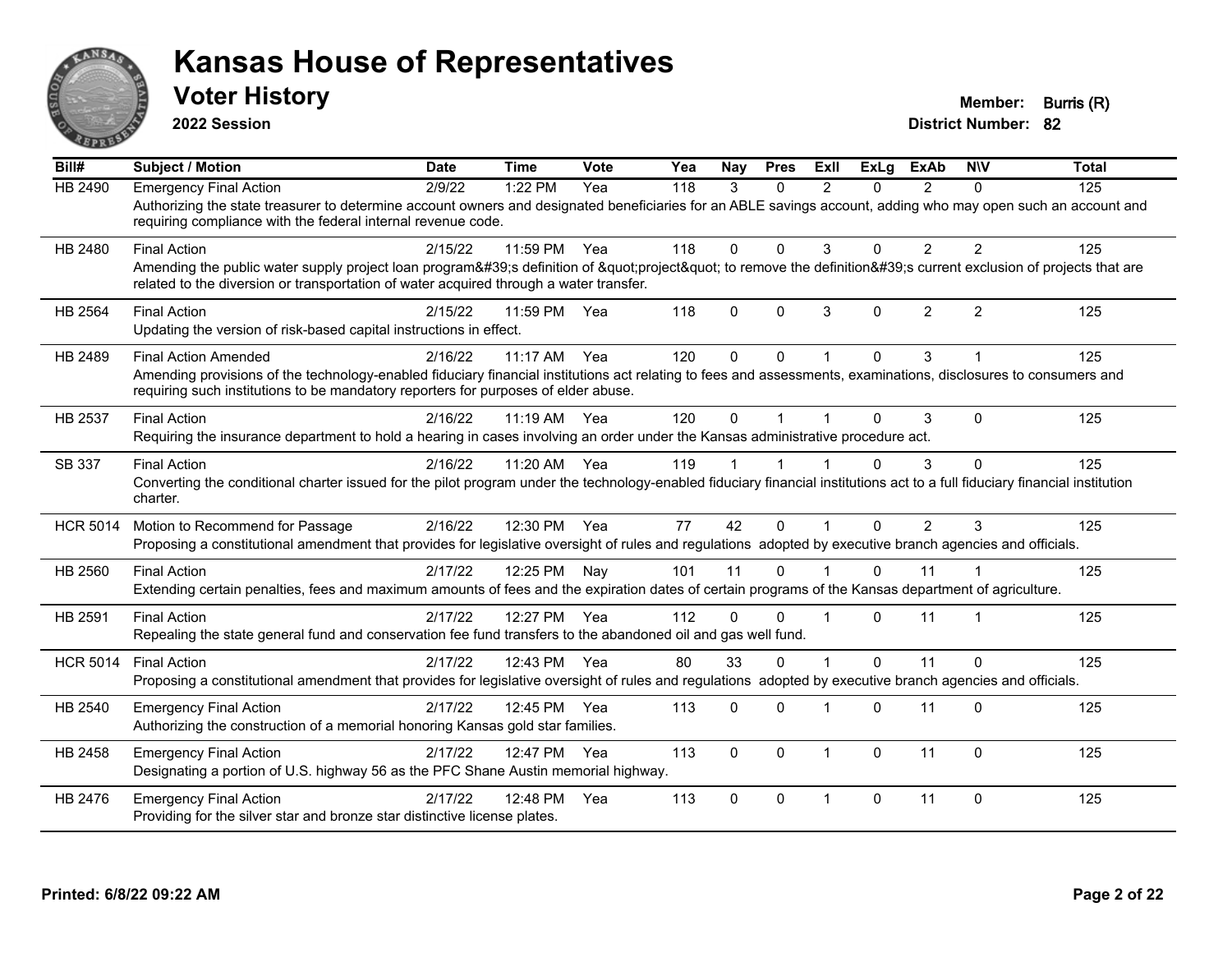

**2022 Session**

**Voter History Member: Burris (R)** 

| Bill#           | <b>Subject / Motion</b>                                                                                                                                                                                                                                                                                                                                                                                                                                         | <b>Date</b> | <b>Time</b>  | Vote | Yea | <b>Nay</b>     | <b>Pres</b>  | ExIl                 | <b>ExLg</b>  | <b>ExAb</b>  | <b>NIV</b>     | <b>Total</b> |
|-----------------|-----------------------------------------------------------------------------------------------------------------------------------------------------------------------------------------------------------------------------------------------------------------------------------------------------------------------------------------------------------------------------------------------------------------------------------------------------------------|-------------|--------------|------|-----|----------------|--------------|----------------------|--------------|--------------|----------------|--------------|
| <b>HB 2478</b>  | <b>Emergency Final Action</b><br>Designating a portion of United States highway 166 as the SGT Evan S Parker memorial highway.                                                                                                                                                                                                                                                                                                                                  | 2/17/22     | 12:49 PM     | Yea  | 113 | $\mathbf{0}$   | $\mathbf{0}$ | $\mathbf 1$          | $\Omega$     | 11           | $\mathbf{0}$   | 125          |
| <b>HCR 5014</b> | <b>Final Action</b><br>Proposing a constitutional amendment that provides for legislative oversight of rules and regulations adopted by executive branch agencies and officials.                                                                                                                                                                                                                                                                                | 2/21/22     | 11:45 AM Yea |      | 85  | 39             | $\mathbf 0$  | $\blacktriangleleft$ | $\Omega$     | $\Omega$     | $\Omega$       | 125          |
| HB 2517         | <b>Final Action Amended</b><br>Transferring the responsibility to certify drug abuse treatment providers that participate in the certified drug abuse treatment program from the department of corrections<br>to the Kansas sentencing commission.                                                                                                                                                                                                              | 2/22/22     | 10:49 AM Yea |      | 120 | $\Omega$       | $\Omega$     | $\mathcal{P}$        | $\Omega$     | 3            | $\Omega$       | 125          |
| HB 2594         | <b>Final Action Amended</b><br>Exempting certain modifications on antique vehicles from vehicle identification number offense seizures and dispositions.                                                                                                                                                                                                                                                                                                        | 2/22/22     | 10:50 AM Yea |      | 120 | $\Omega$       | $\Omega$     | $\overline{2}$       | $\mathbf 0$  | 3            | $\mathbf{0}$   | 125          |
| HB 2607         | <b>Final Action Amended</b><br>Clarifying the time limitations for habeas corpus claims.                                                                                                                                                                                                                                                                                                                                                                        | 2/22/22     | 10:51 AM     | Yea  | 120 | $\Omega$       | $\Omega$     | $\overline{2}$       | $\mathbf{0}$ | 3            | $\mathbf{0}$   | 125          |
| HB 2299         | Motion to Amend - Fairchild<br>Allowing a search warrant to be executed within 10 days from the date of issuance.                                                                                                                                                                                                                                                                                                                                               | 2/22/22     | 3:16 PM      | Nay  | 35  | 84             | $\mathbf 0$  | $\overline{2}$       | $\mathbf 0$  | 3            | $\overline{1}$ | 125          |
| HB 2703         | Motion to Amend - Clayton<br>Making changes to employment security law provisions regarding the employment security fund and employer contribution rates, the definition of employment to<br>conform with federal law and various updates to the my reemployment plan program, including making the program mandatory with certain exceptions, and providing<br>that the secretary of commerce may require participation by claimants in reemployment services. | 2/22/22     | 4:17 PM      | Nay  | 37  | 80             | $\mathbf{0}$ | $\overline{2}$       | $\Omega$     | 3            | 3              | 125          |
| HB 2525         | Motion to Recommend for Passage<br>Removing non-cooperation with child support from requirements for food and child care assistance eligibility and exempting adults enrolled in school from the 20-hour-<br>per-week work requirement for child care assistance eligibility for a limited time.                                                                                                                                                                | 2/22/22     | 5:17 PM      | Nay  | 53  | 66             | $\Omega$     | $\overline{2}$       | $\Omega$     | 3            |                | 125          |
| HB 2110         | <b>Final Action Amended</b><br>Requiring insurance coverage for PANS and PANDAS by the state health care benefits program and requiring the state employee health care commission to submit an<br>impact report on such coverage to the legislature.                                                                                                                                                                                                            | 2/23/22     | 10:21 AM Yea |      | 113 | 8              | $\Omega$     | 3                    | $\Omega$     | 1            | $\Omega$       | 125          |
| HB 2299         | <b>Final Action Amended</b><br>Allowing a search warrant to be executed within 10 days from the date of issuance.                                                                                                                                                                                                                                                                                                                                               | 2/23/22     | 10:22 AM     | Yea  | 119 | $\overline{2}$ | $\mathbf{0}$ | 3                    | $\Omega$     | $\mathbf 1$  | $\mathbf{0}$   | 125          |
| HB 2386         | <b>Final Action Amended</b><br>Establishing requirements for the payment and reimbursement of dental services by a dental benefit plan.                                                                                                                                                                                                                                                                                                                         | 2/23/22     | 10:23 AM     | Yea  | 118 | 3              | $\mathbf 0$  | 3                    | $\mathbf 0$  | $\mathbf{1}$ | $\mathbf 0$    | 125          |
| HB 2456         | <b>Final Action Amended</b><br>Establishing the Kansas kids lifetime combination hunting and fishing license.                                                                                                                                                                                                                                                                                                                                                   | 2/23/22     | 10:24 AM     | Yea  | 117 | 4              | $\mathbf{0}$ | 3                    | $\Omega$     | $\mathbf{1}$ | $\Omega$       | 125          |
| HB 2481         | <b>Final Action</b><br>Authorizing KP&F participating service credit purchase for certain in-state nonfederal governmental employment.                                                                                                                                                                                                                                                                                                                          | 2/23/22     | 10:25 AM     | Yea  | 121 | $\Omega$       | $\Omega$     | 3                    | $\mathbf{0}$ |              | $\mathbf{0}$   | 125          |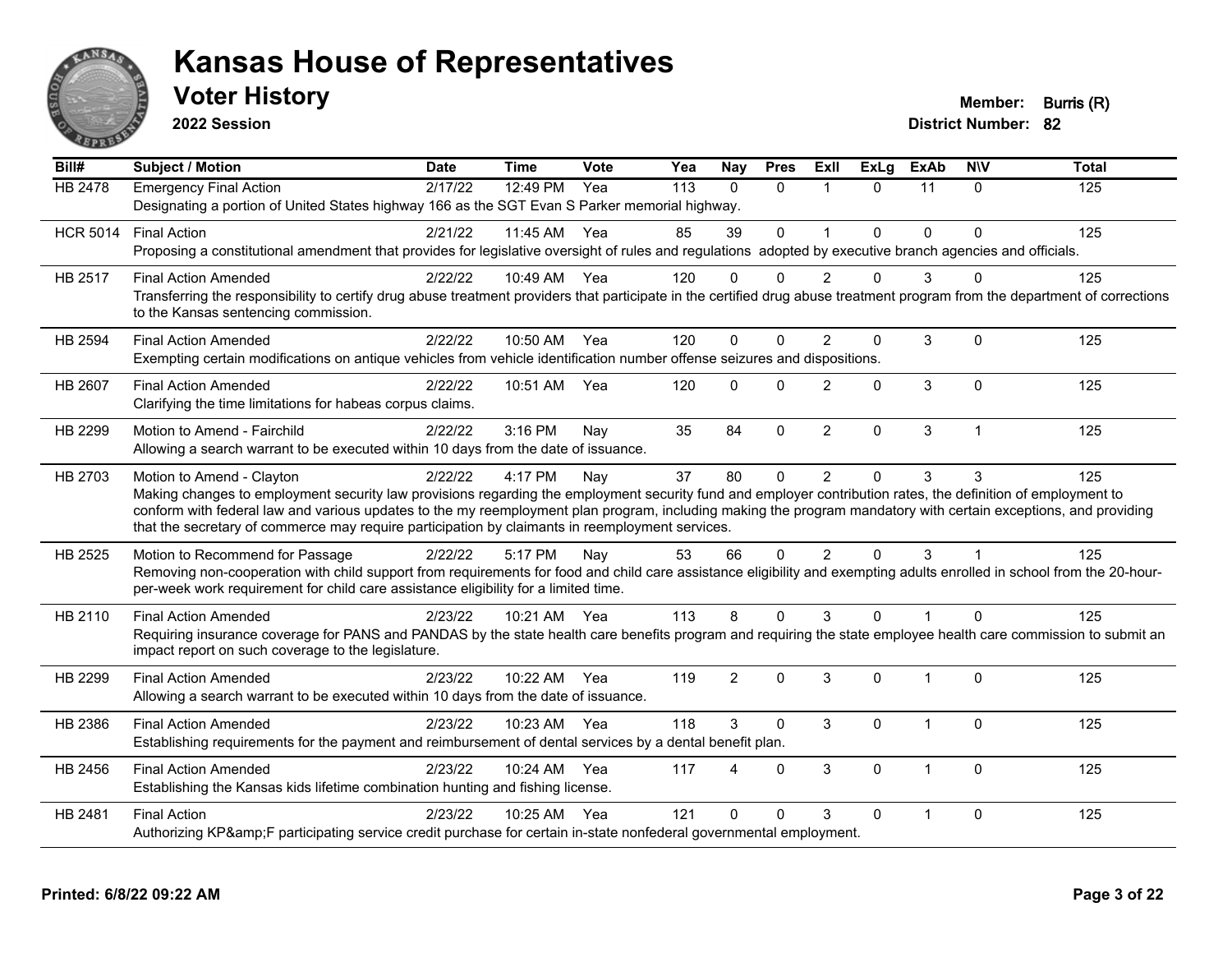

**2022 Session**

**District Number: 82 Voter History Member: Burris (R)** 

| Bill#   | <b>Subject / Motion</b>                                                                                                                                                                                                                                                                                                                                         | <b>Date</b> | <b>Time</b> | Vote | Yea | Nay          | <b>Pres</b>  | ExIl | <b>ExLg</b> | <b>ExAb</b>  | <b>NIV</b>   | <b>Total</b> |
|---------|-----------------------------------------------------------------------------------------------------------------------------------------------------------------------------------------------------------------------------------------------------------------------------------------------------------------------------------------------------------------|-------------|-------------|------|-----|--------------|--------------|------|-------------|--------------|--------------|--------------|
| HB 2483 | <b>Final Action</b>                                                                                                                                                                                                                                                                                                                                             | 2/23/22     | 10:26 AM    | Yea  | 105 | 16           | $\Omega$     | 3    | 0           |              | $\mathbf{0}$ | 125          |
|         | Providing for the daughters of the American revolution distinctive license plate.                                                                                                                                                                                                                                                                               |             |             |      |     |              |              |      |             |              |              |              |
| HB 2496 | <b>Final Action</b>                                                                                                                                                                                                                                                                                                                                             | 2/23/22     | 10:27 AM    | Yea  | 121 | $\mathbf{0}$ | $\Omega$     | 3    | $\Omega$    | $\mathbf{1}$ | $\mathbf{0}$ | 125          |
|         | Enacting the uniform family law arbitration act.                                                                                                                                                                                                                                                                                                                |             |             |      |     |              |              |      |             |              |              |              |
| HB 2508 | <b>Final Action</b>                                                                                                                                                                                                                                                                                                                                             | 2/23/22     | 10:28 AM    | Yea  | 115 | 6            | $\mathbf{0}$ | 3    | $\Omega$    | $\mathbf{1}$ | $\mathbf{0}$ | 125          |
|         | Requiring retention of fingerprints by the Kansas bureau of investigation for participation in the federal rap back program.                                                                                                                                                                                                                                    |             |             |      |     |              |              |      |             |              |              |              |
| HB 2510 | <b>Final Action</b>                                                                                                                                                                                                                                                                                                                                             | 2/23/22     | 10:29 AM    | Yea  | 120 |              | $\Omega$     | 3    | $\Omega$    |              | $\mathbf{0}$ | 125          |
|         | Updating certain investment limitation requirements to provide increased options for Kansas domiciled life insurance companies investing in equity interests and<br>preferred stock.                                                                                                                                                                            |             |             |      |     |              |              |      |             |              |              |              |
| HB 2515 | <b>Final Action</b>                                                                                                                                                                                                                                                                                                                                             | 2/23/22     | 10:30 AM    | Yea  | 120 | 1            | $\mathbf 0$  | 3    | $\Omega$    |              | $\mathbf{0}$ | 125          |
|         | Creating a mechanism to seek relief from the Kansas offender registration act requirements for drug offenders and allowing expungement of offenses when such relief is<br>granted.                                                                                                                                                                              |             |             |      |     |              |              |      |             |              |              |              |
| HB 2516 | <b>Final Action</b>                                                                                                                                                                                                                                                                                                                                             | 2/23/22     | 10:32 AM    | Yea  | 121 | 0            | $\Omega$     | 3    | $\Omega$    |              | $\Omega$     | 125          |
|         | Requiring an offender who raises error in such offender's criminal history calculation for the first time on appeal to show prejudicial error, requiring the journal entry<br>used to establish criminal history to be attached to the criminal history worksheet and authorizing the court to correct an illegal sentence while a direct appeal is<br>pending. |             |             |      |     |              |              |      |             |              |              |              |
| HB 2529 | <b>Final Action</b>                                                                                                                                                                                                                                                                                                                                             | 2/23/22     | 10:33 AM    | Yea  | 120 |              | $\Omega$     | 3    | $\Omega$    |              | $\Omega$     | 125          |
|         | Allowing veteran license plate applicants to use either a DD214 form, a military veteran identification card or veteran health identification card for proof of veteran status.                                                                                                                                                                                 |             |             |      |     |              |              |      |             |              |              |              |
| HB 2547 | <b>Final Action Amended</b>                                                                                                                                                                                                                                                                                                                                     | 2/23/22     | 10:34 AM    | Yea  | 120 | 1            | $\Omega$     | 3    | $\Omega$    |              | $\Omega$     | 125          |
|         | Authorizing technology-enabled fiduciary financial institution insurance companies within the captive insurance act and providing for the requirements and operations<br>thereof.                                                                                                                                                                               |             |             |      |     |              |              |      |             |              |              |              |
| HB 2559 | <b>Final Action Amended</b>                                                                                                                                                                                                                                                                                                                                     | 2/23/22     | 10:38 AM    | Nay  | 83  | 37           |              | 3    | $\Omega$    |              | $\Omega$     | 125          |
|         | Creating the Kansas cotton boll weevil program and requiring the program to levy an assessment upon Kansas produced cotton and monitor and mitigate the risk of boll<br>weevils.                                                                                                                                                                                |             |             |      |     |              |              |      |             |              |              |              |
| HB 2563 | <b>Final Action Amended</b>                                                                                                                                                                                                                                                                                                                                     | 2/23/22     | 10:39 AM    | Nay  | 113 | 8            | $\mathbf{0}$ | 3    | $\Omega$    | $\mathbf 1$  | $\Omega$     | 125          |
|         | Concerning the Kansas seed law and the commercial industrial hemp act; relating to labeling; seeds treated with certain substances; definitions; labeling; unlawful<br>actions; certain registrations; inspections; live plant dealers; and testing services.                                                                                                   |             |             |      |     |              |              |      |             |              |              |              |
| HB 2567 | <b>Final Action Amended</b>                                                                                                                                                                                                                                                                                                                                     | 2/23/22     | 10:41 AM    | Nay  | 114 | 6            | 1            | 3    | $\Omega$    |              | $\Omega$     | 125          |
|         | Increasing certain registration and title fees on vehicles for services performed by county treasurers and the division of vehicles and decreasing certain fees related to<br>administrative costs and disposition of such fees.                                                                                                                                |             |             |      |     |              |              |      |             |              |              |              |
| HB 2568 | <b>Final Action</b>                                                                                                                                                                                                                                                                                                                                             | 2/23/22     | 10:43 AM    | Yea  | 118 | 3            | $\Omega$     | 3    | $\Omega$    |              | $\mathbf{0}$ | 125          |
|         | Amending the Kansas mortgage business act by providing for mortgage business work at remote locations, license and registration renewal or reinstatement<br>procedures, surety bond requirements and evidence of solvency and net worth and requiring notice when adding or closing branch offices.                                                             |             |             |      |     |              |              |      |             |              |              |              |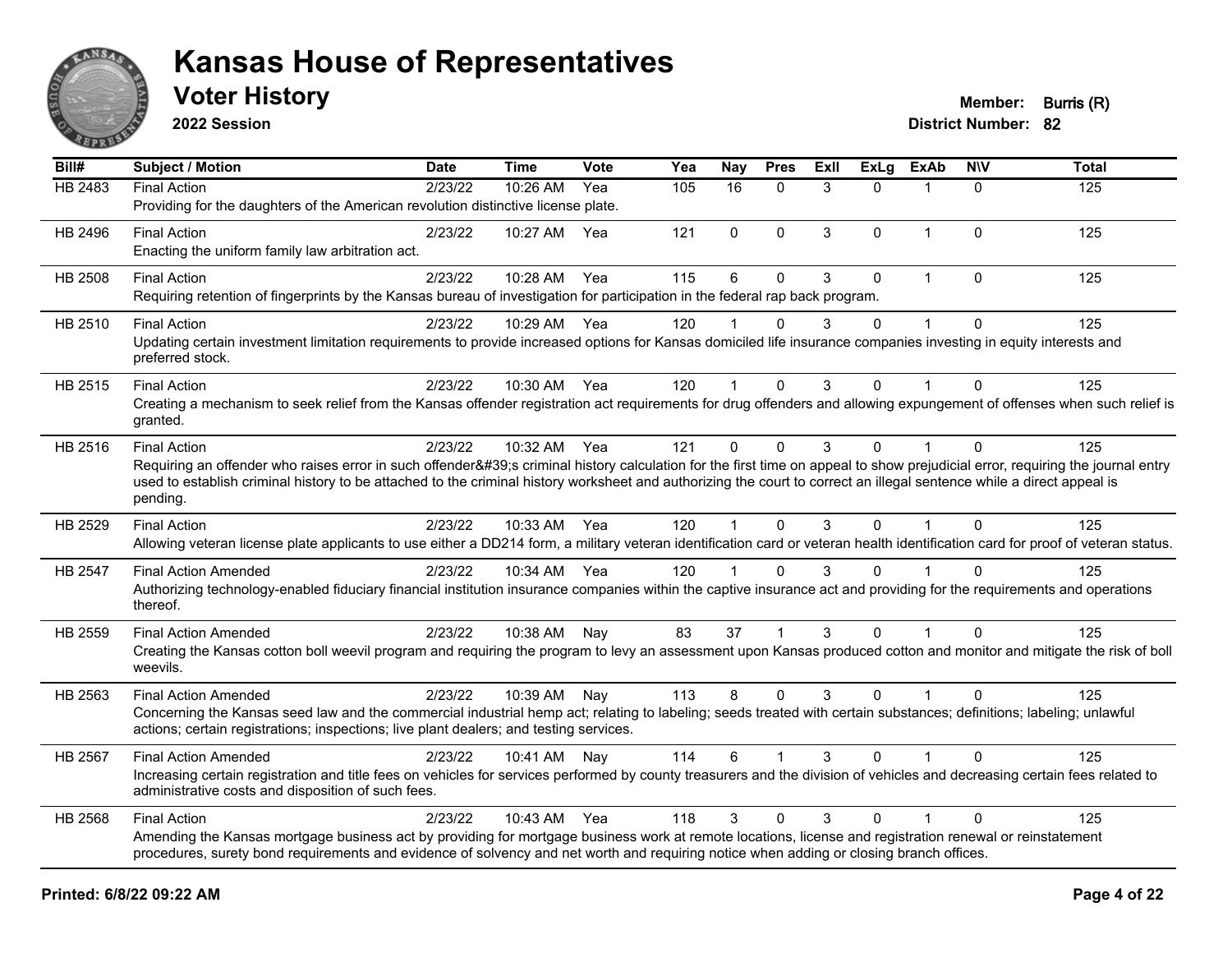

**2022 Session**

**Voter History Member: Burris (R)** 

| Bill#           | Subject / Motion                                                                                                                                                                                                                                                   | <b>Date</b> | <b>Time</b>  | Vote | Yea | Nay          | <b>Pres</b> | ExII           | <b>ExLg</b> | <b>ExAb</b>    | <b>NIV</b>   | <b>Total</b> |
|-----------------|--------------------------------------------------------------------------------------------------------------------------------------------------------------------------------------------------------------------------------------------------------------------|-------------|--------------|------|-----|--------------|-------------|----------------|-------------|----------------|--------------|--------------|
| <b>HB 2574</b>  | <b>Final Action</b>                                                                                                                                                                                                                                                | 2/23/22     | 10:43 AM     | Yea  | 121 | $\Omega$     | $\Omega$    | 3              | $\Omega$    |                | $\Omega$     | 125          |
|                 | Establishing a time limitation for awarding compensation for mental health counseling and increasing certain compensation award amounts by the crime victims<br>compensation board.                                                                                |             |              |      |     |              |             |                |             |                |              |              |
| HB 2579         | <b>Final Action Amended</b>                                                                                                                                                                                                                                        | 2/23/22     | 10:45 AM Nay |      | 90  | 31           | $\Omega$    | 3              | 0           | 1              | $\Omega$     | 125          |
|                 | Requiring electronic filing of campaign reports by candidates for state office unless an exemption is granted for cause.                                                                                                                                           |             |              |      |     |              |             |                |             |                |              |              |
| HB 2595         | <b>Final Action</b>                                                                                                                                                                                                                                                | 2/23/22     | 10:46 AM     | Yea  | 121 | $\mathbf 0$  | $\mathbf 0$ | 3              | 0           | $\overline{1}$ | $\mathbf 0$  | 125          |
|                 | Making certain antique vehicle titling procedures applicable to vehicles having a model year of 1960 or later instead of 1950 or later.                                                                                                                            |             |              |      |     |              |             |                |             |                |              |              |
| HB 2597         | <b>Final Action</b>                                                                                                                                                                                                                                                | 2/23/22     | 10:47 AM     | Yea  | 116 | 5            | $\Omega$    | 3              | 0           |                | $\Omega$     | 125          |
|                 | Providing for four distinctive license plates for the Kansas department of wildlife and parks.                                                                                                                                                                     |             |              |      |     |              |             |                |             |                |              |              |
| HB 2608         | <b>Final Action</b>                                                                                                                                                                                                                                                | 2/23/22     | 10:48 AM     | Yea  | 117 | 4            | $\mathbf 0$ | 3              | 0           |                | $\mathbf{0}$ | 125          |
|                 | Removing provisions authorizing criminal restitution to be enforced as a civil judgment and authorizing judicial districts to contract for collection services for criminal<br>restitution.                                                                        |             |              |      |     |              |             |                |             |                |              |              |
| HB 2633         | <b>Final Action Amended</b>                                                                                                                                                                                                                                        | 2/23/22     | 10:49 AM     | Nay  | 108 | 13           | $\mathbf 0$ | 3              | 0           | $\mathbf{1}$   | $\Omega$     | 125          |
|                 | Providing for the city of Hutchinson distinctive license plate.                                                                                                                                                                                                    |             |              |      |     |              |             |                |             |                |              |              |
| HB 2654         | <b>Final Action</b>                                                                                                                                                                                                                                                | 2/23/22     | 10:50 AM     | Yea  | 121 | $\Omega$     | $\Omega$    | 3              | $\Omega$    | $\overline{1}$ | $\Omega$     | 125          |
|                 | Providing guidance to determine how offenders under the supervision of two or more supervision agency can have supervision consolidated into one agency.                                                                                                           |             |              |      |     |              |             |                |             |                |              |              |
| HB 2688         | <b>Final Action Amended</b>                                                                                                                                                                                                                                        | 2/23/22     | 10:52 AM     | Nay  | 116 | 5            | $\Omega$    | 3              | 0           |                | $\Omega$     | 125          |
|                 | Requiring that licensed farm wineries be issued a cereal malt beverage retailer license if the statutory requirements for such retailer license are satisfied.                                                                                                     |             |              |      |     |              |             |                |             |                |              |              |
| HB 2703         | <b>Final Action</b>                                                                                                                                                                                                                                                | 2/23/22     | 10:53 AM Yea |      | 121 | $\Omega$     | $\Omega$    | 3              | 0           |                | $\Omega$     | 125          |
|                 | Making changes to employment security law provisions regarding the employment security fund and employer contribution rates, the definition of employment to                                                                                                       |             |              |      |     |              |             |                |             |                |              |              |
|                 | conform with federal law and various updates to the my reemployment plan program, including making the program mandatory with certain exceptions, and providing<br>that the secretary of commerce may require participation by claimants in reemployment services. |             |              |      |     |              |             |                |             |                |              |              |
| <b>HCR 5022</b> | <b>Final Action Amended</b>                                                                                                                                                                                                                                        | 2/23/22     | 10:56 AM     | Yea  | 97  | 24           | $\mathbf 0$ | 3              | 0           | 1              | $\mathbf 0$  | 125          |
|                 | Proposing a constitutional amendment requiring that a sheriff be elected in each county; exception.                                                                                                                                                                |             |              |      |     |              |             |                |             |                |              |              |
| <b>HCR 5030</b> | <b>Emergency Final Action</b>                                                                                                                                                                                                                                      | 2/23/22     | 11:36 AM     | Yea  | 121 | $\mathbf{0}$ | $\Omega$    | 3              | $\Omega$    | 1              | $\Omega$     | 125          |
|                 | Recognizing the growing problem of antisemitism in the United States.                                                                                                                                                                                              |             |              |      |     |              |             |                |             |                |              |              |
| HB 2605         | <b>Emergency Final Action Amended</b>                                                                                                                                                                                                                              | 2/23/22     | 11:37 AM     | Nay  | 115 | 6            | $\Omega$    | 3              | 0           |                | $\Omega$     | 125          |
|                 | Increasing the rural population requirement maximum for the veterinary training program for rural Kansas and creating a food animal percentage requirement that may<br>be fulfilled in lieu thereof.                                                               |             |              |      |     |              |             |                |             |                |              |              |
| SB 358          | <b>Emergency Final Action</b>                                                                                                                                                                                                                                      | 3/2/22      | 11:40 AM     | Yea  | 121 | $\mathbf{0}$ | $\mathbf 0$ | $\overline{2}$ | 0           |                |              | 125          |
|                 | Amending the public water supply project loan program's definition of "project" to remove the definition's current exclusion of projects that are<br>related to the diversion or transportation of water acquired through a water transfer.                        |             |              |      |     |              |             |                |             |                |              |              |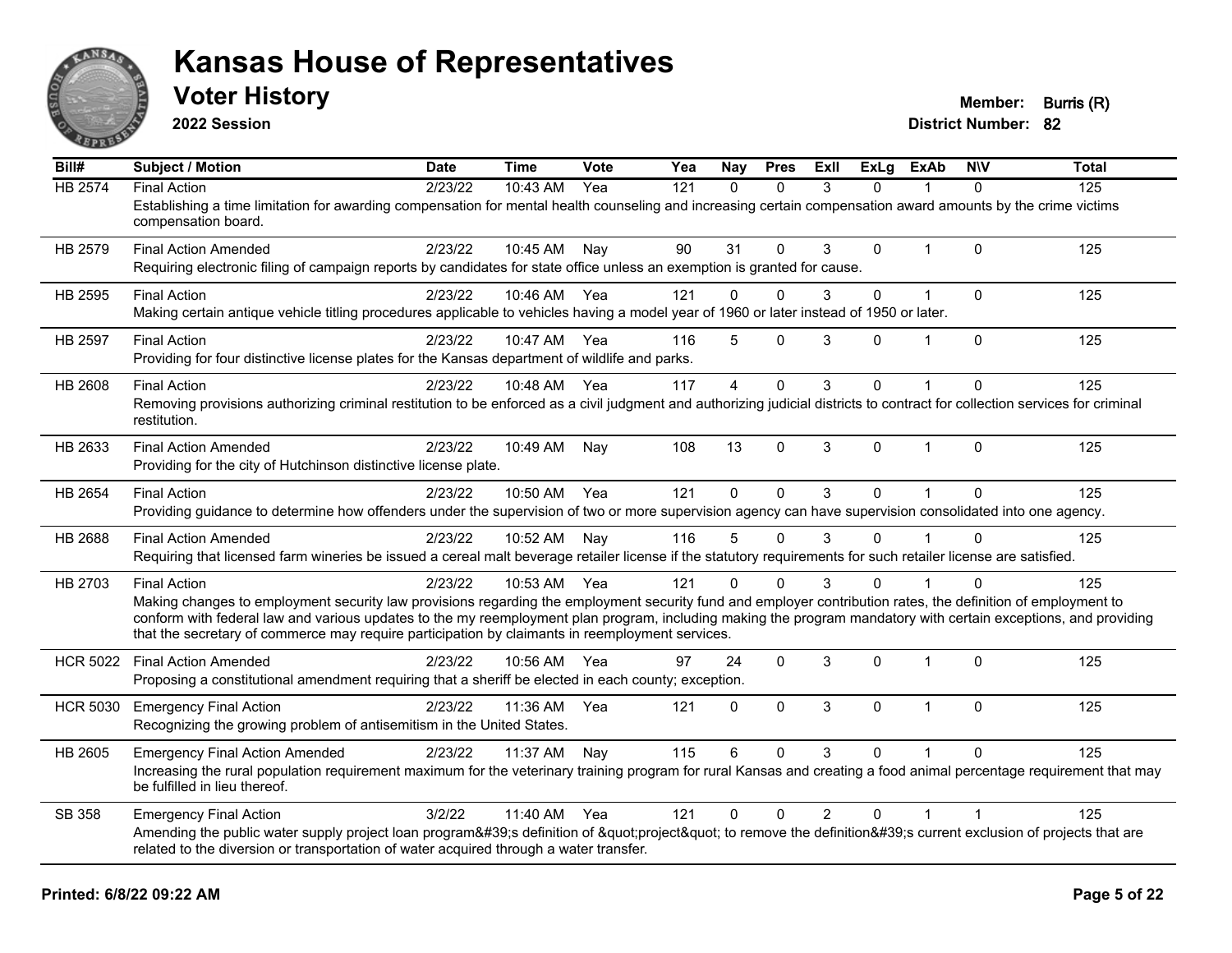

**2022 Session**

**Voter History Member: Burris (R)** 

| Bill#           | <b>Subject / Motion</b>                                                                                                                                                                                                                                                                                                                                                                                                                                             | <b>Date</b> | <b>Time</b>  | Vote | Yea | Nay      | <b>Pres</b> | Exll           | $\overline{Ex}$ Lg | <b>ExAb</b>    | <b>NIV</b>             | <b>Total</b> |
|-----------------|---------------------------------------------------------------------------------------------------------------------------------------------------------------------------------------------------------------------------------------------------------------------------------------------------------------------------------------------------------------------------------------------------------------------------------------------------------------------|-------------|--------------|------|-----|----------|-------------|----------------|--------------------|----------------|------------------------|--------------|
| SB 101          | <b>EFA Sub Bill Amended</b>                                                                                                                                                                                                                                                                                                                                                                                                                                         | 3/2/22      | 11:41 AM     | Nay  | 86  | 35       | $\Omega$    | $\mathfrak{p}$ | $\Omega$           |                |                        | 125          |
|                 | House Substitute for SB 101 by Committee on Transportation - Approving the operation and use of electric-assisted bicycles and regulating the use thereof.                                                                                                                                                                                                                                                                                                          |             |              |      |     |          |             |                |                    |                |                        |              |
| SB 62           | <b>Emergency Final Action Amended</b>                                                                                                                                                                                                                                                                                                                                                                                                                               | 3/2/22      | 11:42 AM     | Nay  | 115 | 6        | $\Omega$    | 2              | $\Omega$           | 1              | -1                     | 125          |
|                 | Amending the standards for school-administered vision screenings for students, establishing the Kansas children's vision health and school readiness commission<br>and allowing schools to maintain emergency albuterol kits.                                                                                                                                                                                                                                       |             |              |      |     |          |             |                |                    |                |                        |              |
| <b>HCR 5027</b> | Motion to Amend - Hoye                                                                                                                                                                                                                                                                                                                                                                                                                                              | 3/8/22      | 12:06 PM     | Nav  | 35  | 84       |             | $\overline{2}$ | $\Omega$           | $\mathbf 1$    | $\overline{2}$         | 125          |
|                 | Applying to the Congress of the United States to call a convention of the states.                                                                                                                                                                                                                                                                                                                                                                                   |             |              |      |     |          |             |                |                    |                |                        |              |
| <b>HCR 5027</b> | Motion to Amend - Houser                                                                                                                                                                                                                                                                                                                                                                                                                                            | 3/8/22      | 12:23 PM Nav |      | 64  | 53       | $\Omega$    | $\overline{2}$ | $\Omega$           | $\overline{2}$ | $\boldsymbol{\Lambda}$ | 125          |
|                 | Applying to the Congress of the United States to call a convention of the states.                                                                                                                                                                                                                                                                                                                                                                                   |             |              |      |     |          |             |                |                    |                |                        |              |
| <b>HCR 5027</b> | Motion to Amend - Ruiz, S.                                                                                                                                                                                                                                                                                                                                                                                                                                          | 3/8/22      | 12:50 PM     | Nav  | 33  | 83       | $\mathbf 0$ | $\overline{2}$ | 0                  | $\overline{2}$ | 5                      | 125          |
|                 | Applying to the Congress of the United States to call a convention of the states.                                                                                                                                                                                                                                                                                                                                                                                   |             |              |      |     |          |             |                |                    |                |                        |              |
| <b>HCR 5027</b> | Motion to Recommend for Passage                                                                                                                                                                                                                                                                                                                                                                                                                                     | 3/8/22      | 1:31 PM      | Yea  | 78  | 42       | $\Omega$    | $\overline{2}$ | $\Omega$           | $\overline{2}$ | $\overline{1}$         | 125          |
|                 | Applying to the Congress of the United States to call a convention of the states.                                                                                                                                                                                                                                                                                                                                                                                   |             |              |      |     |          |             |                |                    |                |                        |              |
| HB 2710         | <b>Final Action</b>                                                                                                                                                                                                                                                                                                                                                                                                                                                 | 3/9/22      | 11:13 AM     | Nay  | 116 | 3        | $\mathbf 0$ | 4              | 0                  | $\overline{2}$ | $\Omega$               | 125          |
|                 | Increasing the percentage of alcohol by volume allowed to not more than 16% for domestic table wine and the domestic fortified wine threshold to more than 16%<br>alcohol by volume.                                                                                                                                                                                                                                                                                |             |              |      |     |          |             |                |                    |                |                        |              |
| HB 2548         | <b>Final Action Amended</b>                                                                                                                                                                                                                                                                                                                                                                                                                                         | 3/9/22      | 11:14 AM     | Yea  | 116 | 3        | $\mathbf 0$ | 4              | $\Omega$           | $\overline{2}$ | $\Omega$               | 125          |
|                 | Implementing additional reporting requirements for informational technology projects and state agencies and requiring additional information technology security training<br>and status reports.                                                                                                                                                                                                                                                                    |             |              |      |     |          |             |                |                    |                |                        |              |
| <b>HCR 5027</b> | <b>Final Action Amended</b>                                                                                                                                                                                                                                                                                                                                                                                                                                         | 3/9/22      | 11:22 AM     | Yea  | 76  | 43       | $\Omega$    | $\overline{A}$ | $\Omega$           | $\overline{2}$ | $\Omega$               | 125          |
|                 | Applying to the Congress of the United States to call a convention of the states.                                                                                                                                                                                                                                                                                                                                                                                   |             |              |      |     |          |             |                |                    |                |                        |              |
| SB 421          | Motion to Amend - Xu                                                                                                                                                                                                                                                                                                                                                                                                                                                | 3/9/22      | 12:22 PM Nay |      | 38  | 79       | $\Omega$    | 4              | $\Omega$           | $\overline{2}$ | 2                      | 125          |
|                 | Transferring \$253,866,022 from the state general fund to the Kansas public employees retirement fund during fiscal year 2022 and eliminating certain level-dollar<br>KPERS employer contribution payments.                                                                                                                                                                                                                                                         |             |              |      |     |          |             |                |                    |                |                        |              |
| SB <sub>2</sub> | <b>Emergency Final Action Amended</b>                                                                                                                                                                                                                                                                                                                                                                                                                               | 3/9/22      | 1:18 PM      | Nay  | 87  | 31       | $\Omega$    | 4              | $\Omega$           | $\overline{2}$ | $\overline{1}$         | 125          |
|                 | Allowing consumption of beer, wine or other alcoholic liquor on theKansas state fairgrounds; increasing the number of temporary permits an applicantmay receive from<br>four to 12 permits per year; limiting what cities, counties ortownships may charge for a temporary permit to not more than \$25 per day; andcrediting a portion of moneys<br>collected from the liquor drink tax and theliquor enforcement tax to the state fair capital improvements fund. |             |              |      |     |          |             |                |                    |                |                        |              |
| HB 2462         | <b>Emergency Final Action</b>                                                                                                                                                                                                                                                                                                                                                                                                                                       | 3/9/22      | $1:19$ PM    | Yea  | 118 | $\Omega$ | $\Omega$    |                | 0                  | $\overline{2}$ | $\overline{1}$         | 125          |
|                 | Removing the standing committee membership requirements for members of the joint committee on state-tribal relations.                                                                                                                                                                                                                                                                                                                                               |             |              |      |     |          |             |                |                    |                |                        |              |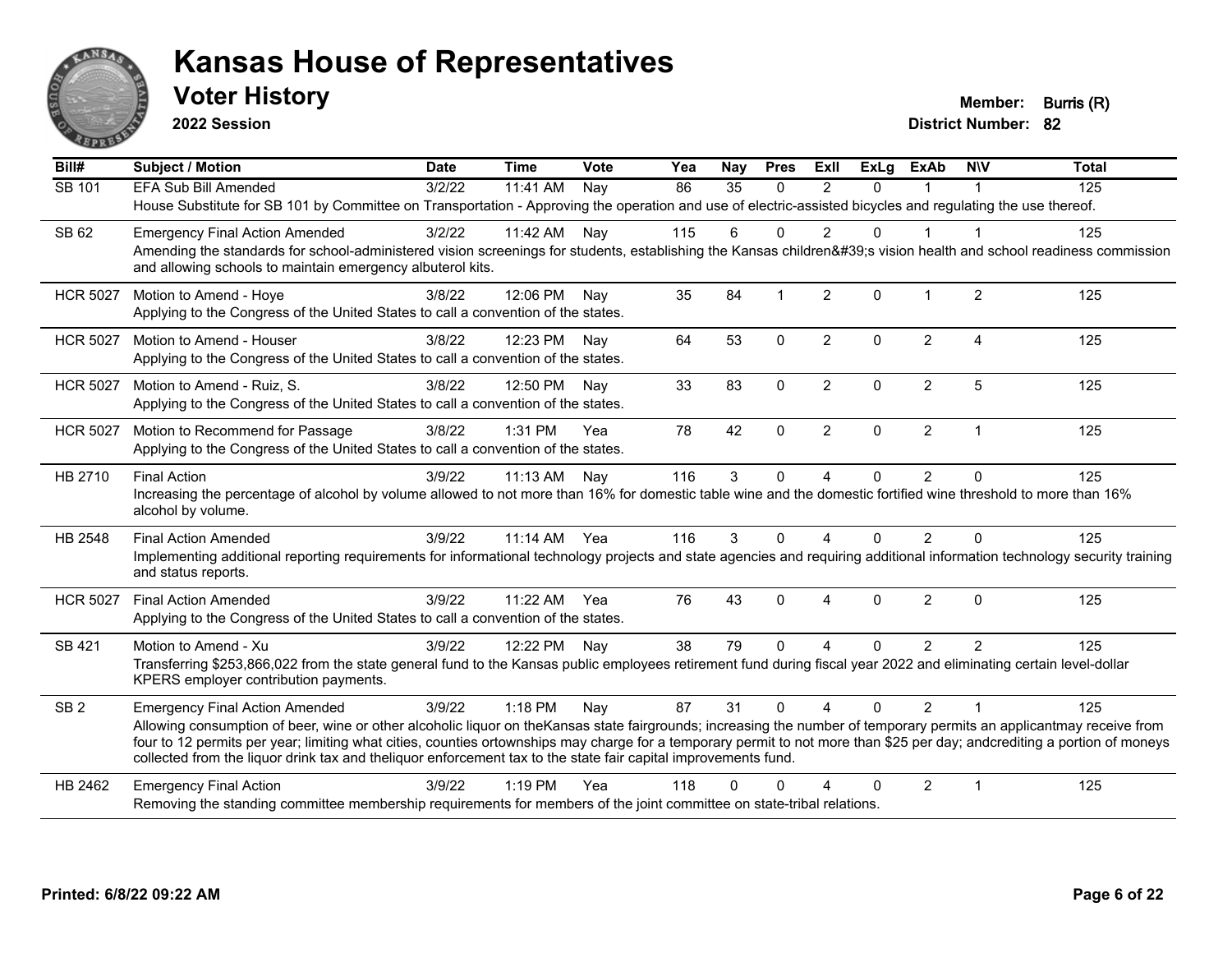

**2022 Session**

**Voter History Member: Burris (R)** 

| Bill#           | <b>Subject / Motion</b>                                                                                                                                                                                                                                                                                                                                                                                                                                                                                                                                                                                                      | <b>Date</b> | <b>Time</b> | Vote | Yea | Nay            | <b>Pres</b>  | ExII                     | <b>ExLg</b> | <b>ExAb</b>    | <b>NIV</b>              | <b>Total</b> |
|-----------------|------------------------------------------------------------------------------------------------------------------------------------------------------------------------------------------------------------------------------------------------------------------------------------------------------------------------------------------------------------------------------------------------------------------------------------------------------------------------------------------------------------------------------------------------------------------------------------------------------------------------------|-------------|-------------|------|-----|----------------|--------------|--------------------------|-------------|----------------|-------------------------|--------------|
| <b>SB 421</b>   | <b>Emergency Final Action Amended</b><br>Transferring \$1,000,000,000 from the state general fund to the Kansas public employees retirement fund during fiscal year 2022 and eliminating certain level-dollar<br>KPERS employer contribution payments.                                                                                                                                                                                                                                                                                                                                                                       | 3/9/22      | 1:20 PM     | Yea  | 113 | $\overline{5}$ | $\Omega$     | $\boldsymbol{\Lambda}$   | 0           | $\overline{2}$ |                         | 125          |
| <b>SB 286</b>   | <b>EFA Sub Bill Amended</b><br>House Substitute for Substitute for SB 286 - Continuing the governmental response to the COVID-19 pandemic in Kansas by extending the expanded use of<br>telemedicine, the suspension of certain requirements related to medical care facilities and immunity from civil liability for certain healthcare providers, certain persons<br>conducting business in this state and covered facilities for COVID-19 claims until January 20, 2023, creating the crime of interference with the conduct of a hospital and<br>increasing the criminal penalties for battery of a healthcare provider. | 3/9/22      | 1:23 PM     | Nay  | 102 | 17             | $\Omega$     | $\Delta$                 | 0           | $\overline{2}$ | $\Omega$                | 125          |
| HB 2466         | EFA Sub Bill<br>Substitute for HB 2466 by Committee on Education - Establishing the promoting advancement in computing knowledge act to increase the availability of computer<br>science education in Kansas schools.                                                                                                                                                                                                                                                                                                                                                                                                        | 3/9/22      | 1:24 PM     | Yea  | 115 | 4              | $\Omega$     | Δ                        | 0           | $\overline{2}$ | $\Omega$                | 125          |
| HB 2541         | <b>Final Action</b><br>Crediting docket fees to the state general fund instead of the judicial branch docket fee fund; crediting marriage license fees and drivers'; license reinstatement fees to<br>the state general fund instead of the judicial branch nonjudicial salary adjustment fund.                                                                                                                                                                                                                                                                                                                              | 3/16/22     | 11:15 AM    | Nay  | 111 | 12             | $\Omega$     | 2                        | 0           | $\Omega$       | $\Omega$                | 125          |
| HB 2582         | <b>Final Action Amended</b><br>Directing the Kansas department for children and families to share certain information with investigating law enforcement agencies.                                                                                                                                                                                                                                                                                                                                                                                                                                                           | 3/16/22     | 11:16 AM    | Yea  | 122 | 1              | $\Omega$     | $\overline{2}$           | 0           | $\Omega$       | $\mathbf{0}$            | 125          |
| HB 2674         | <b>Final Action Amended</b><br>Requiring a forfeiture of an appearance bond to be set aside in certain circumstances.                                                                                                                                                                                                                                                                                                                                                                                                                                                                                                        | 3/16/22     | 11:17 AM    | Yea  | 121 | $\overline{2}$ | $\Omega$     | 2                        | 0           | $\Omega$       | $\mathbf{0}$            | 125          |
| HB 2676         | <b>Final Action Amended</b><br>Authorizing counties to create a code inspection and enforcement fund and expanding the scope of the equipment reserve fund to include other computer and electronic<br>technologies.                                                                                                                                                                                                                                                                                                                                                                                                         | 3/16/22     | 11:18 AM    | Nay  | 112 | 11             | 0            | $\overline{2}$           | 0           | $\Omega$       | $\mathbf 0$             | 125          |
| <b>HCR 5032</b> | <b>Final Action</b><br>Honoring Ukrainians fighting against the Russian invasion.                                                                                                                                                                                                                                                                                                                                                                                                                                                                                                                                            | 3/16/22     | 11:20 AM    | Yea  | 119 | 4              | $\Omega$     | $\overline{2}$           | 0           | $\Omega$       | $\mathbf{0}$            | 125          |
| HB 2528         | <b>Final Action Amended</b><br>Removing inflatable devices that are owned and operated by a nonprofit organization from the requirements of the Kansas amusement ride act.                                                                                                                                                                                                                                                                                                                                                                                                                                                   | 3/17/22     | 11:21 AM    | Yea  | 86  | 34             | $\Omega$     | $\boldsymbol{\varDelta}$ | 0           | $\Omega$       |                         | 125          |
| SB 335          | <b>Final Action</b><br>Exempting certain business entities that provide health insurance in the state but are not subject to the jurisdiction of the commissioner of insurance from payment of the<br>annual premium tax.                                                                                                                                                                                                                                                                                                                                                                                                    | 3/17/22     | 11:22 AM    | Yea  | 120 | 0              | $\Omega$     | $\Lambda$                | $\Omega$    | $\Omega$       |                         | 125          |
| SB 348          | <b>Final Action Amended</b><br>Exempting the practice of threading from the practice of cosmetology.                                                                                                                                                                                                                                                                                                                                                                                                                                                                                                                         | 3/17/22     | 11:23 AM    | Yea  | 110 | 10             | $\Omega$     | $\overline{4}$           | $\Omega$    | $\mathbf 0$    | $\mathbf 1$             | 125          |
| SB 392          | <b>Final Action</b><br>Terminating the transfer of remaining unencumbered moneys in the securities act fee fund exceeding \$50,000 to the state general fund.                                                                                                                                                                                                                                                                                                                                                                                                                                                                | 3/17/22     | 11:24 AM    | Yea  | 120 | 0              | $\mathbf{0}$ | 4                        | 0           | 0              | $\overline{\mathbf{1}}$ | 125          |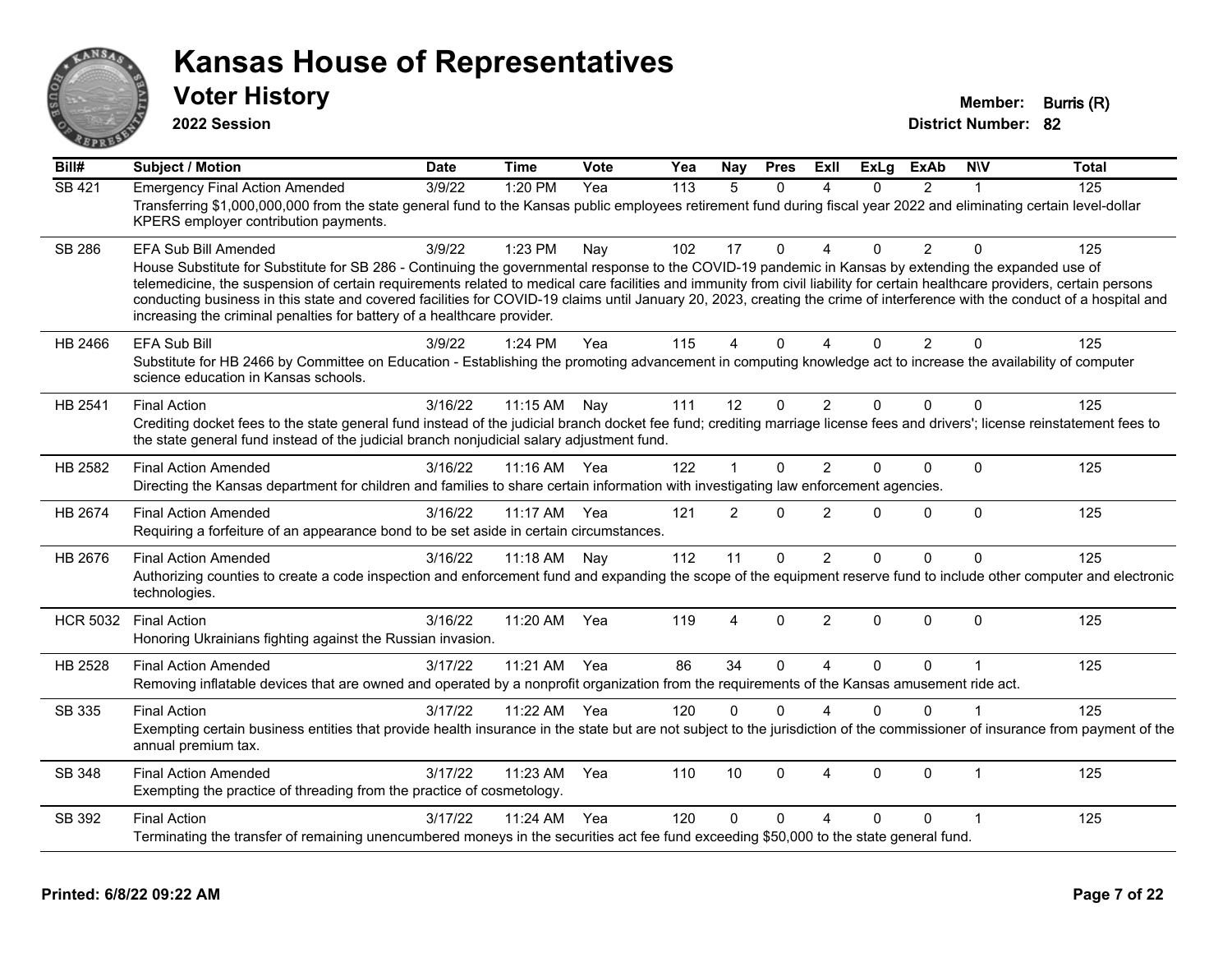

**2022 Session**

**District Number: 82 Voter History Member: Burris (R)** 

**Bill# Subject / Motion Date Time Vote Yea Nay Pres Exll ExLg ExAb N\V Total** HB 2712 Emergency Final Action 3/17/22 11:47 AM Yea 119 1 0 4 0 0 1 125 Establishing the Kansas commission for the United States semiquincentennial. SB 408 Emergency Final Action Amended 3/17/22 11:48 AM Yea 117 3 0 4 0 0 1 125 Increasing the criminal penalties for multiple thefts of mail. SB 400 EFA Sub Bill 3/17/22 11:49 AM Yea 120 0 4 0 0 1 125 Substitute for SB 400 by Committee on Financial Institutions and Insurance - Updating certain requirements and conditions relating to the creation, modification and termination of trusts in the Kansas uniform trust code and updating the definition of-áresident trust for tax purposes. SB 366 Emergency Final Action Amended 3/17/22 11:50 AM Yea 120 0 0 4 0 0 1 125 Specifying that the crime of burglary includes, without authority, entering into or remaining within any locked or secured portion of any dwelling, building or other structure, with intent to commit another crime therein. SB 313 Emergency Final Action Amended 3/21/22 3:39 PM Yea 122 0 0 2 0 1 0 125 Designating a portion of United States highway 69 as the Senator Tom R Van Sickle memorial highway. SB 448 Emergency Final Action (a) 3/21/22 3:40 PM Yea (a) 122 0 0 2 0 1 0 125 Adopting the national association of insurance commissioner's amendments to the unfair trade practices act excluding commercial property and casualty insurance producers, brokers and insurers from prohibitions on giving rebates as an inducement to sales. SB 300 EFA Sub Bill 3/21/22 3:41 PM Yea 121 1 0 2 0 1 0 125 Substitute for SB 300 by Committee on Judiciary GÇô Amending the Kansas racketeer influenced and corrupt organization act to add a person who has engaged in identity theft or identity fraud to the definition of "covered person" and add identity theft and identity fraud to the definition of "racketeering activity". SB 261 EFA Sub Bill 3/21/22 3:43 PM Nay 96 26 0 2 0 1 0 125 Substitute for SB 261 by Committee on Agriculture -- Prohibiting the use of identifiable meat terms on the labels of meat analogs when such labels do not include proper qualifying language to indicate that such products do not contain meat. SB 417 Emergency Final Action 2002 3/21/22 3:44 PM Yea 320 2 0 2 0 1 0 125 Establishing minimum and maximum permit renewal fees for certain solid waste disposal areas and processing facilities. HB 2644 Emergency Final Action (a) 3/21/22 3:46 PM Yea 115 7 0 2 0 1 0 125 Designating the Sandhill plum as the official state fruit. HB 2447 EFA Sub Bill 3/21/22 3:47 PM Yea 120 2 0 2 0 1 0 125 Permitting testimony to be presented using a two-way electronic audio-video communication device during a preliminary hearing. SB 200 Emergency Final Action Amended 3/21/22 3:48 PM Yea 119 3 0 2 0 1 0 125 Expanding the pharmacist's scope of practice to include initiation of therapy for influenza, strep throat or urinary tract infection, pursuant to a statewide protocol adopted by the collaborative drug therapy management advisory committee.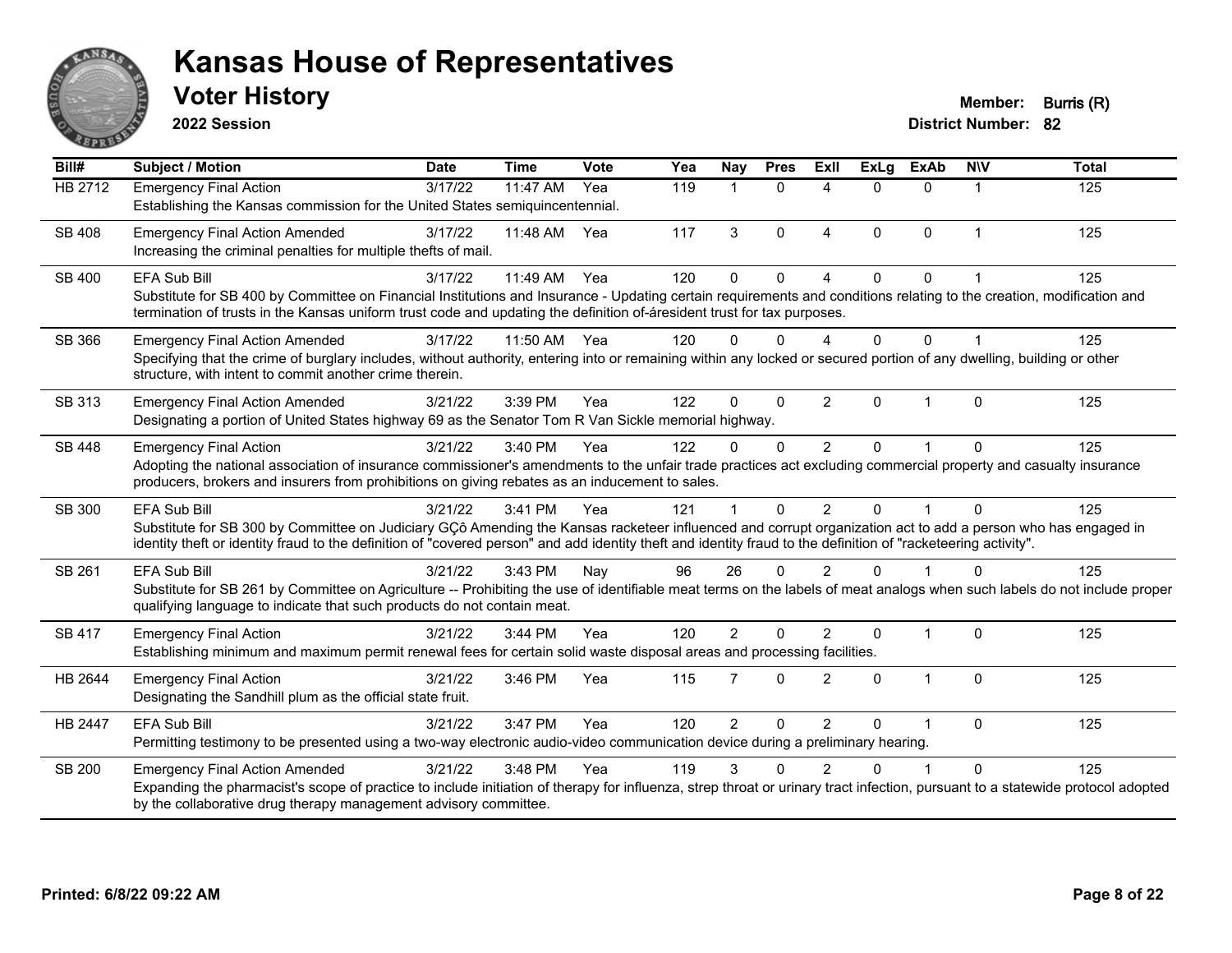

**2022 Session**

**District Number: 82 Voter History Member: Burris (R)** 

**Bill# Subject / Motion Date Time Vote Yea Nay Pres Exll ExLg ExAb N\V Total** SB 336 Emergency Final Action 3/21/22 3:49 PM Yea 121 1 0 2 0 1 0 125 Updating certain investment limitation requirements to provide increased options for Kansas domiciled life insurance companies investing in equity interests and preferred stock. HB 2253 Emergency Final Action Amended 3/21/22 3:50 PM Yea 121 1 0 2 0 1 0 125 Updating certain provisions of the prescription monitoring program act relating to program data, storage and access, increasing the membership of the advisory committee and providing for setup and annual maintenance fees for program data integration. HB 2632 Emergency Final Action 2012 3/21/22 3:52 PM Nay 30 27 0 2 0 1 0 125 Requiring a referral of an alleged victim of child abuse or neglect for a examination as part of an investigation, creating a program in the department of health and environment to provide training and payment and defining child abuse review and evaluation providers, networks, examinations and referrals and child abuse medical resource centers.&amp:nbsp: SB 346 Emergency Final Action Amended 3/21/22 3:53 PM Yea 119 3 0 2 0 1 0 125 Allowing for the on-farm retail sale of milk and milk products, authorizing the secretary of agriculture to declare an imminent health hazard, extending certain milk and dairy license fees and establishing certain standards for milk. SB 141 Emergency Final Action 2002 125 3/21/22 3:54 PM Yea 3122 0 0 2 0 1 0 125 Enacting the Kansas uniform directed trust act. SB 343 Emergency Final Action Amended 3/21/22 3:55 PM Yea 122 0 0 2 0 1 0 125 Updating the term "hearing impaired"; to "hard of hearing"; in statutes related to persons with hearing loss. SB 446 Emergency Final Action Amended 3/21/22 3:56 PM Yea 122 0 0 2 0 1 0 125 Designating bridges on U.S. highway 166 and K-66 highway as Veterans Memorial Bridge. SB 483 Emergency Final Action 3/21/22 3:57 PM Yea 122 0 0 2 0 1 0 125 Increasing criminal penalties for theft and criminal damage to property involving remote service units such as automated cash dispensing machines and automated teller machines. SB 19 EFA Sub Bill 3/21/22 3:58 PM Nay 114 8 0 2 0 1 0 125 House Substitute for SB 19 by Committee on Energy, Utilities and Telecommunications - Implementing the 988 suicide prevention and mental health crisis hotline in Kansas. HB 2600 Emergency Final Action Amended 3/21/22 4:00 PM Yea 122 0 0 2 0 1 0 125 Authorizing the state board of regents on behalf of Emporia state university to sell certain real property in the city of Emporia, Lyon county, Kansas; the university of Kansas to exchange and convey certain real property in Douglas county, Kansas, and to accept certain real property in Douglas county, Kansas, from the Kansas university endowment association; Kansas state university to sell certain real property in Riley county and Cherokee county, Kansas, and Douglas county, Nebraska; and Pittsburg state university to sell certain real property in the city of Pittsburg, Crawford county, Kansas. SB 215 Emergency Final Action Amended 3/21/22 4:01 PM Yea 122 0 0 2 0 1 0 125 Transferring the authority for postsecondary driver's education programs and driver training schools from the state board of regents to the department of revenue.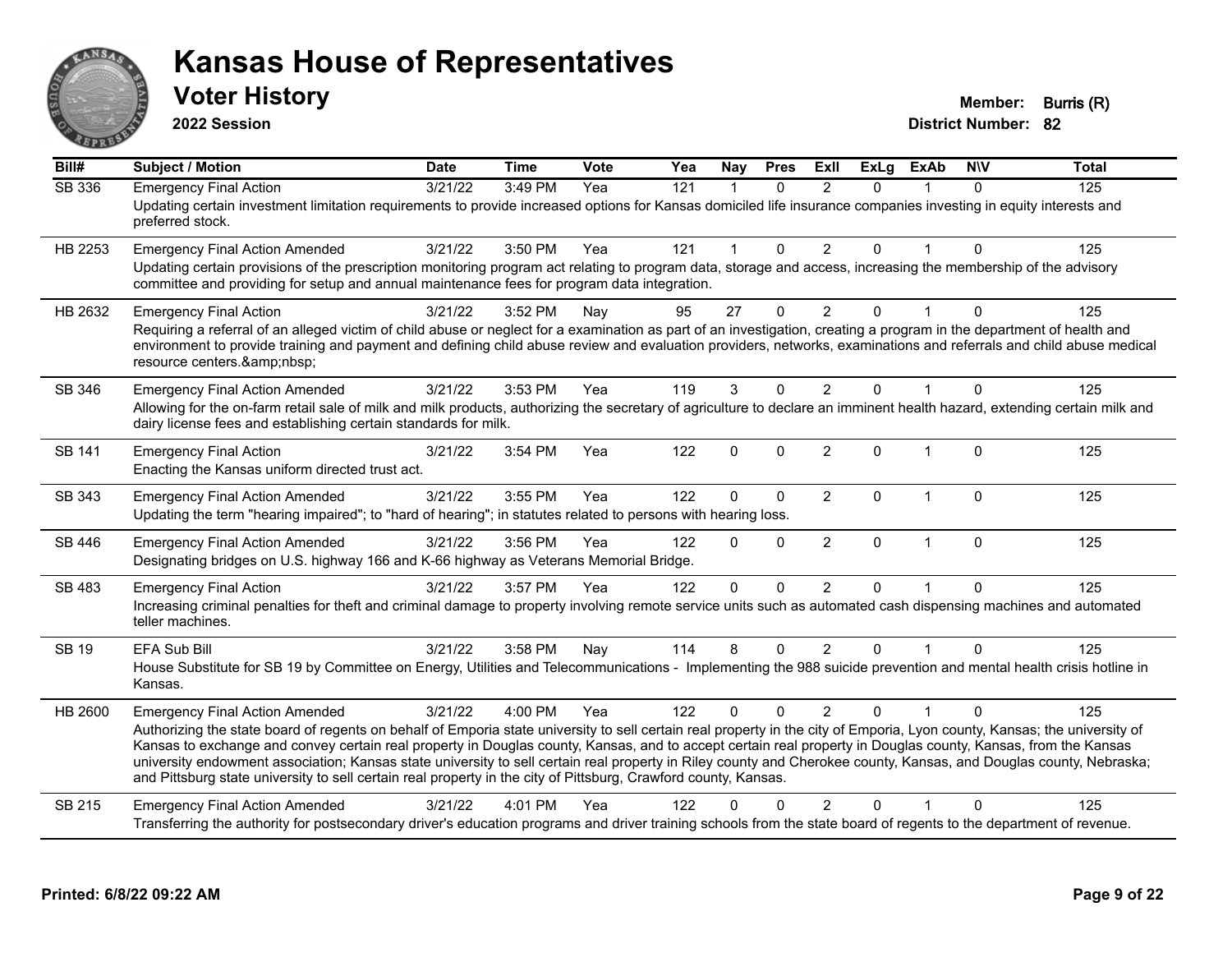

**2022 Session**

**Voter History Member: Burris (R)** 

| Bill#            | Subject / Motion                                                                                                                                                                                                                                                                | <b>Date</b> | <b>Time</b> | <b>Vote</b> | Yea | <b>Nay</b>   | <b>Pres</b>  | ExII           | <b>ExLg</b>  | <b>ExAb</b>    | <b>NIV</b>     | <b>Total</b> |
|------------------|---------------------------------------------------------------------------------------------------------------------------------------------------------------------------------------------------------------------------------------------------------------------------------|-------------|-------------|-------------|-----|--------------|--------------|----------------|--------------|----------------|----------------|--------------|
| SB <sub>28</sub> | <b>EFA Sub Bill</b>                                                                                                                                                                                                                                                             | 3/21/22     | 4:02 PM     | Yea         | 120 | 2            | $\Omega$     | $\mathcal{P}$  | 0            |                | $\Omega$       | 125          |
|                  | House Substitute for SB 28 by Committee on Insurance and Pensions - Enacting the pharmacy benefits manager licensure act and requiring licensure rather than<br>registration of such entities.                                                                                  |             |             |             |     |              |              |                |              |                |                |              |
| SB 419           | <b>Emergency Final Action</b>                                                                                                                                                                                                                                                   | 3/21/22     | 4:03 PM     | Yea         | 122 | $\mathbf 0$  | $\mathbf{0}$ | $\overline{2}$ | $\Omega$     |                | $\Omega$       | 125          |
|                  | Allowing certain employees from the department of corrections to attend the Kansas law enforcement training center and including special agents of the department of<br>corrections in the definition of law enforcement officer under the Kansas law enforcement training act. |             |             |             |     |              |              |                |              |                |                |              |
| SB 440           | <b>Emergency Final Action</b>                                                                                                                                                                                                                                                   | 3/21/22     | 4:04 PM     | Yea         | 121 | $\mathbf 0$  | $\mathbf 0$  | $\overline{2}$ | 0            |                | $\overline{1}$ | 125          |
|                  | Establishing when an occupational therapist may treat a patient without referral from a physician and requiring occupational therapists to maintain professional liability<br>insurance.                                                                                        |             |             |             |     |              |              |                |              |                |                |              |
| <b>SB 34</b>     | EFA Sub Bill Amended                                                                                                                                                                                                                                                            | 3/21/22     | 4:06 PM     | Yea         | 88  | 34           | $\Omega$     | $\overline{2}$ | $\Omega$     |                | $\Omega$       | 125          |
|                  | Substitute for SB 34 by Committee on Federal and State Affairs - Requiring review of administrative rules and regulations every five years.                                                                                                                                     |             |             |             |     |              |              |                |              |                |                |              |
| SB 453           | <b>Emergency Final Action Amended</b>                                                                                                                                                                                                                                           | 3/21/22     | 4:07 PM     | Yea         | 122 | $\Omega$     | $\Omega$     | $\overline{2}$ | $\Omega$     |                | $\Omega$       | 125          |
|                  | Requiring adult care home certified aides who take training courses to demonstrate certain skills to successfully complete such training courses and requiring licensed<br>nurses to teach and evaluate such training courses.                                                  |             |             |             |     |              |              |                |              |                |                |              |
| SB 330           | <b>Emergency Final Action</b><br>Authorizing the construction of a memorial honoring Kansas gold star families.                                                                                                                                                                 | 3/21/22     | 4:08 PM     | Yea         | 122 | 0            | $\mathbf 0$  | $\overline{2}$ | $\mathbf 0$  | $\mathbf{1}$   | $\mathbf{0}$   | 125          |
| SB 331           | <b>Emergency Final Action Amended</b><br>Updating the version of risk-based capital instructions in effect.                                                                                                                                                                     | 3/21/22     | 4:09 PM     | Yea         | 121 | $\mathbf{1}$ | $\mathbf{0}$ | $\overline{2}$ | $\Omega$     | $\mathbf{1}$   | $\Omega$       | 125          |
| SB 451           | <b>Emergency Final Action Amended</b>                                                                                                                                                                                                                                           | 3/21/22     | 4:10 PM     | Yea         | 122 | $\Omega$     | $\mathbf{0}$ | $\overline{2}$ | $\mathbf{0}$ | $\mathbf{1}$   | $\mathbf{0}$   | 125          |
|                  | Requiring an individual to maintain enrollment on a tribal membership roll to receive a free permanent hunting license.                                                                                                                                                         |             |             |             |     |              |              |                |              |                |                |              |
| <b>SB 479</b>    | <b>Emergency Final Action Amended</b>                                                                                                                                                                                                                                           | 3/21/22     | 4:11 PM     | Yea         | 122 | $\Omega$     | $\Omega$     | $\mathcal{P}$  | $\Omega$     |                | $\Omega$       | 125          |
|                  | Authorizing a permanent memorial commemorating the Kansas suffragist movement to be placed in the state capitol and establishing the Kansas suffragist memorial<br>fund.                                                                                                        |             |             |             |     |              |              |                |              |                |                |              |
| HB 2734          | <b>Emergency Final Action</b>                                                                                                                                                                                                                                                   | 3/21/22     | 4:12 PM     | Yea         | 122 | $\Omega$     | $\Omega$     | $\overline{2}$ | $\Omega$     |                | $\Omega$       | 125          |
|                  | Reinstating the social worker applicant option for board-approved postgraduate supervised experience and allowing master's and clinical level licensees to take the<br>baccalaureate addiction counselor test.                                                                  |             |             |             |     |              |              |                |              |                |                |              |
| SB 267           | Motion to Amend - Winn                                                                                                                                                                                                                                                          | 3/22/22     | 11:42 AM    | Nay         | 44  | 76           | $\mathbf{0}$ | $\mathbf 1$    | $\Omega$     | $\overline{2}$ | $\overline{2}$ | 125          |
|                  | Substitute for SB 267 by Committee on Ways and Means - Appropriations for FY 2021, FY 2022, FY 2023 and FY 2024 for various state agencies.                                                                                                                                     |             |             |             |     |              |              |                |              |                |                |              |
| SB 267           | Motion to Amend - Gartner                                                                                                                                                                                                                                                       | 3/22/22     | 12:01 PM    | Nay         | 37  | 84           | $\mathbf{0}$ |                | $\Omega$     | $\overline{2}$ |                | 125          |
|                  | Substitute for SB 267 by Committee on Ways and Means - Appropriations for FY 2021, FY 2022, FY 2023 and FY 2024 for various state agencies.                                                                                                                                     |             |             |             |     |              |              |                |              |                |                |              |
| SB 267           | Motion to Amend - Helgerson                                                                                                                                                                                                                                                     | 3/22/22     | 12:25 PM    | Nay         | 49  | 72           | $\Omega$     |                | $\Omega$     | $\overline{2}$ |                | 125          |
|                  | Substitute for SB 267 by Committee on Ways and Means - Appropriations for FY 2021, FY 2022, FY 2023 and FY 2024 for various state agencies.                                                                                                                                     |             |             |             |     |              |              |                |              |                |                |              |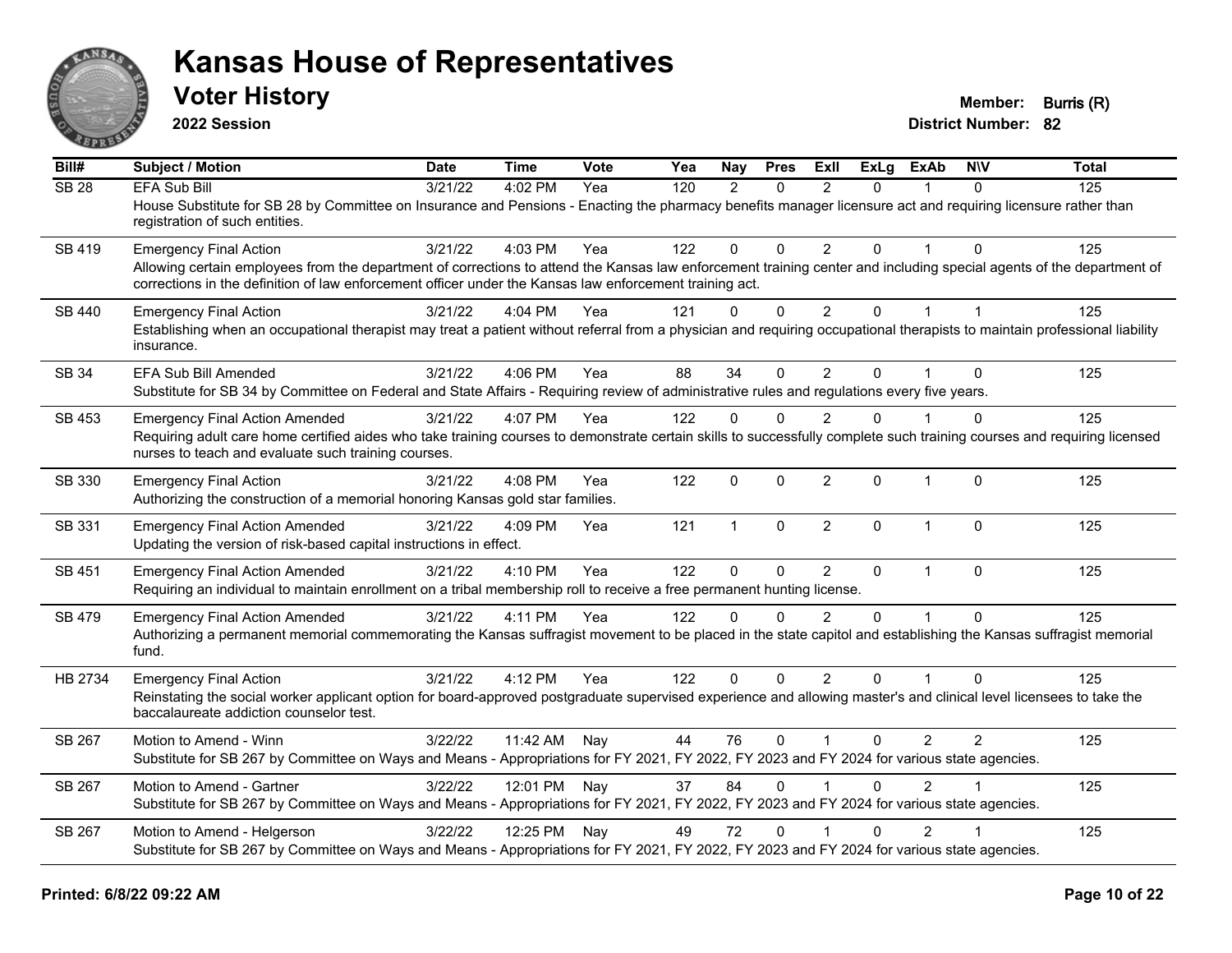

| Bill#   | <b>Subject / Motion</b>                                                                                                                                                                                                                                                                                                                                                                                                                                                                                                                                                                                                                                                                                                                                                                                                                                                                                                                             | <b>Date</b> | <b>Time</b> | Vote      | Yea | Nay | <b>Pres</b>  | ExII         | <b>ExLg</b>  | <b>ExAb</b>    | <b>NIV</b>     | <b>Total</b> |
|---------|-----------------------------------------------------------------------------------------------------------------------------------------------------------------------------------------------------------------------------------------------------------------------------------------------------------------------------------------------------------------------------------------------------------------------------------------------------------------------------------------------------------------------------------------------------------------------------------------------------------------------------------------------------------------------------------------------------------------------------------------------------------------------------------------------------------------------------------------------------------------------------------------------------------------------------------------------------|-------------|-------------|-----------|-----|-----|--------------|--------------|--------------|----------------|----------------|--------------|
| SB 267  | Motion to Amend - Helgerson<br>Substitute for SB 267 by Committee on Ways and Means - Appropriations for FY 2021, FY 2022, FY 2023 and FY 2024 for various state agencies.                                                                                                                                                                                                                                                                                                                                                                                                                                                                                                                                                                                                                                                                                                                                                                          | 3/22/22     | 1:06 PM     | Nay       | 36  | 81  | $\Omega$     | $\mathbf{1}$ | $\Omega$     | $\mathcal{P}$  | 5              | 125          |
| HB 2512 | Motion to Amend - Ousley<br>Substitute for Substitute for HB 2512 by Committee on K-12 Education Budget - Making appropriations for the Kansas state department of education for FY 2022, FY<br>2023 and FY 2024, establishing requirements relating to academic achievement and third-grade literacy, authorizing credits to be earned through alternative educational<br>opportunities, requiring KSHSAA members and employees to report child abuse and neglect, requiring boards of education of school districts to consider district needs<br>assessments and academic assessments when approving district budgets, authorizing part-time enrollment for certain students, establishing an alternative graduation<br>rate calculation for virtual schools, providing virtual school state aid for credit deficient students and amending the age of initial eligibility for the tax credit for low income<br>students scholarship program.    | 3/22/22     | 2:02 PM     | <b>NV</b> | 58  | 54  | $\Omega$     |              | $\Omega$     | $\overline{2}$ | 10             | 125          |
| HB 2512 | Motion to Amend - Hoye<br>Substitute for Substitute for HB 2512 by Committee on K-12 Education Budget - Making appropriations for the Kansas state department of education for FY 2022, FY<br>2023 and FY 2024, establishing requirements relating to academic achievement and third-grade literacy, authorizing credits to be earned through alternative educational<br>opportunities, requiring KSHSAA members and employees to report child abuse and neglect, requiring boards of education of school districts to consider district needs<br>assessments and academic assessments when approving district budgets, authorizing part-time enrollment for certain students, establishing an alternative graduation<br>rate calculation for virtual schools, providing virtual school state aid for credit deficient students and amending the age of initial eligibility for the tax credit for low income<br>students scholarship program.      | 3/22/22     | 2:13 PM     | Nay       | 38  | 81  | 0            | 1            | $\Omega$     | $\overline{2}$ | 3              | 125          |
| HB 2512 | Motion to Amend - Hoye<br>Substitute for Substitute for HB 2512 by Committee on K-12 Education Budget - Making appropriations for the Kansas state department of education for FY 2022, FY<br>2023 and FY 2024, establishing requirements relating to academic achievement and third-grade literacy, authorizing credits to be earned through alternative educational<br>opportunities, requiring KSHSAA members and employees to report child abuse and neglect, requiring boards of education of school districts to consider district needs<br>assessments and academic assessments when approving district budgets, authorizing part-time enrollment for certain students, establishing an alternative graduation<br>rate calculation for virtual schools, providing virtual school state aid for credit deficient students and amending the age of initial eligibility for the tax credit for low income<br>students scholarship program.      | 3/22/22     | 2:18 PM     | Nay       | 44  | 73  | $\Omega$     |              | $\mathbf{0}$ | $\overline{2}$ | 5              | 125          |
| HB 2512 | Motion to reconsider action<br>Substitute for Substitute for HB 2512 by Committee on K-12 Education Budget - Making appropriations for the Kansas state department of education for FY 2022, FY<br>2023 and FY 2024, establishing requirements relating to academic achievement and third-grade literacy, authorizing credits to be earned through alternative educational<br>opportunities, requiring KSHSAA members and employees to report child abuse and neglect, requiring boards of education of school districts to consider district needs<br>assessments and academic assessments when approving district budgets, authorizing part-time enrollment for certain students, establishing an alternative graduation<br>rate calculation for virtual schools, providing virtual school state aid for credit deficient students and amending the age of initial eligibility for the tax credit for low income<br>students scholarship program. | 3/22/22     | 2:24 PM     | Yea       | 75  | 45  | $\mathbf 0$  |              | $\mathbf{0}$ | 2              | 2              | 125          |
| HB 2512 | Motion to Amend - Ousley<br>Substitute for Substitute for HB 2512 by Committee on K-12 Education Budget - Making appropriations for the Kansas state department of education for FY 2022, FY<br>2023 and FY 2024, establishing requirements relating to academic achievement and third-grade literacy, authorizing credits to be earned through alternative educational<br>opportunities, requiring KSHSAA members and employees to report child abuse and neglect, requiring boards of education of school districts to consider district needs<br>assessments and academic assessments when approving district budgets, authorizing part-time enrollment for certain students, establishing an alternative graduation<br>rate calculation for virtual schools, providing virtual school state aid for credit deficient students and amending the age of initial eligibility for the tax credit for low income<br>students scholarship program.    | 3/22/22     | 2:30 PM     | Nay       | 50  | 70  | $\mathbf{0}$ | $\mathbf{1}$ | $\mathbf{0}$ | $\overline{2}$ | $\overline{2}$ | 125          |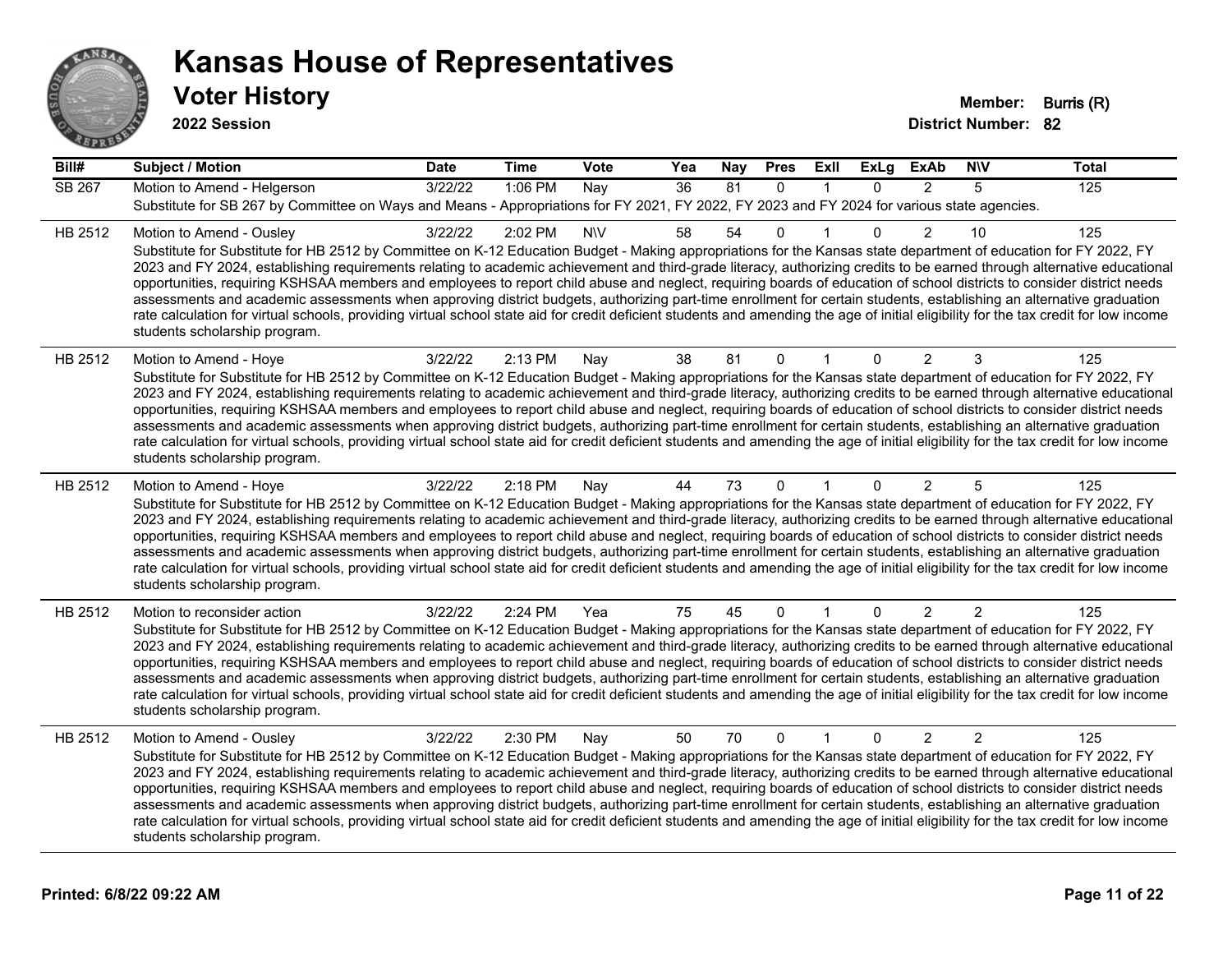

| --            |                                                                                                                                                                                                                                                                                                                                                                                                                                                                                                                                                                                                                                                                                                                                                                                                                                                                                                                                                       |             |             |      |     |              |             |                |             |                |              |              |
|---------------|-------------------------------------------------------------------------------------------------------------------------------------------------------------------------------------------------------------------------------------------------------------------------------------------------------------------------------------------------------------------------------------------------------------------------------------------------------------------------------------------------------------------------------------------------------------------------------------------------------------------------------------------------------------------------------------------------------------------------------------------------------------------------------------------------------------------------------------------------------------------------------------------------------------------------------------------------------|-------------|-------------|------|-----|--------------|-------------|----------------|-------------|----------------|--------------|--------------|
| Bill#         | <b>Subject / Motion</b>                                                                                                                                                                                                                                                                                                                                                                                                                                                                                                                                                                                                                                                                                                                                                                                                                                                                                                                               | <b>Date</b> | <b>Time</b> | Vote | Yea | Nav          | <b>Pres</b> | ExII           | ExLa        | <b>ExAb</b>    | <b>NIV</b>   | <b>Total</b> |
| HB 2631       | Motion to Amend - Carmichael<br>Enacting the career technical education credential and transition incentive for employment success act to provide additional state aid for school districts based on<br>students obtaining a credential.                                                                                                                                                                                                                                                                                                                                                                                                                                                                                                                                                                                                                                                                                                              | 3/22/22     | 8:36 PM     | Nay  | 57  | 62           | $\Omega$    |                | $\Omega$    | $\mathfrak{p}$ | 3            | 125          |
| HB 2512       | Final Action Sub Bill Amended<br>Substitute for Substitute for HB 2512 by Committee on K-12 Education Budget - Making appropriations for the Kansas state department of education for FY 2022, FY<br>2023 and FY 2024, establishing requirements relating to academic achievement and third-grade literacy, authorizing credits to be earned through alternative educational<br>opportunities, requiring KSHSAA members and employees to report child abuse and neglect, requiring boards of education of school districts to consider district needs<br>assessments and academic assessments when approving district budgets, authorizing part-time enrollment for certain students, establishing an alternative graduation<br>rate calculation for virtual schools, providing virtual school state aid for credit deficient students and amending the age of initial eligibility for the tax credit for low income<br>students scholarship program. | 3/23/22     | 10:24 AM    | Yea  | 76  | 46           | $\mathbf 0$ | $\overline{2}$ | $\Omega$    | $\mathbf 1$    | $\mathbf{0}$ | 125          |
| HB 2609       | <b>Final Action</b><br>Allowing restricted driver's license holders to drive to and from worship services for any religious organizations at age 15.                                                                                                                                                                                                                                                                                                                                                                                                                                                                                                                                                                                                                                                                                                                                                                                                  | 3/23/22     | 10:25 AM    | Yea  | 95  | 27           | 0           | $\overline{2}$ | 0           |                | 0            | 125          |
| HB 2615       | Final Action Sub Bill Amended<br>Substitute for HB 2615 by Committee on K-12 Education Budget - Allowing K-12 students to transfer to and attend school in any school district in the state.                                                                                                                                                                                                                                                                                                                                                                                                                                                                                                                                                                                                                                                                                                                                                          | 3/23/22     | 10:27 AM    | Yea  | 63  | 59           | $\Omega$    | $\mathcal{P}$  | $\Omega$    | $\mathbf 1$    | $\Omega$     | 125          |
| HB 2631       | <b>Final Action Amended</b><br>Enacting the career technical education credential and transition incentive for employment success act to provide additional state aid for school districts based on<br>students obtaining a credential.                                                                                                                                                                                                                                                                                                                                                                                                                                                                                                                                                                                                                                                                                                               | 3/23/22     | 10:28 AM    | Yea  | 122 | $\mathbf{0}$ | $\mathbf 0$ | $\overline{2}$ | $\Omega$    |                | $\Omega$     | 125          |
| HB 2717       | <b>Final Action Amended</b><br>Prohibiting any municipality from preventing the enforcement of federal immigration laws, requiring municipal law enforcement agencies to provide written notice to each<br>law enforcement officer of the officer's duty to cooperate with state and federal agencies in the enforcement of immigration laws and requiring any municipal<br>identification card to state on its face that it is not valid for state identification.                                                                                                                                                                                                                                                                                                                                                                                                                                                                                   | 3/23/22     | 10:30 AM    | Yea  | 84  | 38           | 0           | $\overline{2}$ | $\Omega$    |                | $\mathbf{0}$ | 125          |
| HB 2737       | Final Action Sub Bill<br>Substitute for HB 2737 by Committee on Redistricting - Proposing state representative redistricting plan free state 3f.                                                                                                                                                                                                                                                                                                                                                                                                                                                                                                                                                                                                                                                                                                                                                                                                      | 3/23/22     | 10:32 AM    | Yea  | 112 | 10           | $\Omega$    | $\overline{2}$ | $\Omega$    | $\mathbf 1$    | $\Omega$     | 125          |
| SB 161        | <b>Final Action Amended</b><br>Providing for the use of personal package delivery devices on sidewalks and crosswalks, exempting such devices from motor vehicle regulation and limiting additional<br>municipal regulation.                                                                                                                                                                                                                                                                                                                                                                                                                                                                                                                                                                                                                                                                                                                          | 3/23/22     | 10:34 AM    | Yea  | 75  | 47           | $\Omega$    | $\mathcal{P}$  | $\Omega$    |                | 0            | 125          |
| <b>SB 199</b> | <b>Final Action Amended</b><br>Providing for short-term, limited-duration health plans.                                                                                                                                                                                                                                                                                                                                                                                                                                                                                                                                                                                                                                                                                                                                                                                                                                                               | 3/23/22     | 10:35 AM    | Yea  | 73  | 49           | $\mathbf 0$ | $\overline{2}$ | $\Omega$    | $\mathbf{1}$   | $\mathbf{0}$ | 125          |
| SB 267        | Final Action Sub Bill Amended<br>House Substitute for Substitute for SB 267 by Committee on Appropriations - Appropriations for FY 2022, FY 2023, FY 2024, and FY 2025 for various state agencies                                                                                                                                                                                                                                                                                                                                                                                                                                                                                                                                                                                                                                                                                                                                                     | 3/23/22     | 10:38 AM    | Nay  | 73  | 49           | $\mathbf 0$ | $\overline{2}$ | $\mathbf 0$ | $\mathbf{1}$   | $\Omega$     | 125          |
| SB 367        | <b>Final Action</b><br>Requiring officers to file copies of receipts with the court when property is seized under a search warrant and providing requirements and procedures for destruction or<br>disposition of dangerous drugs and return or disposition of weapons.                                                                                                                                                                                                                                                                                                                                                                                                                                                                                                                                                                                                                                                                               | 3/23/22     | 10:39 AM    | Yea  | 122 | 0            | $\Omega$    |                | $\Omega$    |                | 0            | 125          |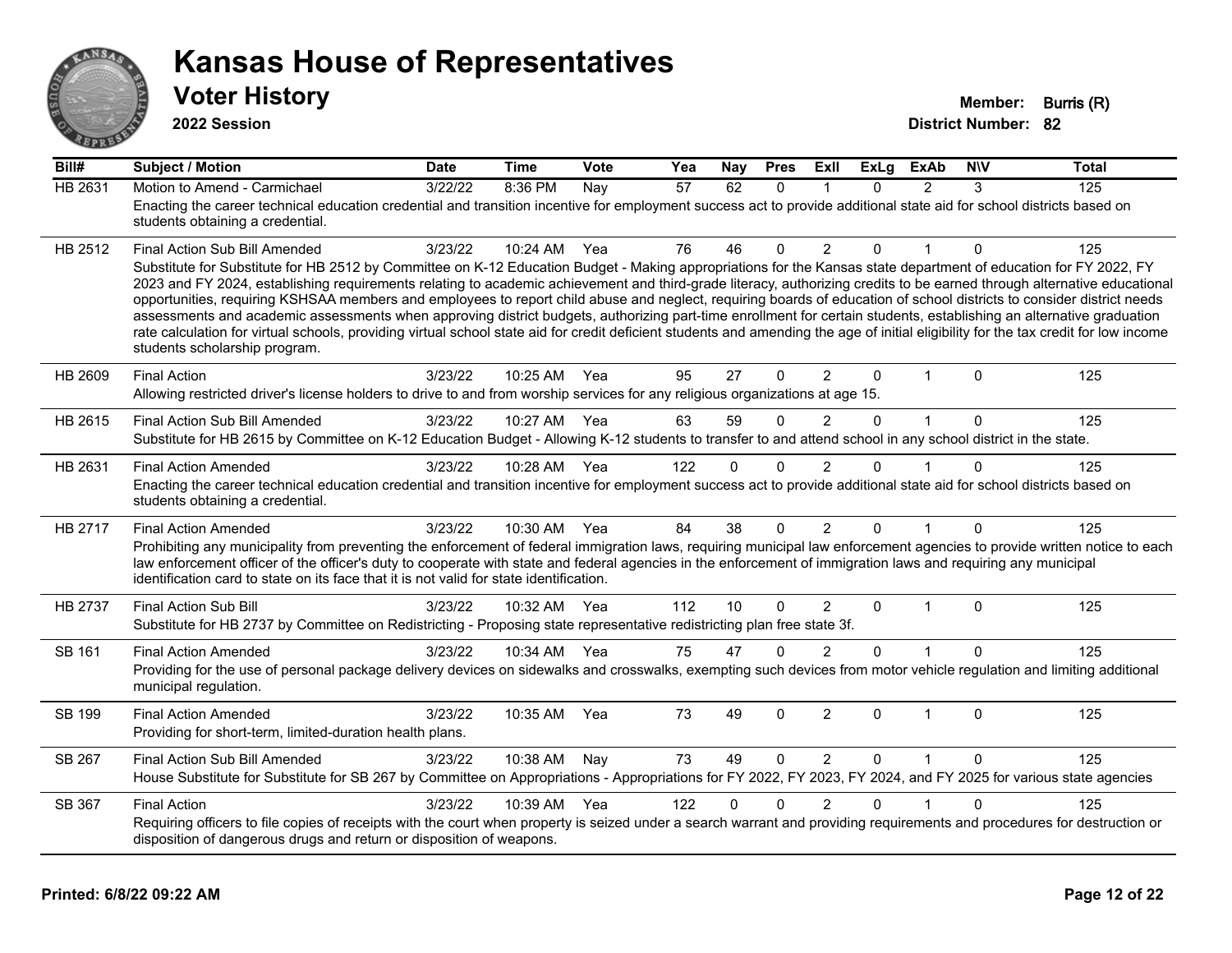

**2022 Session**

**Voter History Member: Burris (R)** 

| Bill#         | <b>Subject / Motion</b>                                                                                                                                                                                  | <b>Date</b> | <b>Time</b>  | Vote | Yea | <b>Nay</b>   | <b>Pres</b>  | ExII           | <b>ExLg</b>  | <b>ExAb</b>  | <b>NIV</b>   | <b>Total</b> |
|---------------|----------------------------------------------------------------------------------------------------------------------------------------------------------------------------------------------------------|-------------|--------------|------|-----|--------------|--------------|----------------|--------------|--------------|--------------|--------------|
| <b>SB 493</b> | <b>Final Action Amended</b>                                                                                                                                                                              | 3/23/22     | 10:40 AM     | Yea  | 74  | 48           | $\mathbf{0}$ | $\overline{2}$ | $\Omega$     |              | $\Omega$     | 125          |
|               | Prohibiting cities and counties from regulating plastic and other containers designed for the consumption, transportation or protection of merchandise, food or<br>beverages.                            |             |              |      |     |              |              |                |              |              |              |              |
| HB 2231       | Motion to Concur                                                                                                                                                                                         | 3/23/22     | 10:43 AM Yea |      | 118 | 3            |              | 2              | $\mathbf{0}$ |              | $\Omega$     | 125          |
|               | Amending the definition of the crime of conducting a pyramid promotional scheme, providing for an exemption and defining key terms.                                                                      |             |              |      |     |              |              |                |              |              |              |              |
| <b>SB 506</b> | <b>Emergency Final Action</b>                                                                                                                                                                            | 3/23/22     | 12:48 PM     | Yea  | 117 | 5            | $\Omega$     | $\overline{2}$ | $\Omega$     | $\mathbf{1}$ | $\Omega$     | 125          |
|               | Providing for the north central Kansas down syndrome society distinctive license plate.                                                                                                                  |             |              |      |     |              |              |                |              |              |              |              |
| SB 434        | <b>Emergency Final Action</b>                                                                                                                                                                            | 3/23/22     | 12:49 PM Yea |      | 122 | $\mathbf{0}$ | $\mathbf 0$  | $\overline{2}$ | $\Omega$     |              | $\Omega$     | 125          |
|               | Creating exemptions in the open records act for records that contain captured license plate data or that pertain to the location of an automated license plate recognition<br>system.                    |             |              |      |     |              |              |                |              |              |              |              |
| HB 2340       | <b>Emergency Final Action Amended</b>                                                                                                                                                                    | 3/23/22     | 12:50 PM     | Nay  | 79  | 43           | $\mathbf 0$  | $\overline{2}$ | $\mathbf 0$  | $\mathbf 1$  | $\mathbf{0}$ | 125          |
|               | Increasing the minimum age to 21 to purchase or possess cigarettes and tobacco products.                                                                                                                 |             |              |      |     |              |              |                |              |              |              |              |
| HB 2492       | <b>Emergency Final Action Amended</b>                                                                                                                                                                    | 3/23/22     | 12:52 PM     | Nay  | 116 | 6            | 0            | $\overline{2}$ | 0            | $\mathbf{1}$ | 0            | 125          |
|               | Submitting claims against the state by the joint committee on special claims against the state.                                                                                                          |             |              |      |     |              |              |                |              |              |              |              |
| <b>SB 12</b>  | <b>Emergency Final Action Amended</b>                                                                                                                                                                    | 3/23/22     | 12:53 PM     | Yea  | 117 | 5            | $\mathbf 0$  | $\overline{2}$ | 0            | $\mathbf{1}$ | $\mathbf{0}$ | 125          |
|               | Requiring the Kansas department for children and families to implement performance-based contracts.                                                                                                      |             |              |      |     |              |              |                |              |              |              |              |
| HB 2502       | <b>Emergency Final Action Amended</b>                                                                                                                                                                    | 3/23/22     | 12:54 PM     | Nay  | 112 | 10           | $\mathbf 0$  | $\overline{2}$ | $\Omega$     |              | $\Omega$     | 125          |
|               | Authorizing retail liquor stores to sell and deliver alcoholic liquor and cereal malt beverages to a caterer, public venue, club or drinking establishment located in any<br>county.                     |             |              |      |     |              |              |                |              |              |              |              |
| HB 2716       | <b>Emergency Final Action</b>                                                                                                                                                                            | 3/23/22     | 12:55 PM Yea |      | 122 | 0            | $\Omega$     | 2              | $\Omega$     |              | $\Omega$     | 125          |
|               | Concerning the authorization of educational benefits for spouses and dependents of deceased, injured or disabled public safety officers and employees and certain                                        |             |              |      |     |              |              |                |              |              |              |              |
|               | deceased, injured or disabled military personnel and prisoners of war; definitions; increasing the limitation on reimbursements to Kansas educational institutions.                                      |             |              |      |     |              |              |                |              |              |              |              |
| HB 2495       | <b>Emergency Final Action Amended</b>                                                                                                                                                                    | 3/23/22     | 12:56 PM Yea |      | 107 | 13           | 2            | 2              | $\Omega$     |              | $\Omega$     | 125          |
|               | Prohibiting the disclosure of personal information about a person's affiliation with an entity that is exempt from federal income taxation under section 501(c) of the<br>federal internal revenue code. |             |              |      |     |              |              |                |              |              |              |              |
| <b>SB 150</b> | <b>Emergency Final Action Amended</b>                                                                                                                                                                    | 3/23/22     | 12:59 PM     | Nay  | 75  | 47           | $\Omega$     | $\overline{2}$ | 0            |              | $\Omega$     | 125          |
|               | Defining and prohibiting certain deceptive lawsuit advertising practices and restricting the use or disclosure of protected health information to solicit individuals for legal<br>services.             |             |              |      |     |              |              |                |              |              |              |              |
| SB 450        | <b>Emergency Final Action</b>                                                                                                                                                                            | 3/23/22     | 1:00 PM      | Yea  | 117 | 5            | $\Omega$     | $\overline{2}$ | $\Omega$     |              | $\Omega$     | 125          |
|               | Sub for SB 450 by Committee on Financial Institutions and Insurance: Eliminating the crediting to the Kansas public employees retirement fund of 80% of the proceeds                                     |             |              |      |     |              |              |                |              |              |              |              |
|               | from the sale of surplus real estate, authorizing state educational institutions to sell and convey real property given to such state educational institutions as an                                     |             |              |      |     |              |              |                |              |              |              |              |
|               | endowment, bequest or gift and authorizing the state board of regents to adopt policies relating to such sale and conveyance.                                                                            |             |              |      |     |              |              |                |              |              |              |              |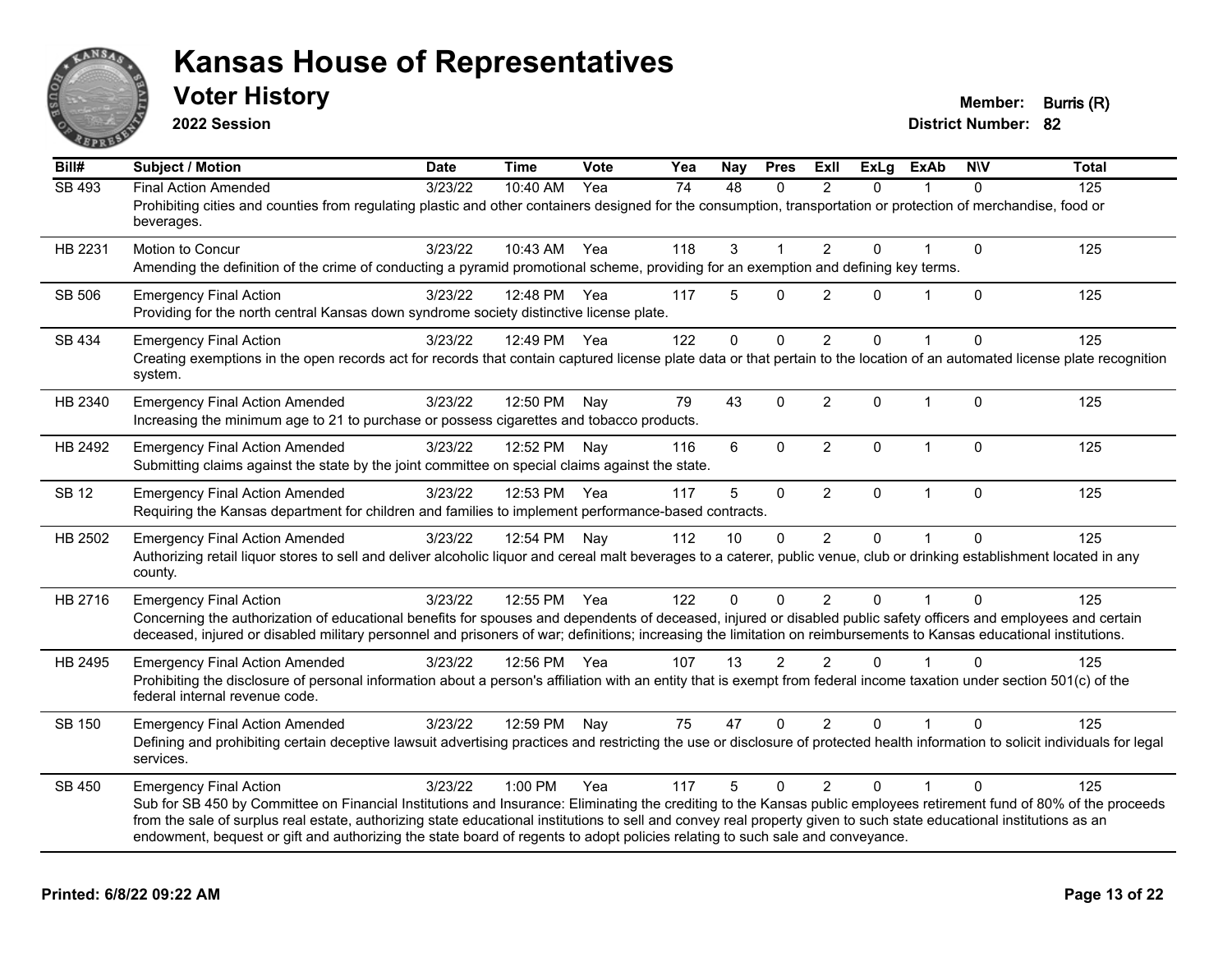

**2022 Session**

**Voter History Member: Burris (R)** 

| Bill#         | <b>Subject / Motion</b>                                                                                                                                                                                                                                                                                                  | <b>Date</b> | <b>Time</b>  | Vote | Yea | <b>Nay</b>   | <b>Pres</b>  | ExII           | <b>ExLg</b> | ExAb           | <b>NIV</b>     | <b>Total</b> |
|---------------|--------------------------------------------------------------------------------------------------------------------------------------------------------------------------------------------------------------------------------------------------------------------------------------------------------------------------|-------------|--------------|------|-----|--------------|--------------|----------------|-------------|----------------|----------------|--------------|
| HB 2504       | <b>Emergency Final Action Sub Bill</b>                                                                                                                                                                                                                                                                                   | 3/23/22     | 1:01 PM      | Yea  | 122 | $\mathbf{0}$ | $\Omega$     | 2              | 0           |                | $\mathbf{0}$   | 125          |
|               | Substitute for HB 2504 by Committee on Transportation - Allowing the printing of the international symbol of access for disabled veteran distinctive license plates and<br>certain parking privileges for disabled veterans who meet certain physical disability definitions.                                            |             |              |      |     |              |              |                |             |                |                |              |
| <b>SB 405</b> | <b>Emergency Final Action Amended</b><br>Authorizing the state historical society to convey certain real property to the Shawnee Tribe.                                                                                                                                                                                  | 3/23/22     | 1:02 PM      | Yea  | 122 | $\Omega$     | $\mathbf{0}$ | $\overline{2}$ | $\Omega$    | $\mathbf{1}$   | $\mathbf{0}$   | 125          |
| HB 2697       | <b>Emergency Final Action Amended</b>                                                                                                                                                                                                                                                                                    | 3/23/22     | 1:02 PM      | Yea  | 122 | 0            | $\mathbf 0$  | $\overline{2}$ | $\Omega$    | 1              | $\Omega$       | 125          |
|               | Making changes to the process for evaluating and treating people who are undergoing evaluation for competency to stand trial and allowing such evaluation and<br>treatment at various facilities.                                                                                                                        |             |              |      |     |              |              |                |             |                |                |              |
| HB 2596       | <b>Emergency Final Action Amended</b>                                                                                                                                                                                                                                                                                    | 3/23/22     | 1:03 PM      | Yea  | 122 | $\Omega$     | $\Omega$     | 2              | $\Omega$    | 1              | $\Omega$       | 125          |
|               | Authorizing the board of education of a school district to contract with transportation network companies to provide certain transportation services.                                                                                                                                                                    |             |              |      |     |              |              |                |             |                |                |              |
| SB 563        | EFA Sub Bill Amended                                                                                                                                                                                                                                                                                                     | 3/23/22     | 1:36 PM      | Yea  | 112 | 9            | $\Omega$     | $\overline{2}$ | $\Omega$    | $\overline{2}$ | $\Omega$       | 125          |
|               | Substitute for SB 563 by Committee on Redistricting - Proposing state senatorial redistricting plan liberty three.                                                                                                                                                                                                       |             |              |      |     |              |              |                |             |                |                |              |
| HB 2458       | Motion to Concur                                                                                                                                                                                                                                                                                                         | 3/29/22     | 10:43 AM     | Yea  | 121 | $\Omega$     | $\mathbf{0}$ | $\overline{2}$ | 0           | $\overline{2}$ | $\Omega$       | 125          |
|               | Senate Substitute for HB 2458 by Committee on Transportation - Limiting the liability of optometrists and ophthalmologists who report information to the division of<br>vehicles relating to a person's vision.                                                                                                          |             |              |      |     |              |              |                |             |                |                |              |
| HB 2228       | Motion to Concur                                                                                                                                                                                                                                                                                                         | 3/29/22     | 10:46 AM Yea |      | 121 | $\Omega$     | $\Omega$     | $\overline{2}$ | $\Omega$    | $\overline{2}$ | $\Omega$       | 125          |
|               | Requiring law enforcement agencies to adopt a policy regarding submission of sexual assault evidence kits and allowing evidence collection at child advocacy centers<br>or other facilities.                                                                                                                             |             |              |      |     |              |              |                |             |                |                |              |
| HB 2075       | Mot to Concur in Conference                                                                                                                                                                                                                                                                                              | 3/29/22     | 10:49 AM     | Yea  | 121 | $\mathbf 0$  | $\Omega$     | $\overline{2}$ | $\Omega$    | $\overline{2}$ | $\mathbf 0$    | 125          |
|               | Allowing venue for an adoption when the state is the agency to be where the state agency or its subcontracting agency has an office.                                                                                                                                                                                     |             |              |      |     |              |              |                |             |                |                |              |
| HB 2537       | Mot to Concur in Conference                                                                                                                                                                                                                                                                                              | 3/29/22     | 10:51 AM     | Yea  | 121 | $\Omega$     | $\Omega$     | 2              | $\Omega$    | 2              | $\mathbf 0$    | 125          |
|               | Requiring the insurance department to hold a hearing in cases involving an order under the Kansas administrative procedure act.                                                                                                                                                                                          |             |              |      |     |              |              |                |             |                |                |              |
| HB 2605       | Motion to Concur                                                                                                                                                                                                                                                                                                         | 3/29/22     | 10:54 AM     | Yea  | 119 | 2            | $\Omega$     | $\overline{2}$ | $\Omega$    | $\overline{2}$ | $\Omega$       | 125          |
|               | Increasing the rural population requirement maximum for the veterinary training program for rural Kansas and creating a food animal percentage requirement that may<br>be fulfilled in lieu thereof.                                                                                                                     |             |              |      |     |              |              |                |             |                |                |              |
| HB 2607       | Mot to Concur in Conference                                                                                                                                                                                                                                                                                              | 3/30/22     | 11:33 AM     | Yea  | 123 | $\Omega$     | $\Omega$     |                | $\Omega$    | $\Omega$       |                | 125          |
|               | Clarifying the time limitations for habeas corpus claims, requiring earlier notice of anticipated release from custody of a person who may be a sexually violent predator to<br>the attorney general and a multidisciplinary team and specifying where such person will be detained during civil commitment proceedings. |             |              |      |     |              |              |                |             |                |                |              |
| HB 2564       | Mot to Concur in Conference                                                                                                                                                                                                                                                                                              | 3/30/22     | 11:35 AM     | Yea  | 123 | $\Omega$     | $\Omega$     | $\overline{1}$ | $\Omega$    | $\Omega$       | $\overline{1}$ | 125          |
|               | Updating the version of risk-based capital instructions in effect.                                                                                                                                                                                                                                                       |             |              |      |     |              |              |                |             |                |                |              |
| HB 2386       | Motion to Concur                                                                                                                                                                                                                                                                                                         | 3/30/22     | 11:38 AM     | Yea  | 120 | 3            | $\Omega$     | 1              | $\Omega$    | 0              | $\mathbf{1}$   | 125          |
|               | Establishing requirements for the payment and reimbursement of dental services by a dental benefit plan.                                                                                                                                                                                                                 |             |              |      |     |              |              |                |             |                |                |              |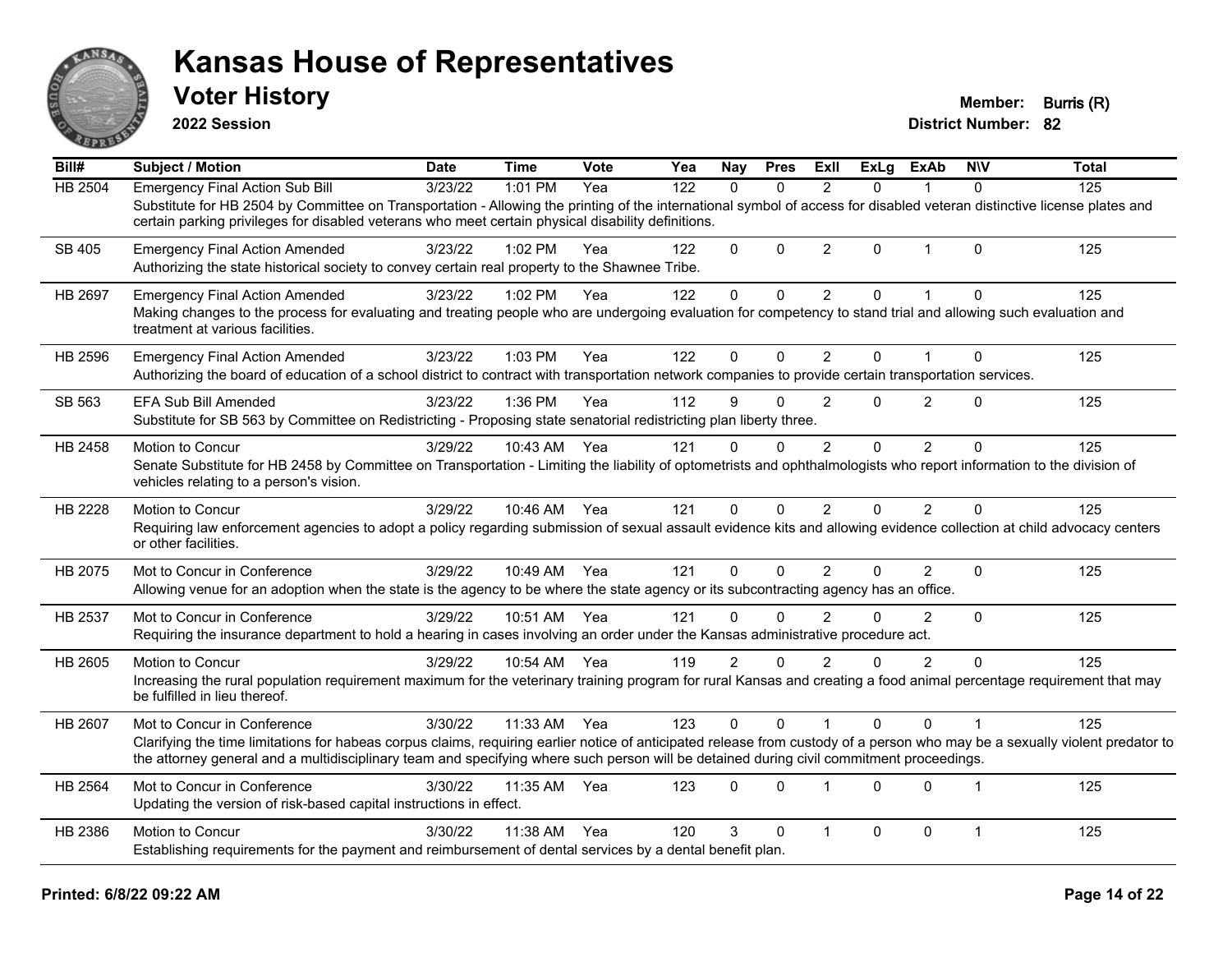

**2022 Session**

**Voter History Member: Burris (R)** 

| Bill#   | Subject / Motion                                                                                                                                                                                                                                                                                                                                                                                                                                                                                                                                                                                                        | <b>Date</b> | <b>Time</b> | Vote | Yea | Nay          | <b>Pres</b>  | ExII           | <b>ExLg</b>    | <b>ExAb</b>    | <b>NIV</b>    | <b>Total</b> |
|---------|-------------------------------------------------------------------------------------------------------------------------------------------------------------------------------------------------------------------------------------------------------------------------------------------------------------------------------------------------------------------------------------------------------------------------------------------------------------------------------------------------------------------------------------------------------------------------------------------------------------------------|-------------|-------------|------|-----|--------------|--------------|----------------|----------------|----------------|---------------|--------------|
| SB62    | Motion to adopt CCR<br>Amending the standards for school-administered vision screenings for students, establishing the Kansas children's vision health and school readiness commission and<br>relating to the powers and duties of the Kansas commission for the deaf and hard of hearing with regard to registration of interpreters, communication access services<br>guidelines and adoption of rules and regulations.                                                                                                                                                                                               | 3/30/22     | 11:40 AM    | Yea  | 121 | 3            | $\Omega$     |                | $\Omega$       | $\mathbf{0}$   | $\Omega$      | 125          |
| SB 84   | EFA Sub Bill Amended<br>House Substitute for Substitute for SB 84 by Committee on Federal and State Affairs - Authorizing sports wagering under the Kansas expanded lottery act.                                                                                                                                                                                                                                                                                                                                                                                                                                        | 3/30/22     | 12:45 PM    | Nay  | 88  | 36           | 0            |                | $\Omega$       | $\Omega$       | 0             | 125          |
| SB 563  | Motion to adopt CCR<br>Substitute for SB 563 by Committee on Redistricting - Proposing state senatorial redistricting plan liberty three.                                                                                                                                                                                                                                                                                                                                                                                                                                                                               | 3/30/22     | 5:56 PM     | Yea  | 83  | 40           | O            |                | U.             |                | $\Omega$      | 125          |
| HB 2476 | Motion to adopt CCR<br>Providing for the silver star medal, bronze star medal, city of Hutchinson and daughters of the American revolution distinctive license plates and four distinctive license<br>plates for the Kansas department of wildlife and parks; authorizing the printing of the international symbol of access for disabled veteran distinctive license plates and<br>parking privileges for certain physically disabled veterans; allowing veteran distinctive license plate applicants to provide a DD214 form, DD form 2 (Retired) or a Kansas<br>veteran driver's license as proof of veteran status. | 3/31/22     | 10:57 AM    | Yea  | 115 | 5            | $\Omega$     | $\overline{2}$ | $\overline{2}$ |                | $\mathbf 0$   | 125          |
| HB 2478 | Motion to adopt CCR<br>Designating a portion of United States highway 166 as the SGT Evan S Parker memorial highway, a portion of U.S. highway 56 as the PFC Shane Austin memorial<br>highway, a portion of United States highway 69 as the Senator Tom R Van Sickle memorial highway, a certain bridge on K-126 as the Dennis Crain memorial bridge, a<br>portion of United States highway 69 as the AMM2c Walter Scott Brown memorial highway and bridges on K-66 highway as veterans memorial bridge.                                                                                                                | 3/31/22     | 10:59 AM    | Yea  | 120 | $\Omega$     | $\Omega$     | 2              | $\mathcal{P}$  | $\overline{1}$ | $\Omega$      | 125          |
| HB 2595 | Motion to adopt CCR<br>Making certain antique vehicle titling procedures applicable to vehicles having a model year 60 years old or older.                                                                                                                                                                                                                                                                                                                                                                                                                                                                              | 3/31/22     | 11:00 AM    | Yea  | 119 |              | 0            | $\overline{2}$ | $\overline{c}$ |                | $\Omega$      | 125          |
| HB 2448 | Motion to adopt CCR<br>Senate Substitute for HB 2448 by Committee on Public Health and Welfare - Requiring able-bodied adults without dependents to complete an employment and training<br>program in order to receive food assistance.                                                                                                                                                                                                                                                                                                                                                                                 | 3/31/22     | 2:55 PM     | Yea  | 70  | 46           | $\Omega$     | 5              | $\Omega$       | $\mathcal{P}$  | $\mathcal{P}$ | 125          |
| SB 446  | Motion to adopt CCR<br>Allowing restricted driver's license holders beginning at age 15 to drive to and from religious activities held by any religious organization and providing for the electronic<br>renewal of nondriver's identification card.                                                                                                                                                                                                                                                                                                                                                                    | 3/31/22     | 3:01 PM     | Yea  | 87  | 30           | $\Omega$     | 5              | $\Omega$       | $\overline{2}$ | 1             | 125          |
| SB 215  | Motion to adopt CCR<br>Transferring the authority for postsecondary driver's education programs and driver training schools to the department of revenue and authorizing the board of education<br>of a school district to contract with transportation network companies to provide certain transportation services.                                                                                                                                                                                                                                                                                                   | 3/31/22     | 3:04 PM     | Yea  | 117 | $\mathbf{0}$ | $\mathbf{0}$ | 5              | $\Omega$       | $\overline{2}$ | $\mathbf 1$   | 125          |
| HB 2005 | Motion to adopt CCR<br>Excluding hot water supply boilers that have a nominal water capacity not exceeding 120 gallons from the provisions of the boiler safety act; creating the elevator safety<br>act to require safety standards, permit requirements, and insurance coverage for elevator contractors; requiring inspections of elevators and licensure for persons<br>installing, repairing and inspecting elevators; creating an elevator safety advisory board; establishing duties for the state fire marshal.                                                                                                 | 3/31/22     | 3:11 PM     | Nay  | 73  | 45           | $\Omega$     | 5              | $\Omega$       | 2              | $\Omega$      | 125          |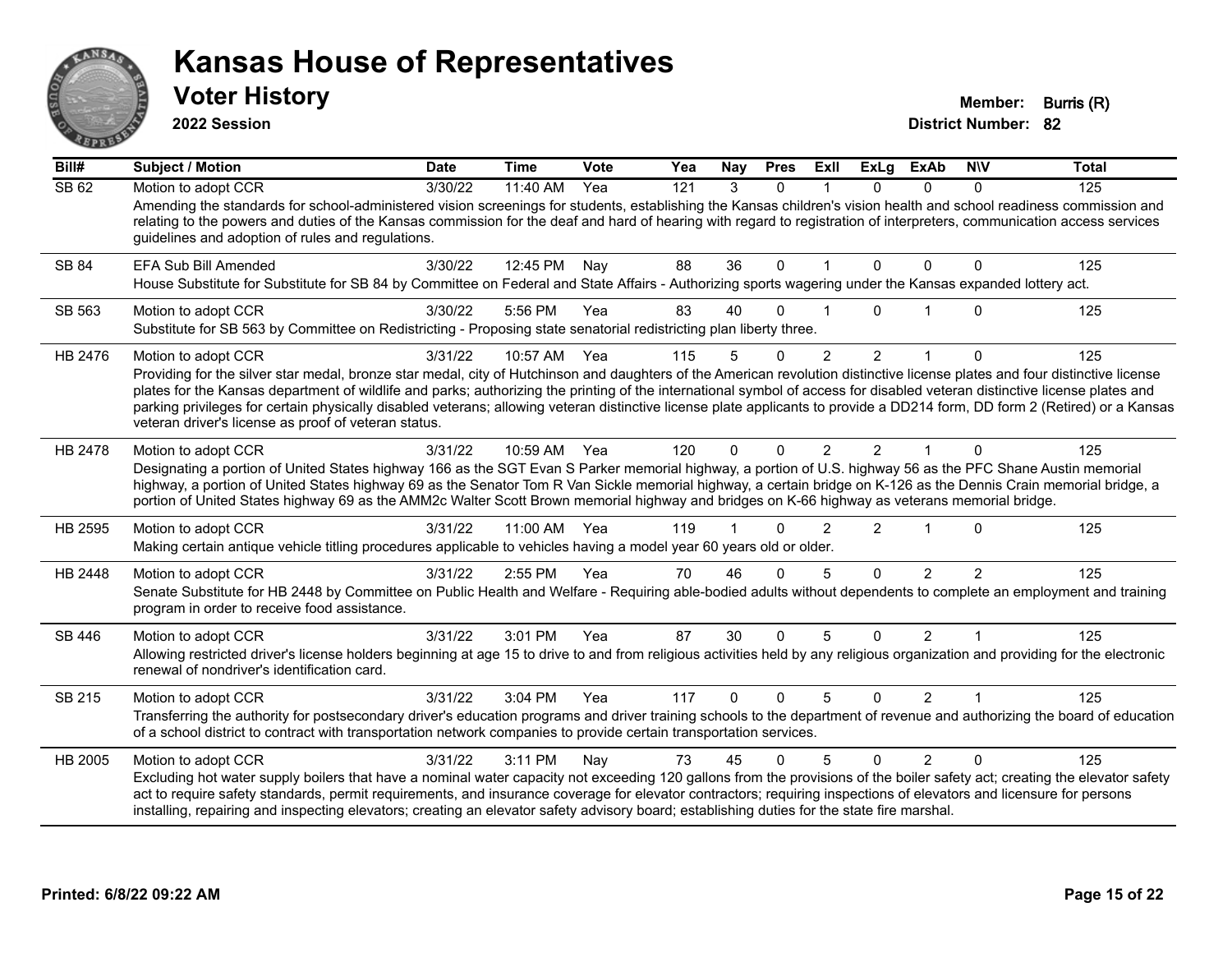

| Bill#           | <b>Subject / Motion</b>                                                                                                                                                                                                                                                                                                                                                                                                                                                                                                                                                                                                                                                                                                                                                                                                                                                                                                                                                                                                                                                                                                                          | <b>Date</b> | <b>Time</b> | Vote | Yea | Nay            | <b>Pres</b>  | <b>ExII</b> | <b>ExLg</b> | <b>ExAb</b>    | <b>NIV</b>   | <b>Total</b> |
|-----------------|--------------------------------------------------------------------------------------------------------------------------------------------------------------------------------------------------------------------------------------------------------------------------------------------------------------------------------------------------------------------------------------------------------------------------------------------------------------------------------------------------------------------------------------------------------------------------------------------------------------------------------------------------------------------------------------------------------------------------------------------------------------------------------------------------------------------------------------------------------------------------------------------------------------------------------------------------------------------------------------------------------------------------------------------------------------------------------------------------------------------------------------------------|-------------|-------------|------|-----|----------------|--------------|-------------|-------------|----------------|--------------|--------------|
| SB <sub>2</sub> | Motion to adopt CCR<br>Allowing consumption of beer, wine or other alcoholic liquor on the Kansas state fairgrounds; increasing the number of temporary permits an applicant may receive from<br>four to 12 permits per year; limiting what cities, counties or townships may charge for a temporary permit to not more than \$25 per day; crediting a portion of moneys<br>collected from the liquor drink tax and the liquor enforcement tax to the state fair capital improvements fund; requiring that licensed farm wineries be issued a cereal<br>malt beverage retailer license if the statutory requirements for such retailer license are satisfied; authorizing retail liquor stores to sell and deliver alcoholic liquor and<br>cereal malt beverages to a caterer, public venue, club or drinking establishment located in any adjacent county any county with a comer located within two miles<br>measured along the adjacent county boundary; Increasing the percentage of alcohol by volume allowed to not more than 16% for domestic table wine and the domestic<br>fortified wine threshold to more than 16% alcohol by volume. | 3/31/22     | 4:51 PM     | Nay  | 86  | 31             | $\mathbf{0}$ | 5           | 0           | 3              | $\Omega$     | 125          |
| <b>HB 2087</b>  | Motion to adopt CCR<br>Limiting the review of certain rules and regulations by the director of the budget and requiring review of rules and regulations every five years.                                                                                                                                                                                                                                                                                                                                                                                                                                                                                                                                                                                                                                                                                                                                                                                                                                                                                                                                                                        | 3/31/22     | 4:54 PM     | Yea  | 105 | 12             | $\mathbf{0}$ | 5           | $\Omega$    | 3              | $\Omega$     | 125          |
| HB 2559         | Motion to adopt CCR                                                                                                                                                                                                                                                                                                                                                                                                                                                                                                                                                                                                                                                                                                                                                                                                                                                                                                                                                                                                                                                                                                                              | 3/31/22     | 4:58 PM     | Nay  | 102 | 15             | $\mathbf 0$  | 5           | $\Omega$    | 3              | $\mathbf 0$  | 125          |
| HB 2489         | Mot to Concur in Conference<br>Amending provisions of the technology-enabled fiduciary financial institutions act relating to out-of-state financial institutions, banks and trust companies conducting<br>fidfin transactions, fees and assessments, examinations, disclosures to consumers and requiring such institutions to be mandatory reporters for purposes of elder<br>abuse.                                                                                                                                                                                                                                                                                                                                                                                                                                                                                                                                                                                                                                                                                                                                                           | 3/31/22     | 5:01 PM     | Yea  | 117 | $\Omega$       | $\Omega$     | 5           | $\Omega$    | 3              | $\Omega$     | 125          |
| SB 91           | Motion to adopt CCR<br>House Substitute for SB 91 by Committee on Commerce, Labor and Economic Development - Providing liability protection for businesses, municipalities and<br>educational institutions that participate in high school work-based learning programs and providing that schools are responsible for injuries to students participating in<br>such programs                                                                                                                                                                                                                                                                                                                                                                                                                                                                                                                                                                                                                                                                                                                                                                    | 3/31/22     | 9:05 PM     | Yea  | 116 | $\Omega$       | $\Omega$     | 5           | 0           |                | $\Omega$     | 125          |
| SB 421          | Motion to adopt CCR<br>Transferring \$1,000,000,000 from the state general fund to the Kansas public employees retirement fund during fiscal year 2022 and eliminating certain level-dollar<br>KPERS employer contribution payments.                                                                                                                                                                                                                                                                                                                                                                                                                                                                                                                                                                                                                                                                                                                                                                                                                                                                                                             | 3/31/22     | 9:10 PM     | Yea  | 106 | 10             | $\Omega$     | 5           | $\Omega$    | 4              | $\mathbf{0}$ | 125          |
| <b>SB 408</b>   | Motion to adopt CCR<br>Increasing the criminal penalties for multiple thefts of mail; specifying that the crime of burglary includes, without authority, entering into or remaining within any locked<br>or secured portion of any dwelling, building or other structure, with intent to commit another crime therein; providing guidance to determine how offenders under the<br>supervision of two or more supervision agencies can have supervision consolidated into one agency; requiring an offender who raises error in such offender's criminal<br>history calculation for the first time on appeal to show prejudicial error and authorizing the court to correct an illegal sentence while a direct appeal is pending; and<br>transferring the responsibility to certify drug abuse treatment providers that participate in the certified drug abuse treatment program from the department of corrections<br>to the Kansas sentencing commission.                                                                                                                                                                                      | 3/31/22     | 9:15 PM     | Yea  | 114 | $\overline{2}$ | $\mathbf{0}$ | 5           | $\Omega$    | 4              | $\Omega$     | 125          |
| SB 366          | Motion to adopt CCR<br>Specifying that the crime of burglary includes, without authority, entering into or remaining within any locked or secured portion of any dwelling, building or other<br>structure, with intent to commit another crime therein.                                                                                                                                                                                                                                                                                                                                                                                                                                                                                                                                                                                                                                                                                                                                                                                                                                                                                          | 3/31/22     | $9:20$ PM   | Yea  | 116 | $\Omega$       | $\Omega$     | 5           | $\Omega$    |                | $\Omega$     | 125          |
| HB 2456         | Motion to adopt CCR<br>Establishing the Kansas kids lifetime combination hunting and fishing license.                                                                                                                                                                                                                                                                                                                                                                                                                                                                                                                                                                                                                                                                                                                                                                                                                                                                                                                                                                                                                                            | 3/31/22     | 11:22 PM    | Yea  | 93  | 20             | $\Omega$     | 5           | 0           | $\overline{7}$ | $\Omega$     | 125          |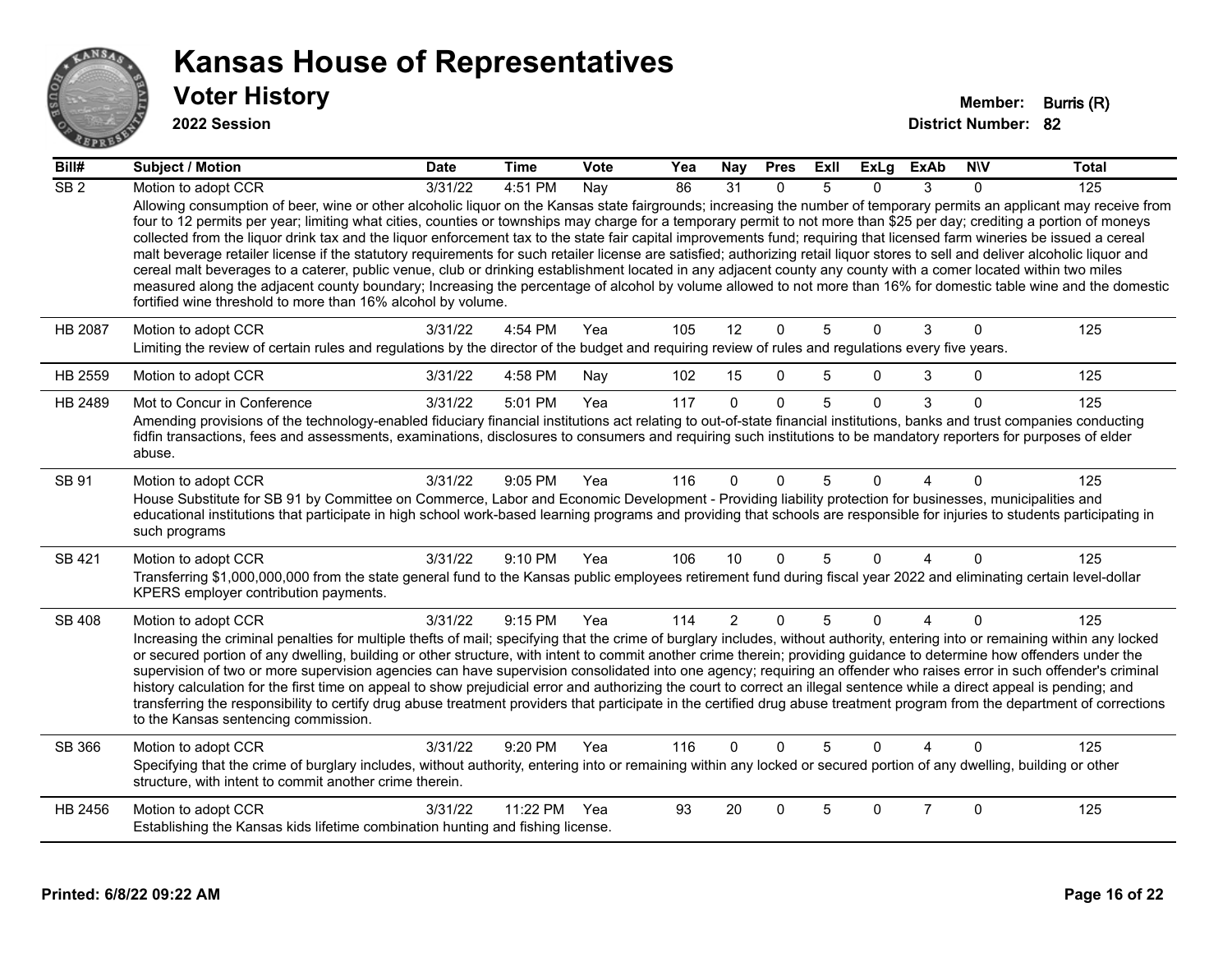

**2022 Session**

**District Number: 82 Voter History Member: Burris (R)** 

**Bill# Subject / Motion Date Time Vote Yea Nay Pres Exll ExLg ExAb N\V Total** HB 2703 Motion to adopt CCR 3/31/22 11:25 PM Yea 110 3 0 5 0 7 0 125 Changing law relating to employment including employment security law provisions regarding the employment security fund status and employer contribution rates and the definition of employment to conform with federal law, making revisions to the department of labor's my reemployment plan program and enacting the Kansas targeted employment act to facilitate employment of persons with developmental disabilities through a tax credit incentive for employers. 0 Motion to Adjourn - Helgerson 3/31/22 11:32 PM N\V 29 77 0 5 0 7 7 125 SB 200 Motion to adopt CCR 4/1/22 11:16 AM Yea 112 2 0 7 0 2 2 125 Expanding the pharmacist scope of practice to include initiation of therapy for certain conditions, updating provisions of the prescription monitoring program act relating to program data, storage and access and increasing the membership of the advisory committee. SB 343 Motion to adopt CCR 4/1/22 11:19 AM Yea 115 0 0 7 0 2 1 125 Providing considerations for in family law, adoption, foster care, guardianship and child in need of care proceedings for parents or prospective parents who are blind and updating the term "hearing impaired" to "hard of hearing" in statutes related to persons with hearing loss. SB 453 Motion to adopt CCR 4/1/22 11:22 AM Yea 116 0 0 7 0 2 0 125 Requiring unlicensed employees in adult care homes to complete certain training requirements, reinstating the social worker applicant option for board-approved postgraduate supervised experience, allowing master's and clinical level licensees to take the baccalaureate addiction counselor test and requiring the behavioral sciences regulatory board to accept a master of social work degree from Fort Hays state university as from an accredited college or university. SB 286 Motion to Adopt CCR 4/1/22 12:44 PM Nay 64 51 1 7 0 2 0 125 House Substitute for Substitute for SB 286 by Committee on Judiciary - Continuing the governmental response to the COVID-19 pandemic in Kansas by extending the expanded use of telemedicine, the suspension of certain requirements related to medical care facilities and immunity from civil liability for certain healthcare providers, certain persons conducting business in this state and covered facilities for COVID-19 claims until January 20, 2023, creating the crime of interference with the conduct of a hospital and increasing the criminal penalties for battery of a healthcare provider. SB 267 Motion to adopt CCR 4/1/22 4:05 PM Nay 104 12 0 7 0 2 0 125 House Substitute for Substitute for SB 267 by Committee on Appropriations - Appropriations for FY 2022, FY 2023, FY 2024, FY 2025, FY26 and FY27 for various state agencies. HB 2279 Mot to Concur in Conference  $\frac{4}{1/22}$  5:21 PM Yea 80 34 0 7 0 4 0 125 Senate substitute for HB 2279 by committee on public health and welfare - Amending the advanced practice registered nurse authorized scope of practice to permit the prescribing of drugs without a supervising physician. HB 2109 Motion to adopt CCR 4/1/22 6:18 PM Yea 92 20 1 7 0 5 0 125 Prohibiting the disclosure of personal information about a person's affiliation with an entity that is exempt from federal income taxation under section 501(c) of the federal internal revenue code and continuing in existence certain exceptions to the disclosure of public records under the open records act.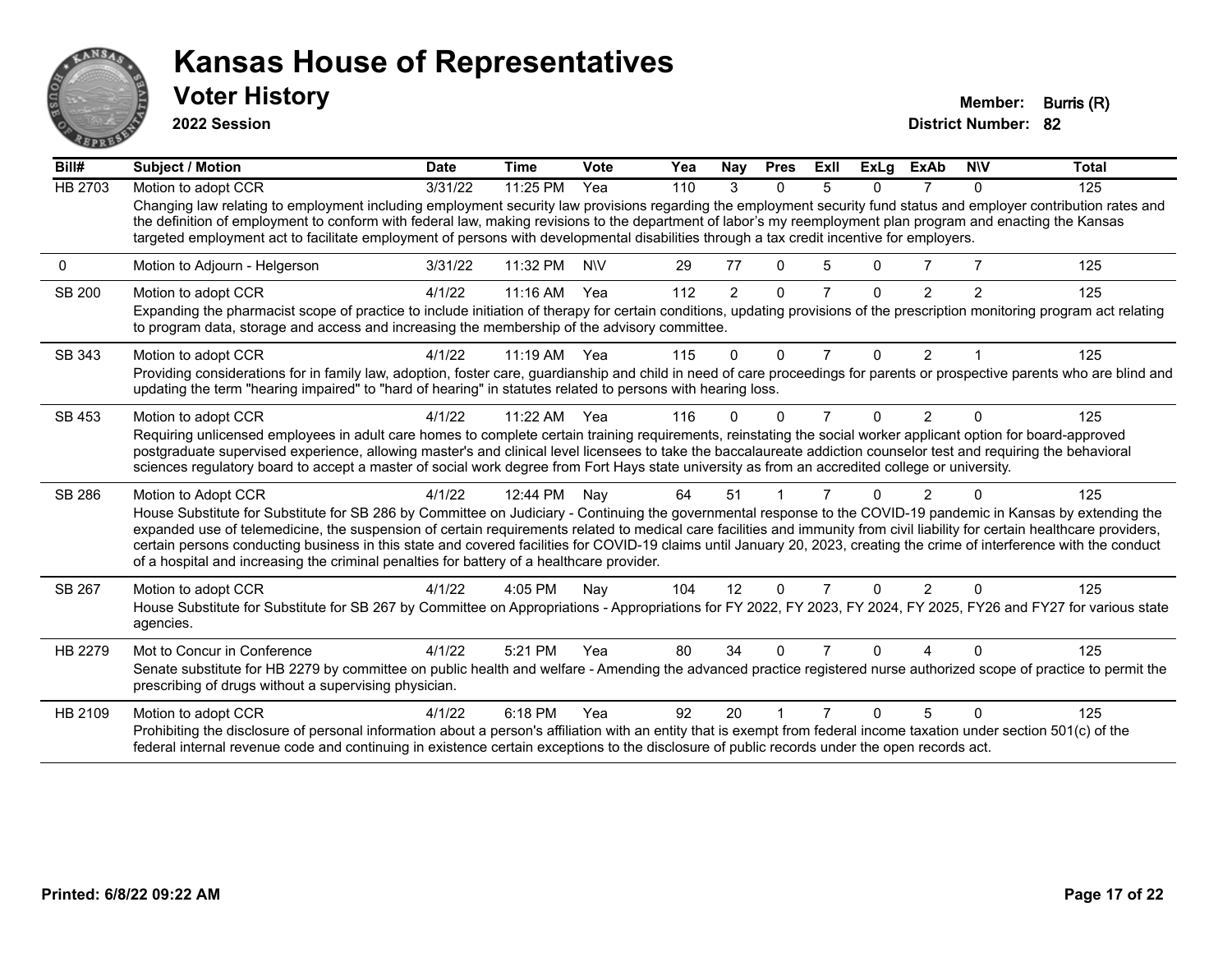

| Bill#        | <b>Subject / Motion</b>                                                                                                                                                                                                                                                                                                                                                                                                                                                                                                                                                                                                                                                                                                                                                                                                                                                                                                                                                                                                                                                                                                                                                                               | <b>Date</b> | <b>Time</b> | Vote | Yea | Nay      | <b>Pres</b> | ExII | <b>ExLg</b> | <b>ExAb</b> | <b>NIV</b> | <b>Total</b> |
|--------------|-------------------------------------------------------------------------------------------------------------------------------------------------------------------------------------------------------------------------------------------------------------------------------------------------------------------------------------------------------------------------------------------------------------------------------------------------------------------------------------------------------------------------------------------------------------------------------------------------------------------------------------------------------------------------------------------------------------------------------------------------------------------------------------------------------------------------------------------------------------------------------------------------------------------------------------------------------------------------------------------------------------------------------------------------------------------------------------------------------------------------------------------------------------------------------------------------------|-------------|-------------|------|-----|----------|-------------|------|-------------|-------------|------------|--------------|
| HB 2299      | Motion to adopt CCR                                                                                                                                                                                                                                                                                                                                                                                                                                                                                                                                                                                                                                                                                                                                                                                                                                                                                                                                                                                                                                                                                                                                                                                   | 4/1/22      | 6:23 PM     | Yea  | 110 | 3        | $\Omega$    |      | 0           | 5           | $\Omega$   | 125          |
|              | Requiring retention of fingerprints by the Kansas bureau of investigation for participation in the federal rap back program; imposing restrictions on surveillance by certain<br>employees of the Kansas department of wildlife and parks on private property; expanding the jurisdiction and powers of law enforcement officers to include situations<br>when an activity is observed leading the officer to reasonably suspect a person is committing, has committed or is about to commit a crime and reasonably believe that<br>a person is in imminent danger of death or bodily injury without immediate action; allowing a search warrant to be executed within 240 hours from the time of issuance;<br>and directing the Kansas department for children and families to share certain information with investigating law enforcement agencies.                                                                                                                                                                                                                                                                                                                                                |             |             |      |     |          |             |      |             |             |            |              |
| HB 2508      | Motion to adopt CCR<br>Modifying the definition of possession in the Kansas criminal code, modifying the elements of and making changes to the criminal penalties of abuse of a child, requiring<br>a forfeiture of an appearance bond to be set aside in certain circumstances, permitting testimony to be presented using a two-way electronic audio-video communication<br>device during a preliminary hearing, making changes to the process for evaluating and treating people who are undergoing evaluation for competency to stand trial and<br>allowing mobile competency evaluations.                                                                                                                                                                                                                                                                                                                                                                                                                                                                                                                                                                                                        | 4/1/22      | 6:28 PM     | Yea  | 113 |          |             |      |             |             |            | 125          |
| HB 2377      | Motion to adopt CCR<br>Revising laws relating to operating an aircraft under the influence, including prescribing criminal and administrative penalties and providing for testing of blood, breath,<br>urine or other bodily substances, and preliminary screening tests of breath or oral fluid; authorizing reinstatement of a driver's license for certain persons with an ignition<br>interlock device restriction; requiring persons with an ignition interlock device restriction to complete the ignition interlock device program before driving privileges are<br>fully reinstated; providing for reduced ignition interlock device program costs for certain persons; providing that the highway patrol has oversight of state certification of<br>ignition interlock manufacturers and their service providers; modifying the criminal penalties for driving a commercial motor vehicle under the influence and driving under<br>the influence; increasing the period of disqualification for certain offenses committed by a person with commercial driving privileges; and prohibiting prosecuting<br>attorneys from concealing certain traffic violations from the CDLIS driver report. | 4/1/22      | 6:34 PM     | Nay  | 101 | 12       | $\Omega$    |      | 0           | 5           | $\Omega$   | 125          |
| HB 2361      | Motion to adopt CCR<br>Senate Substitute for HB 2361 by Committee on Judiciary - Removing the requirement that all district court judges in Douglas county serve on the board of trustees of<br>the law library, authorizing the supreme court to adopt rules establishing specialty court programs, creating the specialty court funding advisory committee and the<br>specialty court resources fund, authorizing courts to order defendants to participate in specialty court programs and allowing expungement of certain convictions when<br>defendants complete the requirements of such programs.                                                                                                                                                                                                                                                                                                                                                                                                                                                                                                                                                                                              | 4/1/22      | 6:39 PM     | Yea  | 113 | $\Omega$ | $\Omega$    |      | 0           | 5           | $\Omega$   | 125          |
| <b>SB 58</b> | Motion to adopt CCR<br>Establishing the parents' bill of rights for parents of students attending elementary or secondary school in this state.                                                                                                                                                                                                                                                                                                                                                                                                                                                                                                                                                                                                                                                                                                                                                                                                                                                                                                                                                                                                                                                       | 4/1/22      | 6:57 PM     | Yea  | 67  | 46       | $\Omega$    |      | U           | 5           | $\Omega$   | 125          |
| SB 160       | Motion to adopt CCR<br>Enacting the fairness in women's sports act to require that student athletic teams only include members who are of the same biological sex unless designated as coed.                                                                                                                                                                                                                                                                                                                                                                                                                                                                                                                                                                                                                                                                                                                                                                                                                                                                                                                                                                                                          | 4/1/22      | 8:00 PM     | Yea  | 74  | 39       |             |      | U           | 5           | $\Omega$   | 125          |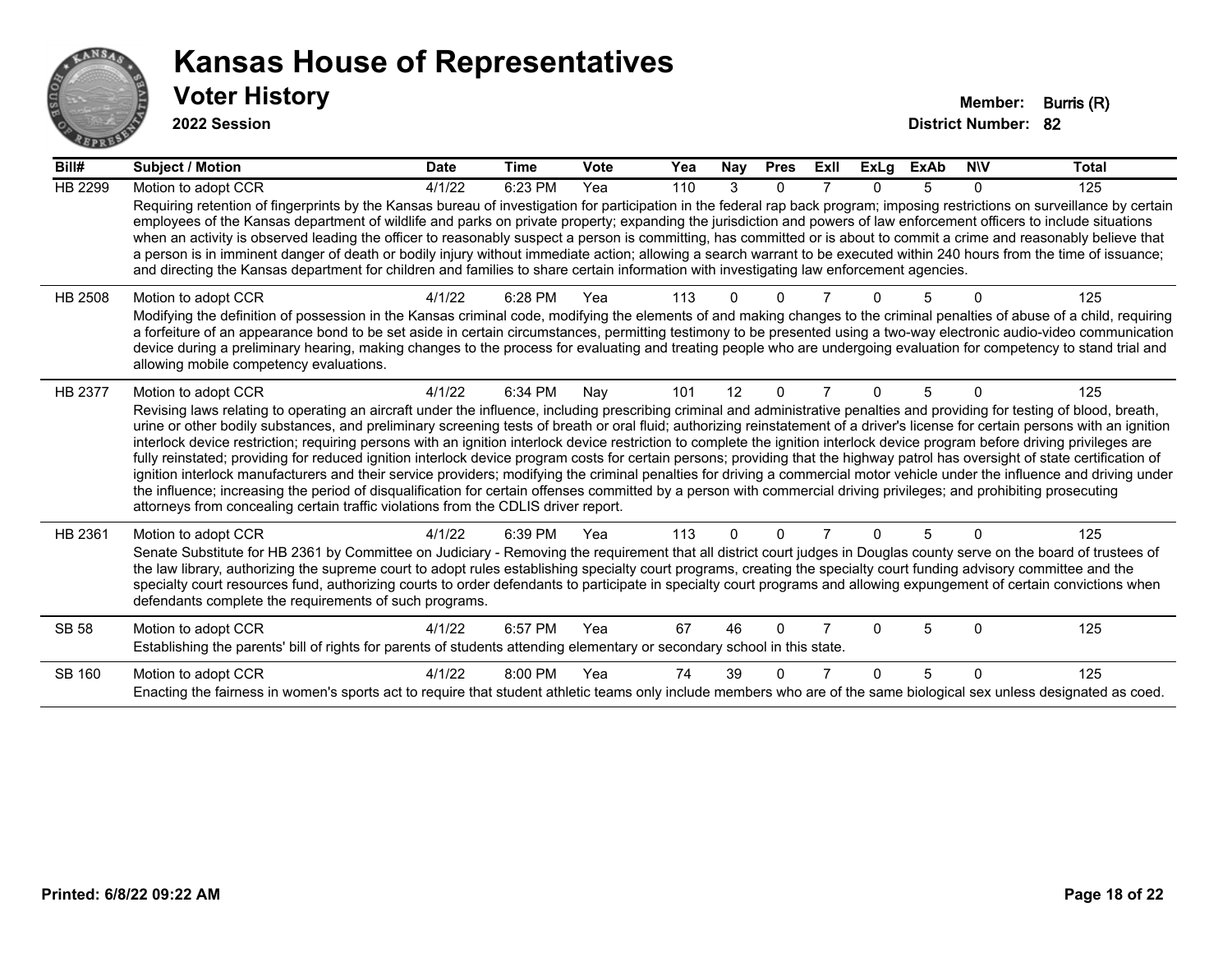

| Bill#           | <b>Subject / Motion</b>                                                                                                                                                                                                                                                                                                                                                                                                                                                                                                                                                                                                                                                                                                                                                                                                                                                                                                                                                                                                                                                                                                                                                                                                                                                                                                                                                                                                                                                                                                                                                                                                                                                                                                                                                                                                                                                                                                                                                                                                                                                                                                                                                                                                                                                                                                                                                                                                                                                                                                                                                                                                                                                                                                                                                                                                                                                                                                                                                                                                                                                                                                                                                     | <b>Date</b> | Time     | <b>Vote</b> | Yea | Nay      | <b>Pres</b> | ExII           | ExLg     | ExAb           | <b>NIV</b>   | Total |
|-----------------|-----------------------------------------------------------------------------------------------------------------------------------------------------------------------------------------------------------------------------------------------------------------------------------------------------------------------------------------------------------------------------------------------------------------------------------------------------------------------------------------------------------------------------------------------------------------------------------------------------------------------------------------------------------------------------------------------------------------------------------------------------------------------------------------------------------------------------------------------------------------------------------------------------------------------------------------------------------------------------------------------------------------------------------------------------------------------------------------------------------------------------------------------------------------------------------------------------------------------------------------------------------------------------------------------------------------------------------------------------------------------------------------------------------------------------------------------------------------------------------------------------------------------------------------------------------------------------------------------------------------------------------------------------------------------------------------------------------------------------------------------------------------------------------------------------------------------------------------------------------------------------------------------------------------------------------------------------------------------------------------------------------------------------------------------------------------------------------------------------------------------------------------------------------------------------------------------------------------------------------------------------------------------------------------------------------------------------------------------------------------------------------------------------------------------------------------------------------------------------------------------------------------------------------------------------------------------------------------------------------------------------------------------------------------------------------------------------------------------------------------------------------------------------------------------------------------------------------------------------------------------------------------------------------------------------------------------------------------------------------------------------------------------------------------------------------------------------------------------------------------------------------------------------------------------------|-------------|----------|-------------|-----|----------|-------------|----------------|----------|----------------|--------------|-------|
| HB 2239         | Motion to adopt CCR                                                                                                                                                                                                                                                                                                                                                                                                                                                                                                                                                                                                                                                                                                                                                                                                                                                                                                                                                                                                                                                                                                                                                                                                                                                                                                                                                                                                                                                                                                                                                                                                                                                                                                                                                                                                                                                                                                                                                                                                                                                                                                                                                                                                                                                                                                                                                                                                                                                                                                                                                                                                                                                                                                                                                                                                                                                                                                                                                                                                                                                                                                                                                         | 4/1/22      | 9:45 PM  | Yea         | 103 | 10       | $\Omega$    |                | $\Omega$ | 5              | $\Omega$     | 125   |
|                 | Providing tax credits for graduates of aerospace and aviation-related educational programs and employers of program graduates, school and classroom supplies<br>purchased by teachers, contributions to community colleges and technical colleges, qualified railroad track maintenance expenditures of short line railroads and<br>associated rail siding owners or lessees and expanding eligibility, amount and transferability of the research and development tax credit, providing homestead property<br>tax refunds from the income tax refund fund to certain persons based on the increase in property tax over the base year property tax amount, providing for an additional<br>personal income tax exemption for 100% disabled veterans, establishing the salt parity act to allow pass-through entities to elect to pay state income tax at the entity<br>level, establishing a checkoff for contributions to the Kansas historic site fund, establishing a revenue neutral rate complaint process for tax levies, authorizing the<br>county clerk to limit the amount of ad valorem taxes to be levied in certain circumstances, establishing a deadline for budgets to be filed with the director of accounts<br>and reports, requiring roll call votes and publication of information to exceed the revenue neutral rate, classifying certain agritourism activities and zoos as land devoted<br>to agricultural use, classifying land devoted to agriculture that is subject to the federal grassland conservation reserve program as grassland, establishing a property tax<br>exemption for antique utility trailers, allowing for the proration of value when certain personal property is acquired or sold prior to September 1 of any tax year, providing<br>for the exemption of inventory and work-in-progress machinery and equipment for telecommunications machinery and equipment, increasing the extent of exemption for<br>residential property from the statewide school levy, providing for abatement or credit of property tax for buildings and improvements destroyed or substantially destroyed<br>by natural disaster, providing a sales tax exemption for certain fencing and for reconstructing, repairing or replacing certain fencing damaged or destroyed by a wildfire,<br>flood, tornado or other natural disaster, excluding separately stated delivery charges from sales or selling price, removing the expiration on manufacturer cash rebates<br>on motor vehicles, providing countywide retailers' sales tax authority for Wilson county, requiring disclosure of distribution of revenues on countywide retailers' sales tax<br>ballot proposals, validating the election held to approve a retailers' sales tax levy by the city of Latham, extending the time period for eligibility in the loan repayment<br>program and the income tax credit for rural opportunity zones, enacting the Gage park improvement authority act and providing for the creation of the Gage park<br>improvement authority and an election for the imposition of a countywide sales tax sales tax within the boundaries of Shawnee county. |             |          |             |     |          |             |                |          |                |              |       |
| HB 2644         | Motion to Concur in Conference<br>Designating the Sandhill plum as the official state fruit.                                                                                                                                                                                                                                                                                                                                                                                                                                                                                                                                                                                                                                                                                                                                                                                                                                                                                                                                                                                                                                                                                                                                                                                                                                                                                                                                                                                                                                                                                                                                                                                                                                                                                                                                                                                                                                                                                                                                                                                                                                                                                                                                                                                                                                                                                                                                                                                                                                                                                                                                                                                                                                                                                                                                                                                                                                                                                                                                                                                                                                                                                | 4/1/22      | 9:48 PM  | Yea         | 108 | 5        | $\Omega$    |                | 0        | 5              | $\mathbf{0}$ | 125   |
| SB 261          | Motion to adopt CCR<br>Substitute for SB 261 by Committee on Agriculture -- Prohibiting the use of identifiable meat terms on the labels of meat analogs when such labels do not include proper<br>qualifying language to indicate that such products do not contain meat.                                                                                                                                                                                                                                                                                                                                                                                                                                                                                                                                                                                                                                                                                                                                                                                                                                                                                                                                                                                                                                                                                                                                                                                                                                                                                                                                                                                                                                                                                                                                                                                                                                                                                                                                                                                                                                                                                                                                                                                                                                                                                                                                                                                                                                                                                                                                                                                                                                                                                                                                                                                                                                                                                                                                                                                                                                                                                                  | 4/1/22      | 9:56 PM  | Yea         | 113 | $\Omega$ | $\Omega$    | $\overline{7}$ | $\Omega$ | 5              | $\mathbf{0}$ | 125   |
| SB 84           | Substitute Motion to Not Adopt CCR<br>House Substitute for Substitute for SB 84 by Committee on Federal and State Affairs - Authorizing sports wagering under the Kansas expanded lottery act.                                                                                                                                                                                                                                                                                                                                                                                                                                                                                                                                                                                                                                                                                                                                                                                                                                                                                                                                                                                                                                                                                                                                                                                                                                                                                                                                                                                                                                                                                                                                                                                                                                                                                                                                                                                                                                                                                                                                                                                                                                                                                                                                                                                                                                                                                                                                                                                                                                                                                                                                                                                                                                                                                                                                                                                                                                                                                                                                                                              | 4/1/22      | 11:59 PM | Yea         | 56  | 56       | $\Omega$    | $\overline{7}$ | $\Omega$ | 6              | $\Omega$     | 125   |
| SB 84           | Motion to Adopt CCR<br>House Substitute for Substitute for SB 84 by Committee on Federal and State Affairs - Authorizing sports wagering under the Kansas expanded lottery act.                                                                                                                                                                                                                                                                                                                                                                                                                                                                                                                                                                                                                                                                                                                                                                                                                                                                                                                                                                                                                                                                                                                                                                                                                                                                                                                                                                                                                                                                                                                                                                                                                                                                                                                                                                                                                                                                                                                                                                                                                                                                                                                                                                                                                                                                                                                                                                                                                                                                                                                                                                                                                                                                                                                                                                                                                                                                                                                                                                                             | 4/1/22      | 11:59 PM | Nay         | 63  | 49       | $\Omega$    | $\overline{7}$ | $\Omega$ | 6              | $\Omega$     | 125   |
| HB 2487         | Motions of a Previous Day                                                                                                                                                                                                                                                                                                                                                                                                                                                                                                                                                                                                                                                                                                                                                                                                                                                                                                                                                                                                                                                                                                                                                                                                                                                                                                                                                                                                                                                                                                                                                                                                                                                                                                                                                                                                                                                                                                                                                                                                                                                                                                                                                                                                                                                                                                                                                                                                                                                                                                                                                                                                                                                                                                                                                                                                                                                                                                                                                                                                                                                                                                                                                   | 4/26/22     | 11:35 AM | Yea         | 48  | 74       | 0           |                | 0        | $\overline{2}$ | $\mathbf 0$  | 125   |
| <b>HCR 5022</b> | Motion to adopt CCR<br>Proposing a constitutional amendment requiring that a sheriff be elected in each county; exception.                                                                                                                                                                                                                                                                                                                                                                                                                                                                                                                                                                                                                                                                                                                                                                                                                                                                                                                                                                                                                                                                                                                                                                                                                                                                                                                                                                                                                                                                                                                                                                                                                                                                                                                                                                                                                                                                                                                                                                                                                                                                                                                                                                                                                                                                                                                                                                                                                                                                                                                                                                                                                                                                                                                                                                                                                                                                                                                                                                                                                                                  | 4/26/22     | 11:43 AM | Yea         | 91  | 31       | $\Omega$    | -1             | $\Omega$ | $\overline{2}$ | $\mathbf{0}$ | 125   |
| HB 2387         | Motion to adopt CCR<br>Prohibiting the issuance of a request for proposal or entering into a new contract for the administration and provision of benefits under the medical assistance program<br>and removing the authority of the governor to prohibit attending or conducting certain religious services and worship services.                                                                                                                                                                                                                                                                                                                                                                                                                                                                                                                                                                                                                                                                                                                                                                                                                                                                                                                                                                                                                                                                                                                                                                                                                                                                                                                                                                                                                                                                                                                                                                                                                                                                                                                                                                                                                                                                                                                                                                                                                                                                                                                                                                                                                                                                                                                                                                                                                                                                                                                                                                                                                                                                                                                                                                                                                                          | 4/26/22     | 12:47 PM | Yea         | 84  | 38       | $\Omega$    | $\overline{1}$ | $\Omega$ | 2              | $\Omega$     | 125   |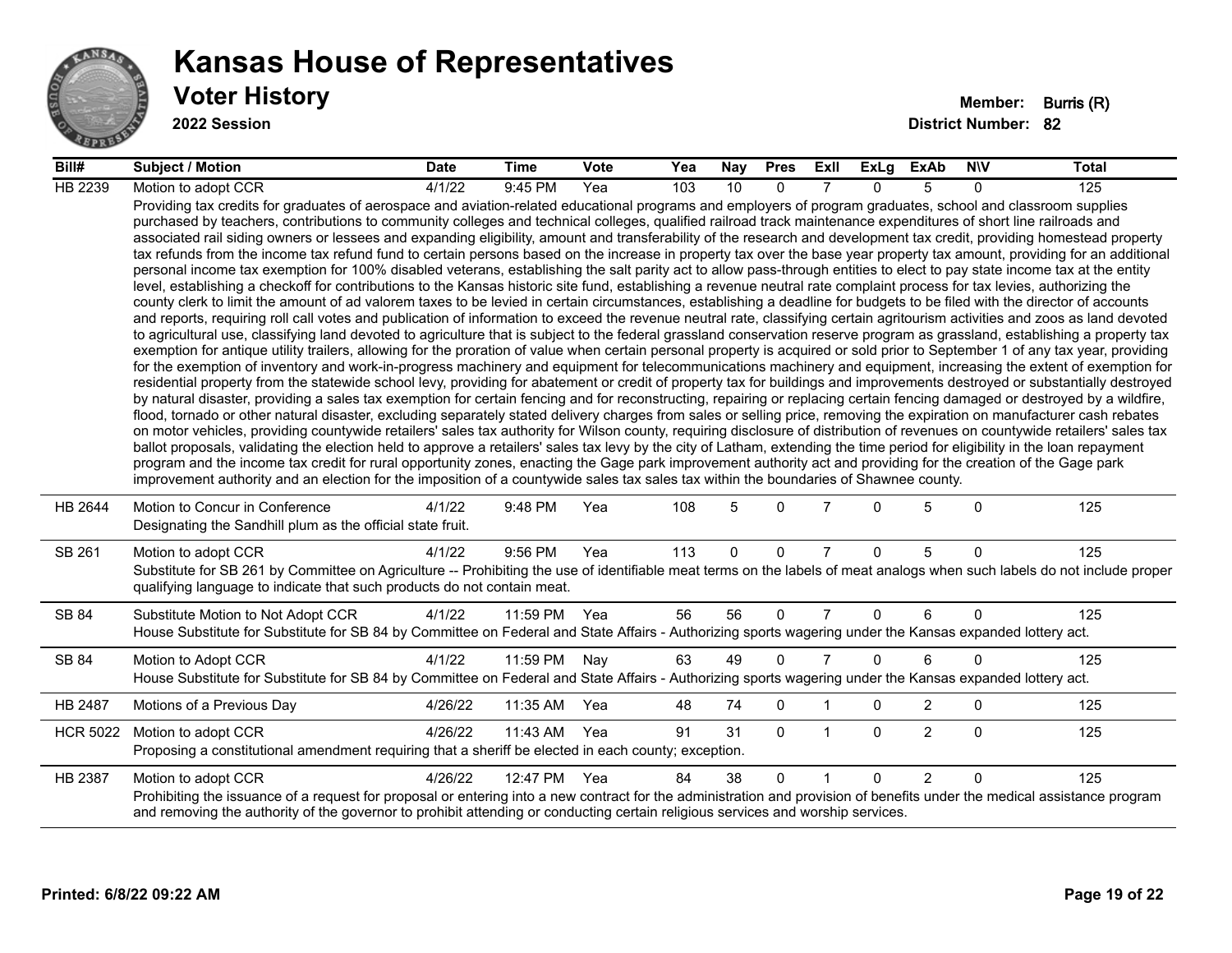

| Bill#          | <b>Subject / Motion</b>                                                                                                                                                                                                                                                                                                                                    | <b>Date</b> | <b>Time</b>  | Vote | Yea | Nay      | <b>Pres</b>  | ExII         | ExLa     | <b>ExAb</b>    | <b>NIV</b>  | Total |
|----------------|------------------------------------------------------------------------------------------------------------------------------------------------------------------------------------------------------------------------------------------------------------------------------------------------------------------------------------------------------------|-------------|--------------|------|-----|----------|--------------|--------------|----------|----------------|-------------|-------|
| <b>HB 2252</b> | Motion to adopt CCR                                                                                                                                                                                                                                                                                                                                        | 4/26/22     | 12:50 PM     | Yea  | 84  | 38       | $\Omega$     |              | 0        | $\overline{2}$ | 0           | 125   |
|                | Prohibiting the modification of election laws by agreement except as approved by the legislative coordinating council.                                                                                                                                                                                                                                     |             |              |      |     |          |              |              |          |                |             |       |
| HB 2138        | Motion to adopt CCR                                                                                                                                                                                                                                                                                                                                        | 4/26/22     | 1:03 PM      | Yea  | 82  | 40       | <sup>n</sup> |              | $\Omega$ | 2              | 0           | 125   |
|                | Providing for the use of electronic poll books in elections and the approval of such books by the secretary of state, requiring all voting systems for elections to use                                                                                                                                                                                    |             |              |      |     |          |              |              |          |                |             |       |
|                | individual voter-verified paper ballots with a distinctive watermark, requiring the secretary of state and local election officers to develop an affidavit to be signed by<br>election workers regarding handling of completed ballots, requiring audits of any federal, statewide or state legislative race that is within 1% of the total votes cast and |             |              |      |     |          |              |              |          |                |             |       |
|                | requiring randomized audits of elections procedures used in four counties in even-numbered years, requiring a county election officer to send a confirmation of address                                                                                                                                                                                    |             |              |      |     |          |              |              |          |                |             |       |
|                | when there is no election-related activity for any four calendar year period and exempting poll workers from certain election crimes.                                                                                                                                                                                                                      |             |              |      |     |          |              |              |          |                |             |       |
| HB 2237        | Motion to adopt CCR                                                                                                                                                                                                                                                                                                                                        | 4/26/22     | $1:13$ PM    | Yea  | 109 | 12       |              |              | 0        | 2              | $\Omega$    | 125   |
|                | Enacting the Kansas affordable housing tax credit act, the Kansas housing investor tax credit act, the historic Kansas act, the Kansas rural home loan guarantee act,                                                                                                                                                                                      |             |              |      |     |          |              |              |          |                |             |       |
|                | authorizing certain residential real property appraisals in rural counties to be performed without completing the sales comparison approach to value, allowing the use of                                                                                                                                                                                  |             |              |      |     |          |              |              |          |                |             |       |
|                | bond proceeds under the Kansas rural housing incentive district act for residential vertical development and renovation of certain buildings within economically<br>distressed urban areas and expanding eligibility for the child day care services assistance tax credit and providing a credit for employer payments to an organization                 |             |              |      |     |          |              |              |          |                |             |       |
|                | providing access to employees for child day care services.                                                                                                                                                                                                                                                                                                 |             |              |      |     |          |              |              |          |                |             |       |
| SB 313         | Motion to adopt CCR                                                                                                                                                                                                                                                                                                                                        | 4/27/22     | 3:32 PM      | Yea  | 75  | 44       | $\Omega$     | 3            | $\Omega$ | 3              | $\Omega$    | 125   |
|                | Providing for the use and regulation of autonomous motor vehicles and establishing the autonomous vehicle advisory committee.                                                                                                                                                                                                                              |             |              |      |     |          |              |              |          |                |             |       |
|                |                                                                                                                                                                                                                                                                                                                                                            |             | 3:39 PM      |      |     | 10       | $\Omega$     | 3            | 0        | 3              | $\Omega$    | 125   |
| HB 2466        | Motion to adopt CCR<br>Substitute for HB 2466 by Committee on Education - Establishing the promoting advancement in computing knowledge act to increase the availability of computer                                                                                                                                                                       | 4/27/22     |              | Nay  | 109 |          |              |              |          |                |             |       |
|                | science education in Kansas schools and the career technical education credentialing and student transitioning to employment success pilot program; also exempting                                                                                                                                                                                         |             |              |      |     |          |              |              |          |                |             |       |
|                | national assessment providers from the student online personal protection act.                                                                                                                                                                                                                                                                             |             |              |      |     |          |              |              |          |                |             |       |
| HB 2492        | Motion to Concur                                                                                                                                                                                                                                                                                                                                           | 4/27/22     | 3:41 PM      | Yea  | 119 | $\Omega$ | $\Omega$     | 3            | $\Omega$ | 3              | 0           | 125   |
|                | Submitting claims against the state by the joint committee on special claims against the state.                                                                                                                                                                                                                                                            |             |              |      |     |          |              |              |          |                |             |       |
| HB 2448        | <b>Consideration of Veto</b>                                                                                                                                                                                                                                                                                                                               | 4/28/22     | 11:31 AM Yea |      | 86  | 36       | $\Omega$     | $\mathbf{1}$ | $\Omega$ | 2              | $\Omega$    | 125   |
|                | Senate Substitute for HB 2448 by Committee on Public Health and Welfare - Requiring able-bodied adults without dependents to complete an employment and training                                                                                                                                                                                           |             |              |      |     |          |              |              |          |                |             |       |
|                | program in order to receive food assistance.                                                                                                                                                                                                                                                                                                               |             |              |      |     |          |              |              |          |                |             |       |
| <b>SB 58</b>   | <b>Consideration of Veto</b>                                                                                                                                                                                                                                                                                                                               | 4/28/22     | 12:17 PM     | Yea  | 72  | 50       | $\Omega$     |              | $\Omega$ | $\overline{2}$ | $\mathbf 0$ | 125   |
|                | Establishing the parents' bill of rights for parents of students attending elementary or secondary school in this state.                                                                                                                                                                                                                                   |             |              |      |     |          |              |              |          |                |             |       |
| SB 160         | <b>Consideration of Veto</b>                                                                                                                                                                                                                                                                                                                               | 4/28/22     | 1:14 PM      | Yea  | 81  | 41       | 0            |              | $\Omega$ | $\overline{2}$ | $\Omega$    | 125   |
|                | Enacting the fairness in women's sports act to require that student athletic teams only include members who are of the same biological sex unless designated as                                                                                                                                                                                            |             |              |      |     |          |              |              |          |                |             |       |
|                | coed.                                                                                                                                                                                                                                                                                                                                                      |             |              |      |     |          |              |              |          |                |             |       |
| SB 84          | Motion to adopt CCR                                                                                                                                                                                                                                                                                                                                        | 4/28/22     | 4:03 PM      | Nay  | 73  | 49       | $\Omega$     |              | $\Omega$ | 2              | $\Omega$    | 125   |
|                | House Substitute for Substitute for SB 84 by Committee on Federal and State Affairs - Authorizing sports wagering under the Kansas expanded lottery act and historical                                                                                                                                                                                     |             |              |      |     |          |              |              |          |                |             |       |
|                | horse race machines under the Kansas parimutuel racing act.                                                                                                                                                                                                                                                                                                |             |              |      |     |          |              |              |          |                |             |       |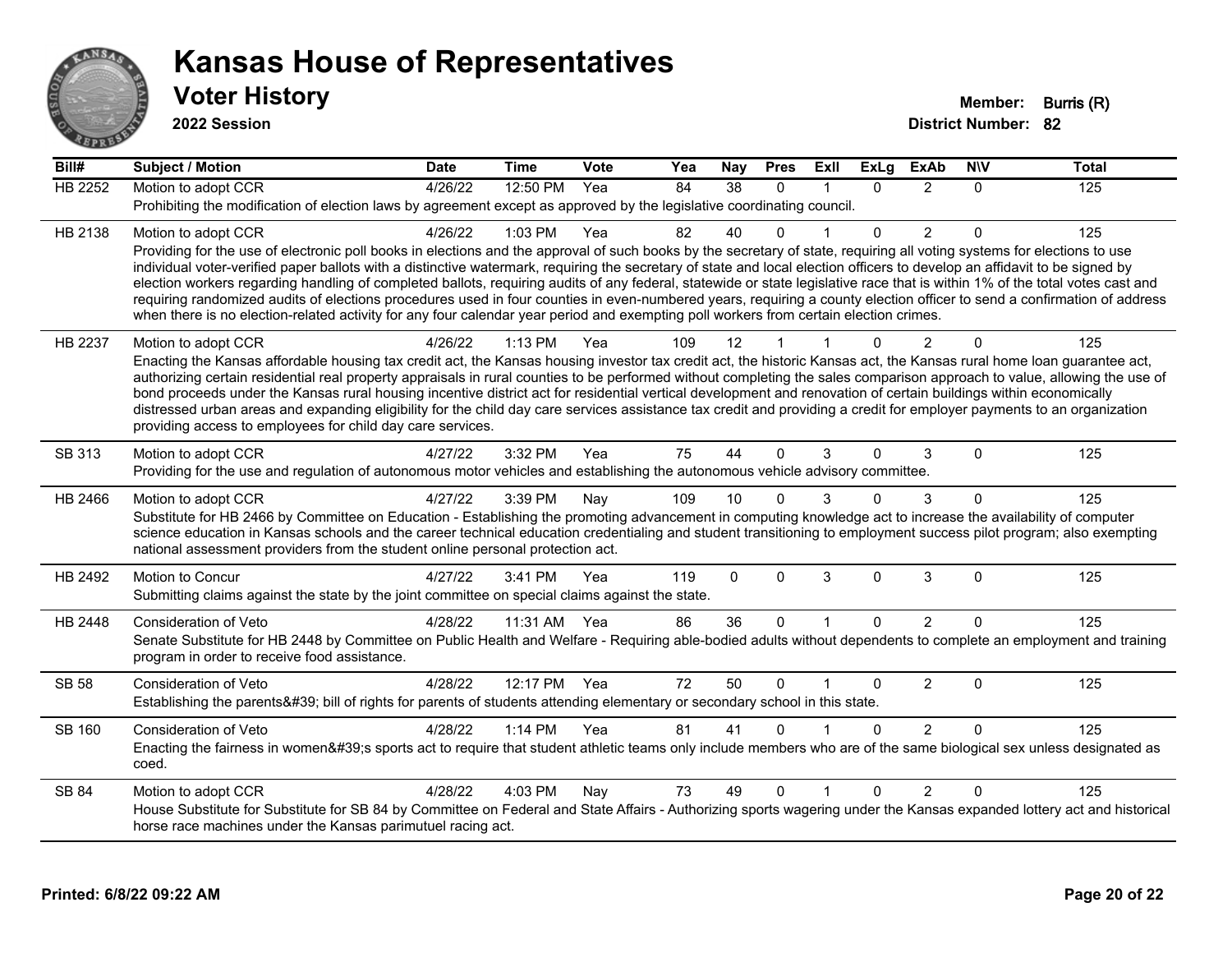

**2022 Session**

**District Number: 82 Voter History Member: Burris (R)** 

| Bill#          | <b>Subject / Motion</b>                                                                                                                                                                                                                                                                                                             | <b>Date</b> | <b>Time</b>  | Vote | Yea | Nay         | <b>Pres</b>  | Exll                 | <b>ExLg</b> | <b>ExAb</b>    | <b>NIV</b>     | <b>Total</b> |
|----------------|-------------------------------------------------------------------------------------------------------------------------------------------------------------------------------------------------------------------------------------------------------------------------------------------------------------------------------------|-------------|--------------|------|-----|-------------|--------------|----------------------|-------------|----------------|----------------|--------------|
| <b>HB 2567</b> | Motion to adopt CCR                                                                                                                                                                                                                                                                                                                 | 4/28/22     | 5:52 PM      | Yea  | 75  | 45          | $\Omega$     |                      | $\Omega$    | 4              | $\Omega$       | 125          |
|                | Senate Substitute for HB 2567 by Committee on Ways and Means - Removing federal impact aid from the determination of local foundation aid in the Kansas school<br>equity and enhancement act and excluding Fort Leavenworth school district and virtual school students from the capital improvement state aid determination.       |             |              |      |     |             |              |                      |             |                |                |              |
| SB 19          | Motion to adopt CCR                                                                                                                                                                                                                                                                                                                 | 4/28/22     | 8:59 PM      | Nay  | 112 | 6           | $\Omega$     |                      | $\Omega$    | 6              | $\Omega$       | 125          |
|                | House Substitute for SB 19 by Committee on Energy, Utilities and Telecommunications - Implementing the 988 suicide prevention and mental health crisis hotline in<br>Kansas.                                                                                                                                                        |             |              |      |     |             |              |                      |             |                |                |              |
| SB 331         | Motion to adopt CCR                                                                                                                                                                                                                                                                                                                 | 4/28/22     | 9:05 PM      | Yea  | 91  | 26          | $\Omega$     | $\mathbf{1}$         | $\Omega$    | $\overline{7}$ | $\Omega$       | 125          |
|                | Updating the version of risk-based capital instructions in effect.                                                                                                                                                                                                                                                                  |             |              |      |     |             |              |                      |             |                |                |              |
| HB 2510        | Motion to adopt CCR                                                                                                                                                                                                                                                                                                                 | 4/28/22     | 9:34 PM      | Nay  | 95  | 22          | $\Omega$     |                      | $\Omega$    | 7              | 0              | 125          |
|                | Appropriations for FY 2022, FY 2023, and FY 2024, for various state agencies; 2022 omnibus bill; authorizing certain transfers and capital improvement projects.                                                                                                                                                                    |             |              |      |     |             |              |                      |             |                |                |              |
| HB 2106        | Sub Motion Not Adopt CCR                                                                                                                                                                                                                                                                                                            | 4/28/22     | 10:02 PM     | Nay  | 39  | 75          | $\Omega$     |                      | $\Omega$    | $\overline{7}$ | 3              | 125          |
|                | Decreasing the state rate for sales and use taxes for sales of food and food ingredients and providing for the levying of taxes by cities and counties and discontinuing<br>the nonrefundable food sales tax credit.                                                                                                                |             |              |      |     |             |              |                      |             |                |                |              |
| HB 2106        | Motion to adopt CCR                                                                                                                                                                                                                                                                                                                 | 4/28/22     | 10:28 PM Yea |      | 114 | 3           | $\Omega$     | $\blacktriangleleft$ | $\Omega$    | $\overline{7}$ | $\Omega$       | 125          |
|                | Decreasing the state rate for sales and use taxes for sales of food and food ingredients and providing for the levying of taxes by cities and counties and discontinuing<br>the nonrefundable food sales tax credit.                                                                                                                |             |              |      |     |             |              |                      |             |                |                |              |
| HB 2495        | Motion to Concur                                                                                                                                                                                                                                                                                                                    | 4/28/22     | 10:31 PM Yea |      | 116 | $\mathbf 1$ | $\mathbf{0}$ | $\mathbf{1}$         | $\Omega$    | $\overline{7}$ | $\Omega$       | 125          |
|                | Prohibiting the disclosure of personal information about a person's affiliation with an entity that is exempt from federal income taxation under section 501(c) of the<br>federal internal revenue code.                                                                                                                            |             |              |      |     |             |              |                      |             |                |                |              |
| SB 34          | Motion to adopt CCR                                                                                                                                                                                                                                                                                                                 | 4/28/22     | 11:35 PM     | Yea  | 64  | 53          | $\Omega$     |                      | $\Omega$    | 7              | $\Omega$       | 125          |
|                | Substitute for SB 34 by Committee on Federal and State Affairs - Requiring review of administrative rules and regulations every five years.                                                                                                                                                                                         |             |              |      |     |             |              |                      |             |                |                |              |
| HB 2252        | <b>Consideration of Veto</b>                                                                                                                                                                                                                                                                                                        | 5/23/22     | 11:27 AM     | Yea  | 84  | 37          | $\Omega$     |                      | 0           | $\overline{2}$ | 1              | 125          |
|                | Prohibiting the modification of election laws by agreement except as approved by the legislative coordinating council.                                                                                                                                                                                                              |             |              |      |     |             |              |                      |             |                |                |              |
| HB 2387        | Consideration of Veto                                                                                                                                                                                                                                                                                                               | 5/23/22     | 11:38 AM     | Yea  | 84  | 38          | $\Omega$     |                      | $\Omega$    | $\overline{2}$ | $\Omega$       | 125          |
|                | Prohibiting the issuance of a request for proposal or entering into a new contract for the administration and provision of benefits under the medical assistance program<br>and removing the authority of the governor to prohibit attending or conducting certain religious services and worship services.                         |             |              |      |     |             |              |                      |             |                |                |              |
| HB 2136        | Sub Mtn Not Adpt                                                                                                                                                                                                                                                                                                                    | 5/23/22     | 12:42 PM     | Nay  | 37  | 84          | $\Omega$     |                      | 0           | 1              | $\overline{2}$ | 125          |
|                | Establishing the COVID-19 retail storefront property tax relief act to provide partial refunds to certain businesses impacted by COVID-19-related shutdowns and                                                                                                                                                                     |             |              |      |     |             |              |                      |             |                |                |              |
|                | restrictions, discontinuing the first 15 days of the month sales and compensating use tax remittance requirements for certain retailers, providing countywide retailers'<br>sales tax authority for Atchison county and delaying implementation of the exclusion of separately stated delivery charges from sales or selling price. |             |              |      |     |             |              |                      |             |                |                |              |